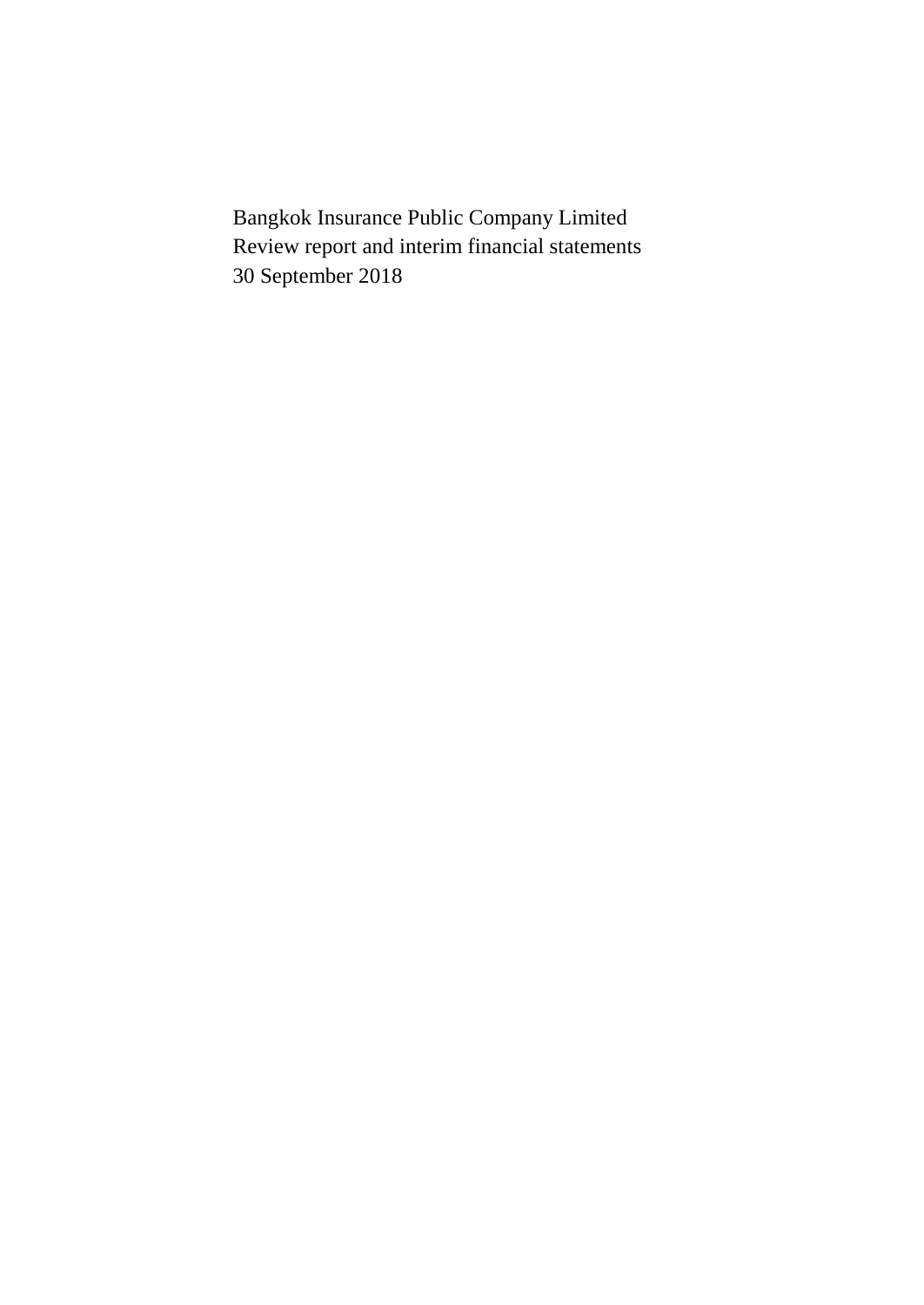# **Independent Auditor's Report on Review of Interim Financial Information**

To the Shareholders of Bangkok Insurance Public Company Limited

I have reviewed the accompanying statement of financial position, in which the equity method is applied, of Bangkok Insurance Public Company Limited as at 30 September 2018, the related statements of comprehensive income, in which the equity method is applied, for the three-month and nine-month periods then ended, the related statements of changes in owners' equity and cash flows, in which the equity method is applied, for the nine-month period then ended, as well as the condensed notes to the financial statements. I have also reviewed the separate financial information of Bangkok Insurance Public Company Limited for the same periods. Management is responsible for the preparation and presentation of this interim financial information in accordance with Thai Accounting Standard 34: Interim Financial Reporting. My responsibility is to express a conclusion on this interim financial information based on my review.

# **Scope of Review**

I conducted my review in accordance with Thai Standard on Review Engagements 2410: Review of Interim Financial Information Performed by the Independent Auditor of the Entity. A review of interim financial information consists of making inquiries, primarily of persons responsible for financial and accounting matters, and applying analytical and other review procedures. A review is substantially less in scope than an audit conducted in accordance with Thai Standards on Auditing and consequently does not enable me to obtain assurance that I would become aware of all significant matters that might be identified in an audit. Accordingly, I do not express an audit opinion.

# **Conclusion**

Based on my review, nothing has come to my attention that causes me to believe that the accompanying interim financial information is not prepared, in all material respects, in accordance with Thai Accounting Standard 34: Interim Financial Reporting.

Nonglak Pumnoi Certified Public Accountant (Thailand) No. 4172

EY Office Limited Bangkok: 1 November 2018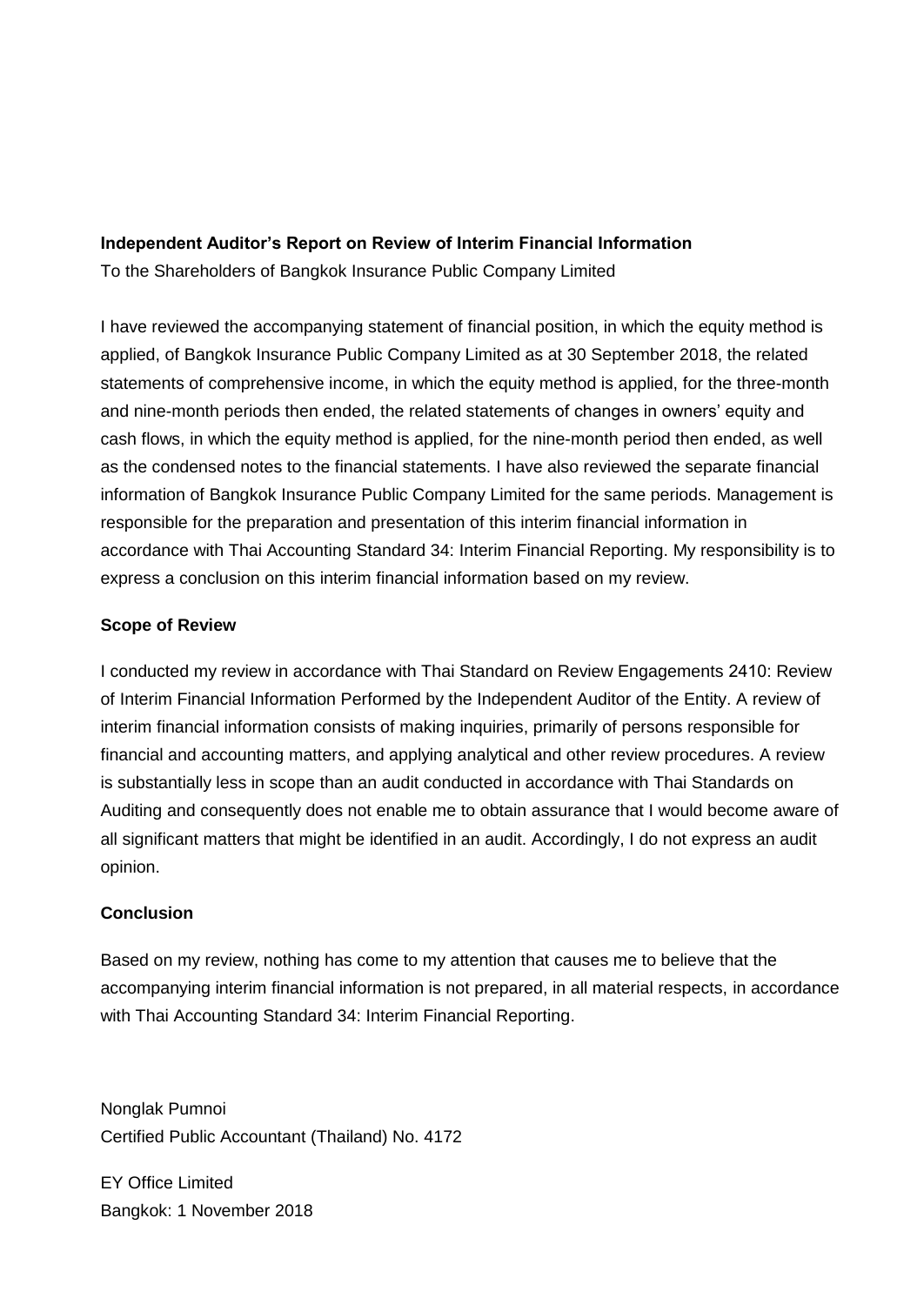# **Bangkok Insurance Public Company Limited Statements of financial position**

**As at 30 September 2018**

|                                          | <b>Financial statements</b> |                                                                            |                |                               |                |  |
|------------------------------------------|-----------------------------|----------------------------------------------------------------------------|----------------|-------------------------------|----------------|--|
|                                          |                             | in which the equity method is applied                                      |                | Separate financial statements |                |  |
|                                          |                             | Note 30 September 2018 31 December 2017 30 September 2018 31 December 2017 |                |                               |                |  |
|                                          |                             | (Unaudited but                                                             | (Audited)      | (Unaudited but                | (Audited)      |  |
|                                          |                             | reviewed)                                                                  |                | reviewed)                     |                |  |
| <b>Assets</b>                            |                             |                                                                            |                |                               |                |  |
| Cash and cash equivalents                | 3                           | 216,120,352                                                                | 399,583,620    | 216,120,352                   | 399,583,620    |  |
| Premium receivables - net                | 4                           | 2,010,676,505                                                              | 2,401,046,091  | 2,010,676,505                 | 2,401,046,091  |  |
| Accrued investment income                |                             | 53,103,770                                                                 | 94,695,499     | 53,103,770                    | 94,695,499     |  |
| Reinsurance assets - net                 | 5                           | 5,307,611,956                                                              | 5,487,395,925  | 5,307,611,956                 | 5,487,395,925  |  |
| Reinsurance receivables - net            | 6                           | 181,685,058                                                                | 239,202,038    | 181,685,058                   | 239,202,038    |  |
| Investment assets                        |                             |                                                                            |                |                               |                |  |
| Investments in securities - net          | $\overline{7}$              | 48,859,724,771                                                             | 47,819,624,499 | 48,859,724,771                | 47,819,624,499 |  |
| Loans - net                              | 8                           | 1,371,119,921                                                              | 1,359,308,172  | 1,371,119,921                 | 1,359,308,172  |  |
| Investments in associates                | 9.1                         | 221,825,707                                                                | 214,935,714    | 129,395,722                   | 134,395,122    |  |
| Investment properties - net              | 10                          | 156,779,215                                                                | 169,666,034    | 156,779,215                   | 169,666,034    |  |
| Premises and equipment - net             | 11                          | 869,349,778                                                                | 1,007,214,174  | 869,349,778                   | 1,007,214,174  |  |
| Intangible assets - net                  | 12                          | 175,801,879                                                                | 226,579,175    | 175,801,879                   | 226,579,175    |  |
| Other assets                             |                             |                                                                            |                |                               |                |  |
| Land and building leasehold rights - net |                             | 45,204,260                                                                 | 48,954,088     | 45,204,260                    | 48,954,088     |  |
| <b>Others</b>                            |                             | 494, 164, 477                                                              | 634,575,332    | 494,164,477                   | 634,575,332    |  |
| <b>Total assets</b>                      |                             | 59,963,167,649                                                             | 60,102,780,361 | 59,870,737,664                | 60,022,239,769 |  |

(Unit: Baht)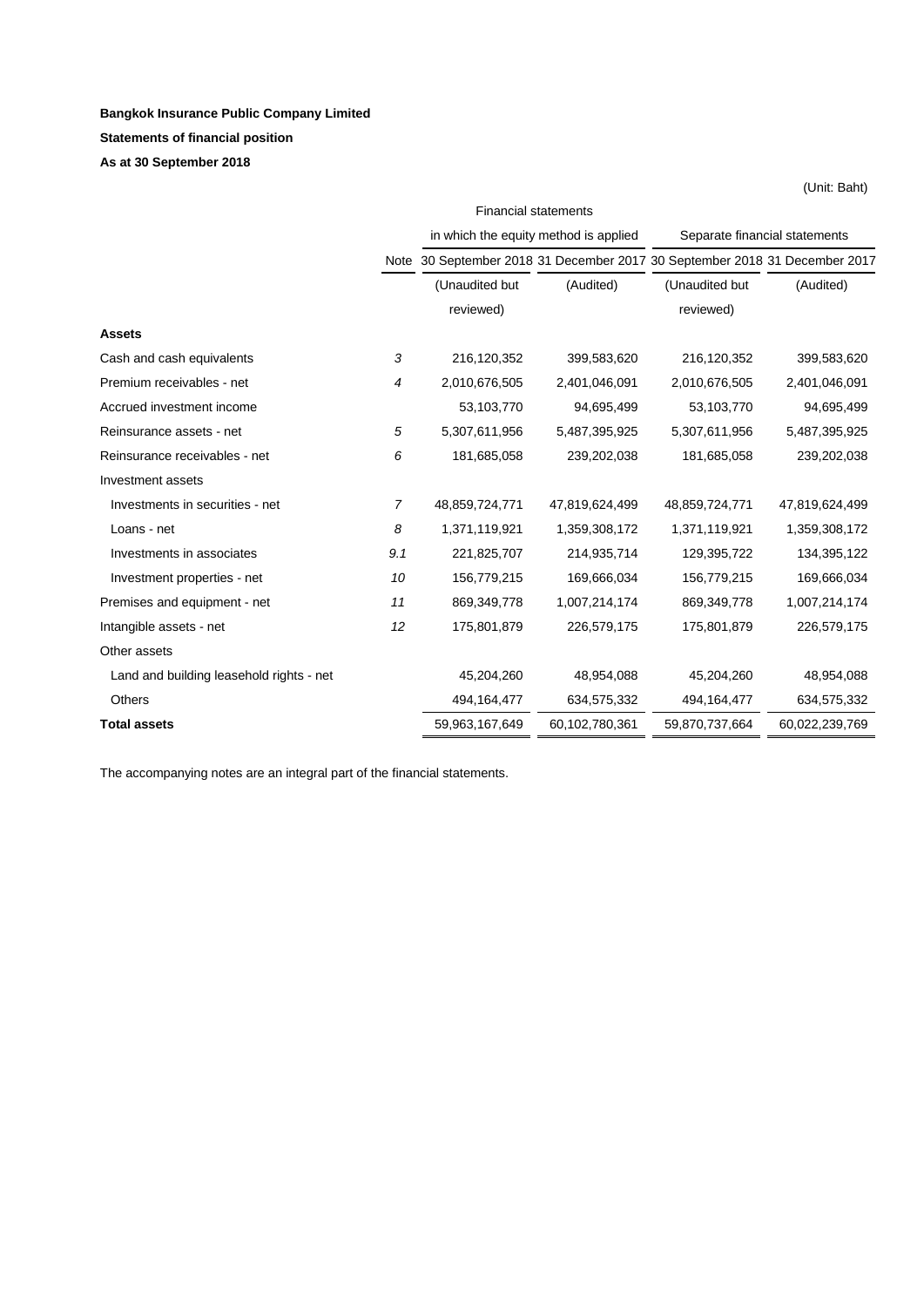# **Bangkok Insurance Public Company Limited Statements of financial position (continued) As at 30 September 2018**

|                                             |      |                                                                            |                                       |                               | (Unit: Baht)   |
|---------------------------------------------|------|----------------------------------------------------------------------------|---------------------------------------|-------------------------------|----------------|
|                                             |      |                                                                            | <b>Financial statements</b>           |                               |                |
|                                             |      |                                                                            | in which the equity method is applied | Separate financial statements |                |
|                                             |      | Note 30 September 2018 31 December 2017 30 September 2018 31 December 2017 |                                       |                               |                |
|                                             |      | (Unaudited but                                                             | (Audited)                             | (Unaudited but                | (Audited)      |
|                                             |      | reviewed)                                                                  |                                       | reviewed)                     |                |
| Liabilities and owners' equity              |      |                                                                            |                                       |                               |                |
| <b>Liabilities</b>                          |      |                                                                            |                                       |                               |                |
| Insurance contract liabilities              | 14   | 13,579,611,794                                                             | 13,762,343,603                        | 13,579,611,794                | 13,762,343,603 |
| Due to reinsurers                           | 15   | 1,750,532,182                                                              | 2,051,516,569                         | 1,750,532,182                 | 2,051,516,569  |
| Income tax payable                          |      | 67,928,586                                                                 | 112,217,882                           | 67,928,586                    | 112,217,882    |
| Employee benefit obligations                |      | 435,381,900                                                                | 351,202,663                           | 435,381,900                   | 351,202,663    |
| Deferred tax liabilities                    | 13.1 | 4,962,504,045                                                              | 5,039,465,161                         | 4,944,018,048                 | 5,023,357,043  |
| Other liabilities                           |      |                                                                            |                                       |                               |                |
| Premiums received in advance                |      | 1,849,728,408                                                              | 1,802,396,156                         | 1,849,728,408                 | 1,802,396,156  |
| Commission payables                         |      | 359,719,366                                                                | 333,856,726                           | 359,719,366                   | 333,856,726    |
| Accrued expenses                            |      | 474,685,354                                                                | 635,001,045                           | 474,685,354                   | 635,001,045    |
| Liabilities under finance lease agreements  |      | 59,533,944                                                                 | 65,006,724                            | 59,533,944                    | 65,006,724     |
| <b>Others</b>                               |      | 813,092,779                                                                | 804,331,887                           | 813,092,779                   | 804,331,887    |
| <b>Total liabilities</b>                    |      | 24,352,718,358                                                             | 24,957,338,416                        | 24,334,232,361                | 24,941,230,298 |
| Owners' equity                              |      |                                                                            |                                       |                               |                |
| Share capital                               |      |                                                                            |                                       |                               |                |
| Registered, issued and paid up              |      |                                                                            |                                       |                               |                |
| 106,470,000 ordinary shares of Baht 10 each |      | 1,064,700,000                                                              | 1,064,700,000                         | 1,064,700,000                 | 1,064,700,000  |
| Share premium                               |      | 1,442,500,000                                                              | 1,442,500,000                         | 1,442,500,000                 | 1,442,500,000  |
| Retained earnings                           |      |                                                                            |                                       |                               |                |
| Appropriated                                |      |                                                                            |                                       |                               |                |
| <b>Statutory reserve</b>                    |      | 106,470,000                                                                | 106,470,000                           | 106,470,000                   | 106,470,000    |
| Other reserve                               |      | 3,100,000,000                                                              | 3,100,000,000                         | 3,100,000,000                 | 3,100,000,000  |
| Unappropriated                              |      | 7,251,802,923                                                              | 6,381,856,699                         | 7,177,858,935                 | 6,317,424,225  |
| Other component of owners' equity           |      | 22,644,976,368                                                             | 23,049,915,246                        | 22,644,976,368                | 23,049,915,246 |
| Total owners' equity                        |      | 35,610,449,291                                                             | 35,145,441,945                        | 35,536,505,303                | 35,081,009,471 |
| Total liabilities and owners' equity        |      | 59,963,167,649                                                             | 60,102,780,361                        | 59,870,737,664                | 60,022,239,769 |

The accompanying notes are an integral part of the financial statements.

Directors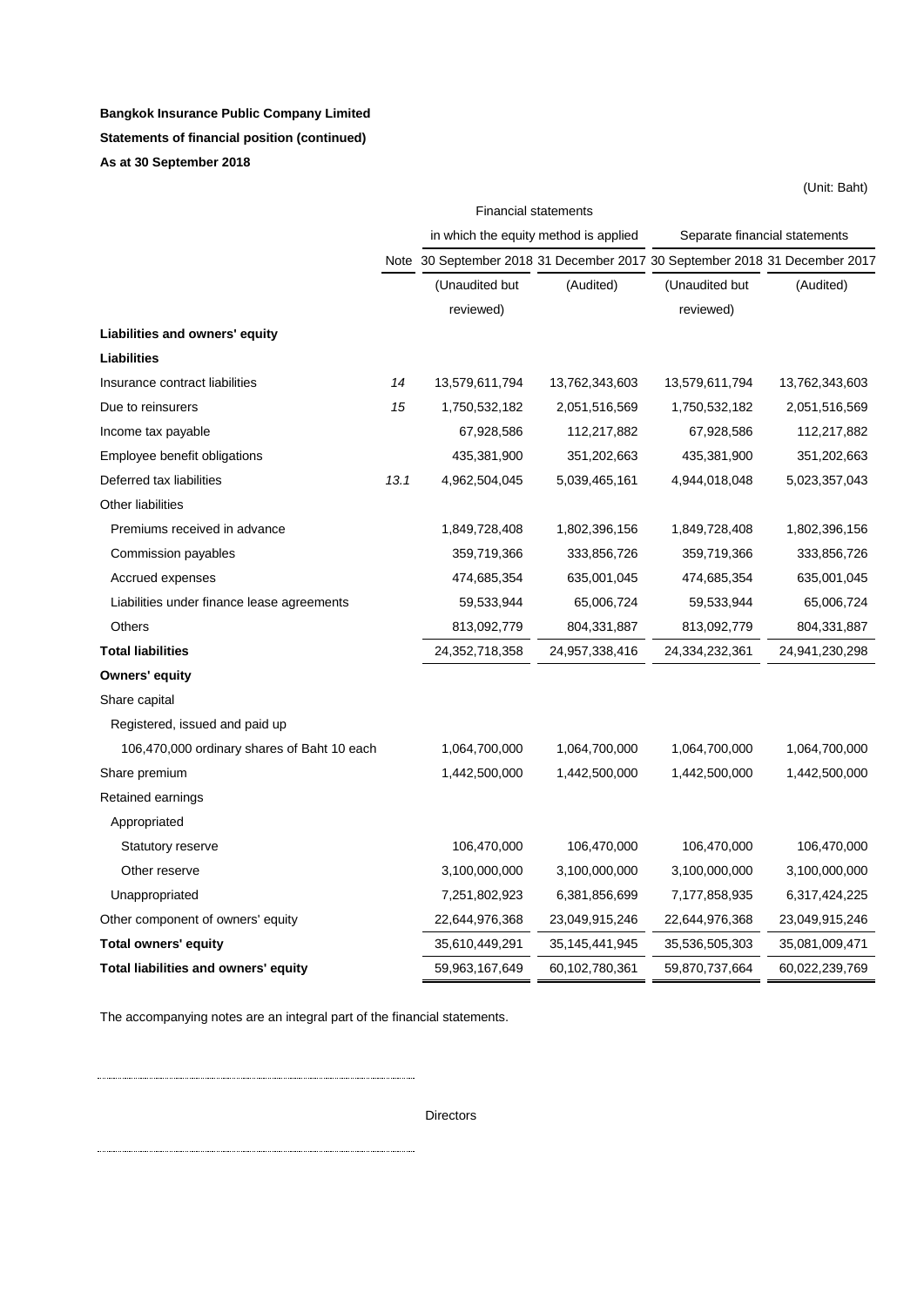#### **Bangkok Insurance Public Company Limited**

#### **Statements of comprehensive income**

**For the three-month periods ended 30 September 2018** 

|                                                   |                                       |                             |                 |                               | (Unit: Baht)    |
|---------------------------------------------------|---------------------------------------|-----------------------------|-----------------|-------------------------------|-----------------|
|                                                   |                                       | <b>Financial statements</b> |                 |                               |                 |
|                                                   | in which the equity method is applied |                             |                 | Separate financial statements |                 |
|                                                   | Note                                  | 2018                        | 2017            | 2018                          | 2017            |
| <b>Profit or loss:</b>                            |                                       |                             |                 |                               |                 |
| <b>Revenues</b>                                   |                                       |                             |                 |                               |                 |
| Gross premium written                             |                                       | 4,298,374,347               | 3,605,294,486   | 4,298,374,347                 | 3,605,294,486   |
| Less: Premium ceded to reinsurers                 |                                       | (1,372,460,681)             | (1,002,479,976) | (1,372,460,681)               | (1,002,479,976) |
| Net premium written                               |                                       | 2,925,913,666               | 2,602,814,510   | 2,925,913,666                 | 2,602,814,510   |
| Add (less): Unearned premium reserves (increased) |                                       |                             |                 |                               |                 |
| decreased from prior period                       |                                       | (63, 848, 723)              | 155,309,506     | (63, 848, 723)                | 155,309,506     |
| Net earned premium                                |                                       | 2,862,064,943               | 2,758,124,016   | 2,862,064,943                 | 2,758,124,016   |
| Fee and commission income                         |                                       | 266,984,394                 | 244,615,468     | 266,984,394                   | 244,615,468     |
| Shares of profits from investments in associates, |                                       |                             |                 |                               |                 |
| accounted for under the equity method             | 9.2                                   | 1,602,286                   | 1,057,009       |                               |                 |
| Net investment revenue                            |                                       | 373,878,943                 | 344,063,739     | 373,878,943                   | 344,063,739     |
| Gains (losses) on investments                     |                                       | (627, 519)                  | 56,170,324      | (627, 519)                    | 56,170,324      |
| Other income                                      |                                       | 38,402,777                  | 39,727,182      | 38,402,777                    | 39,727,182      |
| <b>Total revenues</b>                             |                                       | 3,542,305,824               | 3,443,757,738   | 3,540,703,538                 | 3,442,700,729   |
| <b>Expenses</b>                                   |                                       |                             |                 |                               |                 |
| Gross claims                                      |                                       | 1,714,996,988               | 1,381,615,280   | 1,714,996,988                 | 1,381,615,280   |
| Add (less): Claim recovery from reinsurers        |                                       | (366, 847, 724)             | 39,503,482      | (366, 847, 724)               | 39,503,482      |
| Commissions and brokerages                        |                                       | 564,185,742                 | 506,650,658     | 564,185,742                   | 506,650,658     |
| Other underwriting expenses                       |                                       | 509,575,104                 | 455,248,225     | 509,575,104                   | 455,248,225     |
| Operating expenses                                |                                       | 257,078,445                 | 293,626,487     | 257,078,445                   | 293,626,487     |
| Investment expenses                               |                                       | 21,227,428                  | 22,788,500      | 21,227,428                    | 22,788,500      |
| Finance costs                                     |                                       | 796,032                     | 898,060         | 796,032                       | 898,060         |
| <b>Total expenses</b>                             |                                       | 2,701,012,015               | 2,700,330,692   | 2,701,012,015                 | 2,700,330,692   |
| Profits before income tax expenses                |                                       | 841,293,809                 | 743,427,046     | 839,691,523                   | 742,370,037     |
| Less: Income tax expenses                         | 13.2                                  | (102, 307, 060)             | (85, 744, 558)  | (101, 986, 603)               | (85, 533, 156)  |
| Profits for the periods                           |                                       | 738,986,749                 | 657,682,488     | 737,704,920                   | 656,836,881     |
| Other comprehensive income (loss):                |                                       |                             |                 |                               |                 |
| Items to be recognised in profit or loss          |                                       |                             |                 |                               |                 |
| in subsequent periods:                            |                                       |                             |                 |                               |                 |
| Gains on revaluation of                           |                                       |                             |                 |                               |                 |
| available-for-sale investments                    |                                       | 3,136,698,048               | 4,693,490,924   | 3,136,698,048                 | 4,693,490,924   |
| Less: Income taxes                                |                                       | (627, 339, 609)             | (938,698,184)   | (627, 339, 609)               | (938, 698, 184) |
| Items to be recognised in profit or loss in       |                                       |                             |                 |                               |                 |
| subsequent periods - net of income taxes          |                                       | 2,509,358,439               | 3,754,792,740   | 2,509,358,439                 | 3,754,792,740   |
| Other comprehensive income for the periods        |                                       | 2,509,358,439               | 3,754,792,740   | 2,509,358,439                 | 3,754,792,740   |
| Total comprehensive income for the periods        |                                       | 3,248,345,188               | 4,412,475,228   | 3,247,063,359                 | 4,411,629,621   |
| Earnings per share:                               | 17                                    |                             |                 |                               |                 |
| Basic earnings per share                          |                                       |                             |                 |                               |                 |
| Profits for the periods                           |                                       | 6.94                        | 6.18            | 6.93                          | 6.17            |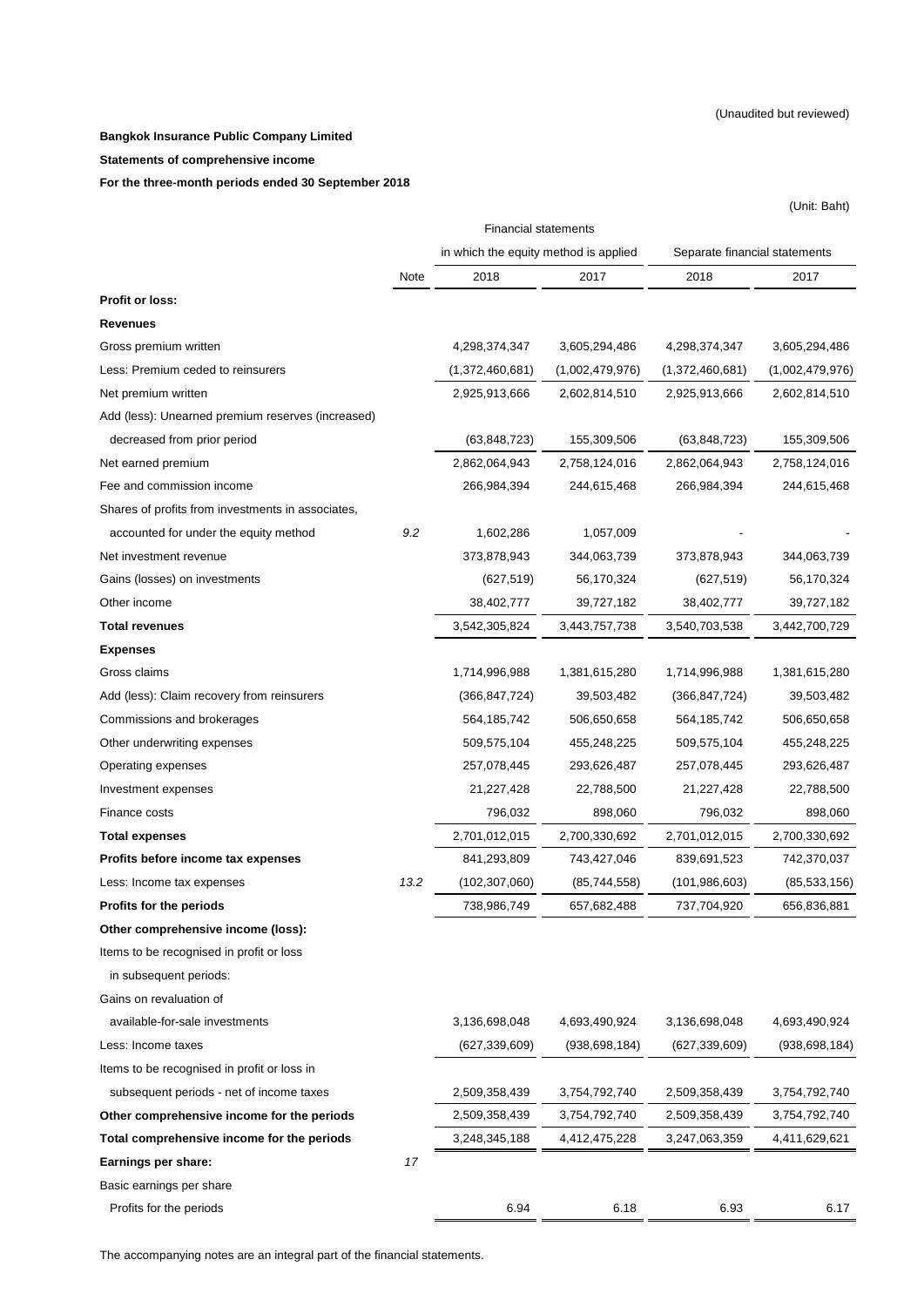#### **Bangkok Insurance Public Company Limited**

#### **Statements of comprehensive income**

**For the nine-month periods ended 30 September 2018** 

| <b>Financial statements</b><br>in which the equity method is applied<br>Separate financial statements<br>2018<br>2017<br>Note<br>2017<br>2018<br><b>Profit or loss:</b><br><b>Revenues</b><br>Gross premium written<br>12,449,159,356<br>11,583,350,522<br>12,449,159,356<br>11,583,350,522<br>Less: Premium ceded to reinsurers<br>(3,461,648,010)<br>(3,766,495,289)<br>(3,461,648,010)<br>(3,766,495,289)<br>8,121,702,512<br>8,682,664,067<br>8,121,702,512<br>Net premium written<br>8,682,664,067<br>Add (less): Unearned premium reserves (increased)<br>decreased from prior period<br>(326, 534, 059)<br>180,121,305<br>(326, 534, 059)<br>180, 121, 305<br>8,356,130,008<br>8,301,823,817<br>8,356,130,008<br>8,301,823,817<br>Net earned premium<br>Fee and commission income<br>751,036,300<br>800,413,278<br>751,036,300<br>800,413,278<br>Shares of profits from investments in associates,<br>9.2<br>11,076,909<br>7,099,076<br>accounted for under the equity method<br>1,039,977,187<br>1,015,238,898<br>1,039,977,187<br>Net investment revenue<br>1,015,238,898<br>67,445,607<br>70,249,634<br>70,249,634<br>Gains on investments<br>66,633,123<br>118,114,078<br>135,125,662<br>Other income<br>118,114,078<br>135,125,662<br>10,343,780,089<br>10,329,950,365<br>10,331,890,696<br>10,322,851,289<br><b>Total revenues</b><br><b>Expenses</b><br>Gross claims<br>5,587,542,318<br>6,045,977,405<br>5,587,542,318<br>6,045,977,405<br>(1,517,806,564)<br>(1,692,653,239)<br>Less: Claim recovery from reinsurers<br>(1,517,806,564)<br>(1,692,653,239)<br>1,693,511,007<br>Commissions and brokerages<br>1,579,271,821<br>1,693,511,007<br>1,579,271,821<br>1,415,748,222<br>1,359,717,612<br>1,359,717,612<br>Other underwriting expenses<br>1,415,748,222<br>762,003,155<br>765,457,508<br>Operating expenses<br>765,457,508<br>762,003,155<br>62,881,604<br>66,576,862<br>62,881,604<br>66,576,862<br>Investment expenses<br>2,706,079<br>Finance costs<br>2,496,063<br>2,706,079<br>2,496,063<br>8,006,375,805<br>8,127,054,048<br>8,006,375,805<br>8,127,054,048<br><b>Total expenses</b><br>2,337,404,284<br>2,202,896,317<br>2,325,514,891<br>Profits before income tax expenses<br>2,195,797,241<br>13.2<br>(296,288,060)<br>(258, 191, 490)<br>Less: Income tax expenses<br>(293,910,181)<br>(256,771,675)<br>Profits for the periods<br>2,041,116,224<br>1,944,704,827<br>2,031,604,710<br>1,939,025,566<br>Other comprehensive income (loss):<br>Items to be recognised in profit or loss<br>in subsequent periods:<br>Gains (losses) on revaluation of<br>available-for-sale investments<br>(506, 173, 598)<br>3,961,107,460<br>(506, 173, 598)<br>3,961,107,460<br>101,234,720<br>Add (less): Income taxes<br>(792,221,492)<br>101,234,720<br>(792,221,492)<br>Items to be recognised in profit or loss in<br>subsequent periods - net of income taxes<br>(404, 938, 878)<br>3,168,885,968<br>(404, 938, 878)<br>3,168,885,968<br>Other comprehensive income (loss) for the periods<br>(404, 938, 878)<br>3,168,885,968<br>(404,938,878)<br>3,168,885,968<br>5,107,911,534<br>Total comprehensive income for the periods<br>1,636,177,346<br>5,113,590,795<br>1,626,665,832<br>Earnings per share:<br>17<br>Basic earnings per share<br>19.17<br>18.27<br>19.08<br>18.21 |                         |  |  | (Unit: Baht) |
|-----------------------------------------------------------------------------------------------------------------------------------------------------------------------------------------------------------------------------------------------------------------------------------------------------------------------------------------------------------------------------------------------------------------------------------------------------------------------------------------------------------------------------------------------------------------------------------------------------------------------------------------------------------------------------------------------------------------------------------------------------------------------------------------------------------------------------------------------------------------------------------------------------------------------------------------------------------------------------------------------------------------------------------------------------------------------------------------------------------------------------------------------------------------------------------------------------------------------------------------------------------------------------------------------------------------------------------------------------------------------------------------------------------------------------------------------------------------------------------------------------------------------------------------------------------------------------------------------------------------------------------------------------------------------------------------------------------------------------------------------------------------------------------------------------------------------------------------------------------------------------------------------------------------------------------------------------------------------------------------------------------------------------------------------------------------------------------------------------------------------------------------------------------------------------------------------------------------------------------------------------------------------------------------------------------------------------------------------------------------------------------------------------------------------------------------------------------------------------------------------------------------------------------------------------------------------------------------------------------------------------------------------------------------------------------------------------------------------------------------------------------------------------------------------------------------------------------------------------------------------------------------------------------------------------------------------------------------------------------------------------------------------------------------------------------------------------------------------------------------------------------------------------------------------------------------------------------------------------------------------------------------------------------------------------------|-------------------------|--|--|--------------|
|                                                                                                                                                                                                                                                                                                                                                                                                                                                                                                                                                                                                                                                                                                                                                                                                                                                                                                                                                                                                                                                                                                                                                                                                                                                                                                                                                                                                                                                                                                                                                                                                                                                                                                                                                                                                                                                                                                                                                                                                                                                                                                                                                                                                                                                                                                                                                                                                                                                                                                                                                                                                                                                                                                                                                                                                                                                                                                                                                                                                                                                                                                                                                                                                                                                                                                           |                         |  |  |              |
|                                                                                                                                                                                                                                                                                                                                                                                                                                                                                                                                                                                                                                                                                                                                                                                                                                                                                                                                                                                                                                                                                                                                                                                                                                                                                                                                                                                                                                                                                                                                                                                                                                                                                                                                                                                                                                                                                                                                                                                                                                                                                                                                                                                                                                                                                                                                                                                                                                                                                                                                                                                                                                                                                                                                                                                                                                                                                                                                                                                                                                                                                                                                                                                                                                                                                                           |                         |  |  |              |
|                                                                                                                                                                                                                                                                                                                                                                                                                                                                                                                                                                                                                                                                                                                                                                                                                                                                                                                                                                                                                                                                                                                                                                                                                                                                                                                                                                                                                                                                                                                                                                                                                                                                                                                                                                                                                                                                                                                                                                                                                                                                                                                                                                                                                                                                                                                                                                                                                                                                                                                                                                                                                                                                                                                                                                                                                                                                                                                                                                                                                                                                                                                                                                                                                                                                                                           |                         |  |  |              |
|                                                                                                                                                                                                                                                                                                                                                                                                                                                                                                                                                                                                                                                                                                                                                                                                                                                                                                                                                                                                                                                                                                                                                                                                                                                                                                                                                                                                                                                                                                                                                                                                                                                                                                                                                                                                                                                                                                                                                                                                                                                                                                                                                                                                                                                                                                                                                                                                                                                                                                                                                                                                                                                                                                                                                                                                                                                                                                                                                                                                                                                                                                                                                                                                                                                                                                           |                         |  |  |              |
|                                                                                                                                                                                                                                                                                                                                                                                                                                                                                                                                                                                                                                                                                                                                                                                                                                                                                                                                                                                                                                                                                                                                                                                                                                                                                                                                                                                                                                                                                                                                                                                                                                                                                                                                                                                                                                                                                                                                                                                                                                                                                                                                                                                                                                                                                                                                                                                                                                                                                                                                                                                                                                                                                                                                                                                                                                                                                                                                                                                                                                                                                                                                                                                                                                                                                                           |                         |  |  |              |
|                                                                                                                                                                                                                                                                                                                                                                                                                                                                                                                                                                                                                                                                                                                                                                                                                                                                                                                                                                                                                                                                                                                                                                                                                                                                                                                                                                                                                                                                                                                                                                                                                                                                                                                                                                                                                                                                                                                                                                                                                                                                                                                                                                                                                                                                                                                                                                                                                                                                                                                                                                                                                                                                                                                                                                                                                                                                                                                                                                                                                                                                                                                                                                                                                                                                                                           |                         |  |  |              |
|                                                                                                                                                                                                                                                                                                                                                                                                                                                                                                                                                                                                                                                                                                                                                                                                                                                                                                                                                                                                                                                                                                                                                                                                                                                                                                                                                                                                                                                                                                                                                                                                                                                                                                                                                                                                                                                                                                                                                                                                                                                                                                                                                                                                                                                                                                                                                                                                                                                                                                                                                                                                                                                                                                                                                                                                                                                                                                                                                                                                                                                                                                                                                                                                                                                                                                           |                         |  |  |              |
|                                                                                                                                                                                                                                                                                                                                                                                                                                                                                                                                                                                                                                                                                                                                                                                                                                                                                                                                                                                                                                                                                                                                                                                                                                                                                                                                                                                                                                                                                                                                                                                                                                                                                                                                                                                                                                                                                                                                                                                                                                                                                                                                                                                                                                                                                                                                                                                                                                                                                                                                                                                                                                                                                                                                                                                                                                                                                                                                                                                                                                                                                                                                                                                                                                                                                                           |                         |  |  |              |
|                                                                                                                                                                                                                                                                                                                                                                                                                                                                                                                                                                                                                                                                                                                                                                                                                                                                                                                                                                                                                                                                                                                                                                                                                                                                                                                                                                                                                                                                                                                                                                                                                                                                                                                                                                                                                                                                                                                                                                                                                                                                                                                                                                                                                                                                                                                                                                                                                                                                                                                                                                                                                                                                                                                                                                                                                                                                                                                                                                                                                                                                                                                                                                                                                                                                                                           |                         |  |  |              |
|                                                                                                                                                                                                                                                                                                                                                                                                                                                                                                                                                                                                                                                                                                                                                                                                                                                                                                                                                                                                                                                                                                                                                                                                                                                                                                                                                                                                                                                                                                                                                                                                                                                                                                                                                                                                                                                                                                                                                                                                                                                                                                                                                                                                                                                                                                                                                                                                                                                                                                                                                                                                                                                                                                                                                                                                                                                                                                                                                                                                                                                                                                                                                                                                                                                                                                           |                         |  |  |              |
|                                                                                                                                                                                                                                                                                                                                                                                                                                                                                                                                                                                                                                                                                                                                                                                                                                                                                                                                                                                                                                                                                                                                                                                                                                                                                                                                                                                                                                                                                                                                                                                                                                                                                                                                                                                                                                                                                                                                                                                                                                                                                                                                                                                                                                                                                                                                                                                                                                                                                                                                                                                                                                                                                                                                                                                                                                                                                                                                                                                                                                                                                                                                                                                                                                                                                                           |                         |  |  |              |
|                                                                                                                                                                                                                                                                                                                                                                                                                                                                                                                                                                                                                                                                                                                                                                                                                                                                                                                                                                                                                                                                                                                                                                                                                                                                                                                                                                                                                                                                                                                                                                                                                                                                                                                                                                                                                                                                                                                                                                                                                                                                                                                                                                                                                                                                                                                                                                                                                                                                                                                                                                                                                                                                                                                                                                                                                                                                                                                                                                                                                                                                                                                                                                                                                                                                                                           |                         |  |  |              |
|                                                                                                                                                                                                                                                                                                                                                                                                                                                                                                                                                                                                                                                                                                                                                                                                                                                                                                                                                                                                                                                                                                                                                                                                                                                                                                                                                                                                                                                                                                                                                                                                                                                                                                                                                                                                                                                                                                                                                                                                                                                                                                                                                                                                                                                                                                                                                                                                                                                                                                                                                                                                                                                                                                                                                                                                                                                                                                                                                                                                                                                                                                                                                                                                                                                                                                           |                         |  |  |              |
|                                                                                                                                                                                                                                                                                                                                                                                                                                                                                                                                                                                                                                                                                                                                                                                                                                                                                                                                                                                                                                                                                                                                                                                                                                                                                                                                                                                                                                                                                                                                                                                                                                                                                                                                                                                                                                                                                                                                                                                                                                                                                                                                                                                                                                                                                                                                                                                                                                                                                                                                                                                                                                                                                                                                                                                                                                                                                                                                                                                                                                                                                                                                                                                                                                                                                                           |                         |  |  |              |
|                                                                                                                                                                                                                                                                                                                                                                                                                                                                                                                                                                                                                                                                                                                                                                                                                                                                                                                                                                                                                                                                                                                                                                                                                                                                                                                                                                                                                                                                                                                                                                                                                                                                                                                                                                                                                                                                                                                                                                                                                                                                                                                                                                                                                                                                                                                                                                                                                                                                                                                                                                                                                                                                                                                                                                                                                                                                                                                                                                                                                                                                                                                                                                                                                                                                                                           |                         |  |  |              |
|                                                                                                                                                                                                                                                                                                                                                                                                                                                                                                                                                                                                                                                                                                                                                                                                                                                                                                                                                                                                                                                                                                                                                                                                                                                                                                                                                                                                                                                                                                                                                                                                                                                                                                                                                                                                                                                                                                                                                                                                                                                                                                                                                                                                                                                                                                                                                                                                                                                                                                                                                                                                                                                                                                                                                                                                                                                                                                                                                                                                                                                                                                                                                                                                                                                                                                           |                         |  |  |              |
|                                                                                                                                                                                                                                                                                                                                                                                                                                                                                                                                                                                                                                                                                                                                                                                                                                                                                                                                                                                                                                                                                                                                                                                                                                                                                                                                                                                                                                                                                                                                                                                                                                                                                                                                                                                                                                                                                                                                                                                                                                                                                                                                                                                                                                                                                                                                                                                                                                                                                                                                                                                                                                                                                                                                                                                                                                                                                                                                                                                                                                                                                                                                                                                                                                                                                                           |                         |  |  |              |
|                                                                                                                                                                                                                                                                                                                                                                                                                                                                                                                                                                                                                                                                                                                                                                                                                                                                                                                                                                                                                                                                                                                                                                                                                                                                                                                                                                                                                                                                                                                                                                                                                                                                                                                                                                                                                                                                                                                                                                                                                                                                                                                                                                                                                                                                                                                                                                                                                                                                                                                                                                                                                                                                                                                                                                                                                                                                                                                                                                                                                                                                                                                                                                                                                                                                                                           |                         |  |  |              |
|                                                                                                                                                                                                                                                                                                                                                                                                                                                                                                                                                                                                                                                                                                                                                                                                                                                                                                                                                                                                                                                                                                                                                                                                                                                                                                                                                                                                                                                                                                                                                                                                                                                                                                                                                                                                                                                                                                                                                                                                                                                                                                                                                                                                                                                                                                                                                                                                                                                                                                                                                                                                                                                                                                                                                                                                                                                                                                                                                                                                                                                                                                                                                                                                                                                                                                           |                         |  |  |              |
|                                                                                                                                                                                                                                                                                                                                                                                                                                                                                                                                                                                                                                                                                                                                                                                                                                                                                                                                                                                                                                                                                                                                                                                                                                                                                                                                                                                                                                                                                                                                                                                                                                                                                                                                                                                                                                                                                                                                                                                                                                                                                                                                                                                                                                                                                                                                                                                                                                                                                                                                                                                                                                                                                                                                                                                                                                                                                                                                                                                                                                                                                                                                                                                                                                                                                                           |                         |  |  |              |
|                                                                                                                                                                                                                                                                                                                                                                                                                                                                                                                                                                                                                                                                                                                                                                                                                                                                                                                                                                                                                                                                                                                                                                                                                                                                                                                                                                                                                                                                                                                                                                                                                                                                                                                                                                                                                                                                                                                                                                                                                                                                                                                                                                                                                                                                                                                                                                                                                                                                                                                                                                                                                                                                                                                                                                                                                                                                                                                                                                                                                                                                                                                                                                                                                                                                                                           |                         |  |  |              |
|                                                                                                                                                                                                                                                                                                                                                                                                                                                                                                                                                                                                                                                                                                                                                                                                                                                                                                                                                                                                                                                                                                                                                                                                                                                                                                                                                                                                                                                                                                                                                                                                                                                                                                                                                                                                                                                                                                                                                                                                                                                                                                                                                                                                                                                                                                                                                                                                                                                                                                                                                                                                                                                                                                                                                                                                                                                                                                                                                                                                                                                                                                                                                                                                                                                                                                           |                         |  |  |              |
|                                                                                                                                                                                                                                                                                                                                                                                                                                                                                                                                                                                                                                                                                                                                                                                                                                                                                                                                                                                                                                                                                                                                                                                                                                                                                                                                                                                                                                                                                                                                                                                                                                                                                                                                                                                                                                                                                                                                                                                                                                                                                                                                                                                                                                                                                                                                                                                                                                                                                                                                                                                                                                                                                                                                                                                                                                                                                                                                                                                                                                                                                                                                                                                                                                                                                                           |                         |  |  |              |
|                                                                                                                                                                                                                                                                                                                                                                                                                                                                                                                                                                                                                                                                                                                                                                                                                                                                                                                                                                                                                                                                                                                                                                                                                                                                                                                                                                                                                                                                                                                                                                                                                                                                                                                                                                                                                                                                                                                                                                                                                                                                                                                                                                                                                                                                                                                                                                                                                                                                                                                                                                                                                                                                                                                                                                                                                                                                                                                                                                                                                                                                                                                                                                                                                                                                                                           |                         |  |  |              |
|                                                                                                                                                                                                                                                                                                                                                                                                                                                                                                                                                                                                                                                                                                                                                                                                                                                                                                                                                                                                                                                                                                                                                                                                                                                                                                                                                                                                                                                                                                                                                                                                                                                                                                                                                                                                                                                                                                                                                                                                                                                                                                                                                                                                                                                                                                                                                                                                                                                                                                                                                                                                                                                                                                                                                                                                                                                                                                                                                                                                                                                                                                                                                                                                                                                                                                           |                         |  |  |              |
|                                                                                                                                                                                                                                                                                                                                                                                                                                                                                                                                                                                                                                                                                                                                                                                                                                                                                                                                                                                                                                                                                                                                                                                                                                                                                                                                                                                                                                                                                                                                                                                                                                                                                                                                                                                                                                                                                                                                                                                                                                                                                                                                                                                                                                                                                                                                                                                                                                                                                                                                                                                                                                                                                                                                                                                                                                                                                                                                                                                                                                                                                                                                                                                                                                                                                                           |                         |  |  |              |
|                                                                                                                                                                                                                                                                                                                                                                                                                                                                                                                                                                                                                                                                                                                                                                                                                                                                                                                                                                                                                                                                                                                                                                                                                                                                                                                                                                                                                                                                                                                                                                                                                                                                                                                                                                                                                                                                                                                                                                                                                                                                                                                                                                                                                                                                                                                                                                                                                                                                                                                                                                                                                                                                                                                                                                                                                                                                                                                                                                                                                                                                                                                                                                                                                                                                                                           |                         |  |  |              |
|                                                                                                                                                                                                                                                                                                                                                                                                                                                                                                                                                                                                                                                                                                                                                                                                                                                                                                                                                                                                                                                                                                                                                                                                                                                                                                                                                                                                                                                                                                                                                                                                                                                                                                                                                                                                                                                                                                                                                                                                                                                                                                                                                                                                                                                                                                                                                                                                                                                                                                                                                                                                                                                                                                                                                                                                                                                                                                                                                                                                                                                                                                                                                                                                                                                                                                           |                         |  |  |              |
|                                                                                                                                                                                                                                                                                                                                                                                                                                                                                                                                                                                                                                                                                                                                                                                                                                                                                                                                                                                                                                                                                                                                                                                                                                                                                                                                                                                                                                                                                                                                                                                                                                                                                                                                                                                                                                                                                                                                                                                                                                                                                                                                                                                                                                                                                                                                                                                                                                                                                                                                                                                                                                                                                                                                                                                                                                                                                                                                                                                                                                                                                                                                                                                                                                                                                                           |                         |  |  |              |
|                                                                                                                                                                                                                                                                                                                                                                                                                                                                                                                                                                                                                                                                                                                                                                                                                                                                                                                                                                                                                                                                                                                                                                                                                                                                                                                                                                                                                                                                                                                                                                                                                                                                                                                                                                                                                                                                                                                                                                                                                                                                                                                                                                                                                                                                                                                                                                                                                                                                                                                                                                                                                                                                                                                                                                                                                                                                                                                                                                                                                                                                                                                                                                                                                                                                                                           |                         |  |  |              |
|                                                                                                                                                                                                                                                                                                                                                                                                                                                                                                                                                                                                                                                                                                                                                                                                                                                                                                                                                                                                                                                                                                                                                                                                                                                                                                                                                                                                                                                                                                                                                                                                                                                                                                                                                                                                                                                                                                                                                                                                                                                                                                                                                                                                                                                                                                                                                                                                                                                                                                                                                                                                                                                                                                                                                                                                                                                                                                                                                                                                                                                                                                                                                                                                                                                                                                           |                         |  |  |              |
|                                                                                                                                                                                                                                                                                                                                                                                                                                                                                                                                                                                                                                                                                                                                                                                                                                                                                                                                                                                                                                                                                                                                                                                                                                                                                                                                                                                                                                                                                                                                                                                                                                                                                                                                                                                                                                                                                                                                                                                                                                                                                                                                                                                                                                                                                                                                                                                                                                                                                                                                                                                                                                                                                                                                                                                                                                                                                                                                                                                                                                                                                                                                                                                                                                                                                                           |                         |  |  |              |
|                                                                                                                                                                                                                                                                                                                                                                                                                                                                                                                                                                                                                                                                                                                                                                                                                                                                                                                                                                                                                                                                                                                                                                                                                                                                                                                                                                                                                                                                                                                                                                                                                                                                                                                                                                                                                                                                                                                                                                                                                                                                                                                                                                                                                                                                                                                                                                                                                                                                                                                                                                                                                                                                                                                                                                                                                                                                                                                                                                                                                                                                                                                                                                                                                                                                                                           |                         |  |  |              |
|                                                                                                                                                                                                                                                                                                                                                                                                                                                                                                                                                                                                                                                                                                                                                                                                                                                                                                                                                                                                                                                                                                                                                                                                                                                                                                                                                                                                                                                                                                                                                                                                                                                                                                                                                                                                                                                                                                                                                                                                                                                                                                                                                                                                                                                                                                                                                                                                                                                                                                                                                                                                                                                                                                                                                                                                                                                                                                                                                                                                                                                                                                                                                                                                                                                                                                           |                         |  |  |              |
|                                                                                                                                                                                                                                                                                                                                                                                                                                                                                                                                                                                                                                                                                                                                                                                                                                                                                                                                                                                                                                                                                                                                                                                                                                                                                                                                                                                                                                                                                                                                                                                                                                                                                                                                                                                                                                                                                                                                                                                                                                                                                                                                                                                                                                                                                                                                                                                                                                                                                                                                                                                                                                                                                                                                                                                                                                                                                                                                                                                                                                                                                                                                                                                                                                                                                                           |                         |  |  |              |
|                                                                                                                                                                                                                                                                                                                                                                                                                                                                                                                                                                                                                                                                                                                                                                                                                                                                                                                                                                                                                                                                                                                                                                                                                                                                                                                                                                                                                                                                                                                                                                                                                                                                                                                                                                                                                                                                                                                                                                                                                                                                                                                                                                                                                                                                                                                                                                                                                                                                                                                                                                                                                                                                                                                                                                                                                                                                                                                                                                                                                                                                                                                                                                                                                                                                                                           |                         |  |  |              |
|                                                                                                                                                                                                                                                                                                                                                                                                                                                                                                                                                                                                                                                                                                                                                                                                                                                                                                                                                                                                                                                                                                                                                                                                                                                                                                                                                                                                                                                                                                                                                                                                                                                                                                                                                                                                                                                                                                                                                                                                                                                                                                                                                                                                                                                                                                                                                                                                                                                                                                                                                                                                                                                                                                                                                                                                                                                                                                                                                                                                                                                                                                                                                                                                                                                                                                           |                         |  |  |              |
|                                                                                                                                                                                                                                                                                                                                                                                                                                                                                                                                                                                                                                                                                                                                                                                                                                                                                                                                                                                                                                                                                                                                                                                                                                                                                                                                                                                                                                                                                                                                                                                                                                                                                                                                                                                                                                                                                                                                                                                                                                                                                                                                                                                                                                                                                                                                                                                                                                                                                                                                                                                                                                                                                                                                                                                                                                                                                                                                                                                                                                                                                                                                                                                                                                                                                                           |                         |  |  |              |
|                                                                                                                                                                                                                                                                                                                                                                                                                                                                                                                                                                                                                                                                                                                                                                                                                                                                                                                                                                                                                                                                                                                                                                                                                                                                                                                                                                                                                                                                                                                                                                                                                                                                                                                                                                                                                                                                                                                                                                                                                                                                                                                                                                                                                                                                                                                                                                                                                                                                                                                                                                                                                                                                                                                                                                                                                                                                                                                                                                                                                                                                                                                                                                                                                                                                                                           |                         |  |  |              |
|                                                                                                                                                                                                                                                                                                                                                                                                                                                                                                                                                                                                                                                                                                                                                                                                                                                                                                                                                                                                                                                                                                                                                                                                                                                                                                                                                                                                                                                                                                                                                                                                                                                                                                                                                                                                                                                                                                                                                                                                                                                                                                                                                                                                                                                                                                                                                                                                                                                                                                                                                                                                                                                                                                                                                                                                                                                                                                                                                                                                                                                                                                                                                                                                                                                                                                           |                         |  |  |              |
|                                                                                                                                                                                                                                                                                                                                                                                                                                                                                                                                                                                                                                                                                                                                                                                                                                                                                                                                                                                                                                                                                                                                                                                                                                                                                                                                                                                                                                                                                                                                                                                                                                                                                                                                                                                                                                                                                                                                                                                                                                                                                                                                                                                                                                                                                                                                                                                                                                                                                                                                                                                                                                                                                                                                                                                                                                                                                                                                                                                                                                                                                                                                                                                                                                                                                                           |                         |  |  |              |
|                                                                                                                                                                                                                                                                                                                                                                                                                                                                                                                                                                                                                                                                                                                                                                                                                                                                                                                                                                                                                                                                                                                                                                                                                                                                                                                                                                                                                                                                                                                                                                                                                                                                                                                                                                                                                                                                                                                                                                                                                                                                                                                                                                                                                                                                                                                                                                                                                                                                                                                                                                                                                                                                                                                                                                                                                                                                                                                                                                                                                                                                                                                                                                                                                                                                                                           |                         |  |  |              |
|                                                                                                                                                                                                                                                                                                                                                                                                                                                                                                                                                                                                                                                                                                                                                                                                                                                                                                                                                                                                                                                                                                                                                                                                                                                                                                                                                                                                                                                                                                                                                                                                                                                                                                                                                                                                                                                                                                                                                                                                                                                                                                                                                                                                                                                                                                                                                                                                                                                                                                                                                                                                                                                                                                                                                                                                                                                                                                                                                                                                                                                                                                                                                                                                                                                                                                           | Profits for the periods |  |  |              |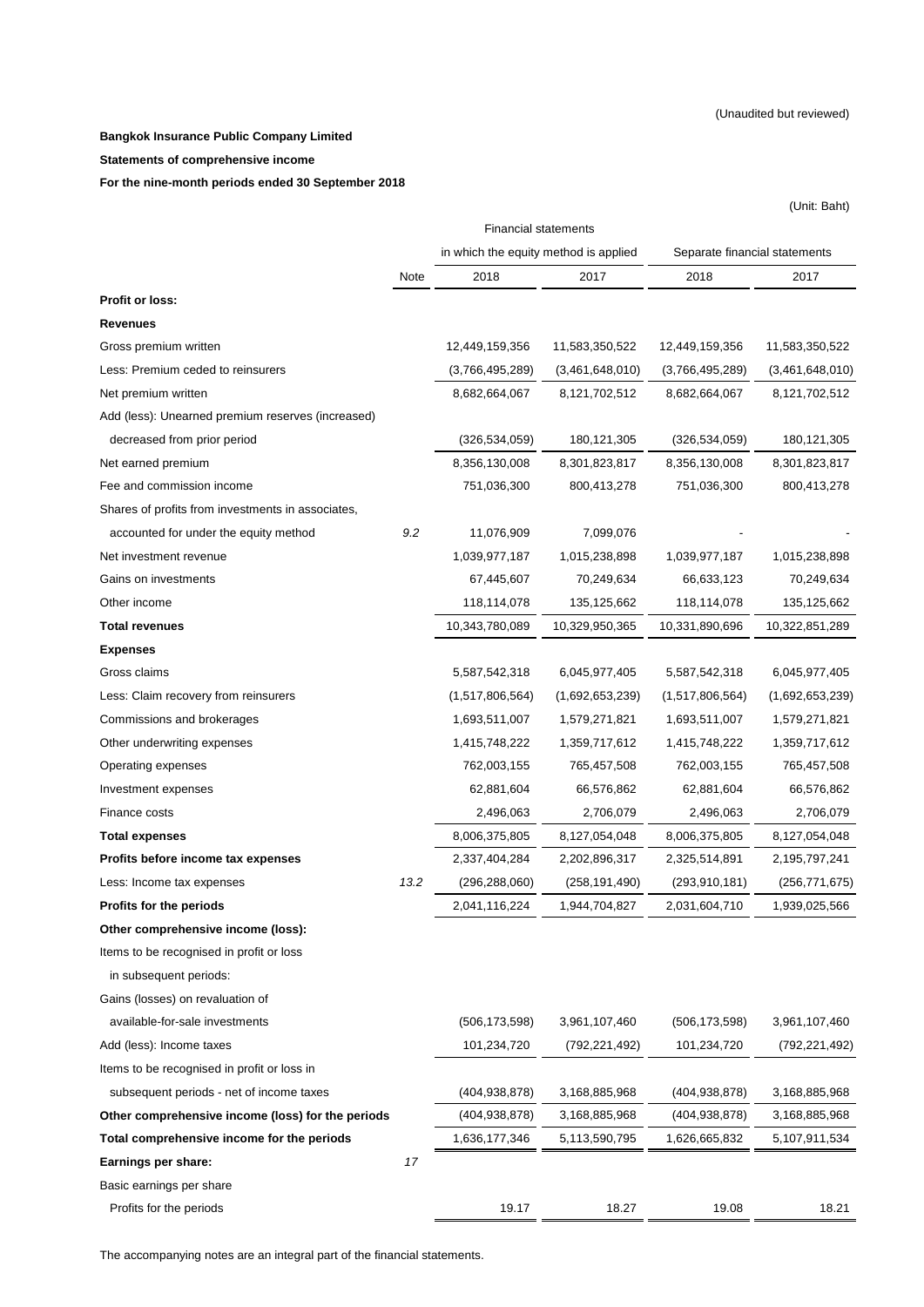(Unit: Baht)

#### **Bangkok Insurance Public Company Limited**

#### **Statements of cash flows**

#### **For the nine-month periods ended 30 September 2018**

Note 2018 2017 2018 2017 Direct premium written 12,403,793,189 11,866,516,801 12,403,793,189 11,866,516,801 Cash paid for reinsurance (1,318,367,601) (1,405,025,238) (1,318,367,601) (1,405,025,238) Interest income 226,405,464 194,491,397 226,405,464 194,491,397 Dividend income 855,061,583 800,360,127 855,061,583 800,360,127 Other investment income 103,465,847 108,460,559 103,465,847 108,460,559 Other income 14,636,801 20,523,354 14,636,801 20,523,354 Losses incurred on direct insurance (5,668,776,018) (5,400,458,996) (5,668,776,018) (5,400,458,996) Commissions and brokerages on direct insurance (1,546,707,305) (1,519,699,648) (1,546,707,305) (1,519,699,648) Other underwriting expenses (1,606,380,390) (1,528,775,217) (1,606,380,390) (1,528,775,217) Operating expenses (582,758,510) (778,484,129) (582,758,510) (778,484,129) Investment expenses (42,632,509) (46,603,831) (42,632,509) (46,603,831) Income taxes (317,634,985) (338,277,921) (317,634,985) (338,277,921) Investments in securities (2,925,294,525) (578,590,669) (2,925,294,525) (578,590,669) Loans (13,059,703) 69,117,233 (13,059,703) 69,117,233 Investments in associates and the set of the set of the set of the set of the set of the set of the set of the set of the set of the set of the set of the set of the set of the set of the set of the set of the set of the s Deposits at financial institutions 1,442,999,685 (85,251,764) 1,442,999,685 (85,251,764) **Net cash provided by operating activities** 1,030,700,764 1,378,302,058 1,030,700,764 1,378,302,058 **Cash flows from (used in) investing activities** Cash flows from Premises and equipment 183,280 6,346,837 183,280 6,346,837 Cash provided by investing activities 183,280 6,346,837 183,280 6,346,837 Cash flows used in Premises and equipment (34,709,105) (82,234,399) (34,709,105) (82,234,399) Intangible assets (8,468,207) (20,572,761) (8,468,207) (20,572,761) Cash used in investing activities (43,177,312) (102,807,160) (43,177,312) (102,807,160) **Net cash used in investing activities** (42,994,032) (42,994,032) (42,994,032) (42,994,032) (96,460,323) **Cash flows from (used in) financing activities** Dividends paid *18* (1,171,170,000) (1,171,153,473) (1,171,170,000) (1,171,153,473) **Net cash used in financing activities** (1,171,170,000) (1,171,153,473) (1,171,170,000) (1,171,153,473) **Net increse (decrease) in cash and cash equivalents** (183,463,268) 110,688,262 (183,463,268) 110,688,262 Cash and cash equivalents at beginning of the periods 399,583,620 412,484,321 399,583,620 412,484,321 **Cash and cash equivalents at end of the periods** 216,120,352 523,172,583 216,120,352 523,172,583 **Cash flows from (used in) operating activities** Financial statements in which the equity method is applied Separate financial statements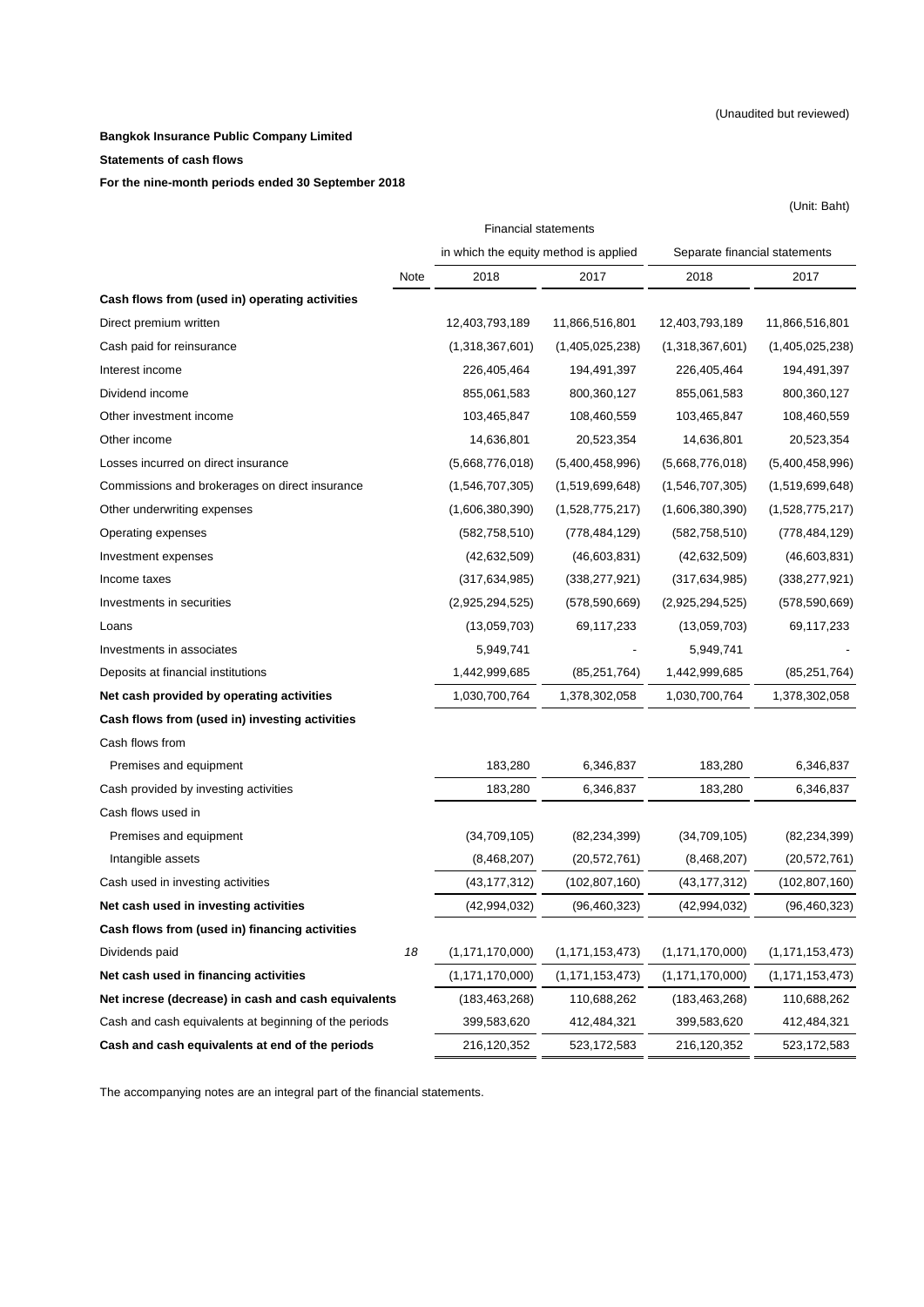#### **Bangkok Insurance Public Company Limited**

#### **Statements of changes in owners' equity**

**For the nine-month periods ended 30 September 2018**

(Unit: Baht)

|                                           |      |                |                |                          |                          |                    | Other component of equity  |                    |
|-------------------------------------------|------|----------------|----------------|--------------------------|--------------------------|--------------------|----------------------------|--------------------|
|                                           |      |                |                |                          |                          |                    | <b>Revaluation surplus</b> |                    |
|                                           |      | Issued and     |                |                          | Retained earnings        |                    | on available-for-sale      |                    |
|                                           |      | paid-up        |                | Appropriated             |                          |                    | investments - net          |                    |
|                                           | Note | share capital  | Share premium  | Statutory reserve        | Other reserve            | Unappropriated     | of income taxes            | Total              |
| Balance as at 1 January 2017              |      | 1,064,700,000  | 1,442,500,000  | 106,470,000              | 3,100,000,000            | 5,472,711,707      | 22,067,347,169             | 33,253,728,876     |
| Dividend paid                             | 18   |                |                |                          | $\overline{\phantom{a}}$ | (1, 171, 153, 473) | $\sim$                     | (1, 171, 153, 473) |
| Profit for the period                     |      |                |                |                          | $\overline{\phantom{a}}$ | 1,944,704,827      | $\sim$                     | 1,944,704,827      |
| Other comprehensive income for the period |      | $\blacksquare$ | $\blacksquare$ | $\overline{\phantom{a}}$ | $\overline{\phantom{a}}$ |                    | 3,168,885,968              | 3,168,885,968      |
| Balance as at 30 September 2017           |      | 1,064,700,000  | 1,442,500,000  | 106,470,000              | 3,100,000,000            | 6,246,263,061      | 25,236,233,137             | 37,196,166,198     |
|                                           |      |                |                |                          |                          |                    |                            |                    |
| Balance as at 1 January 2018              |      | 1,064,700,000  | 1,442,500,000  | 106,470,000              | 3,100,000,000            | 6,381,856,699      | 23,049,915,246             | 35, 145, 441, 945  |
| Dividend paid                             | 18   |                |                |                          | $\overline{\phantom{a}}$ | (1, 171, 170, 000) | $\sim$                     | (1, 171, 170, 000) |
| Profit for the period                     |      |                |                |                          | $\blacksquare$           | 2,041,116,224      | $\sim$                     | 2,041,116,224      |
| Other comprehensive loss for the period   |      |                |                |                          |                          |                    | (404, 938, 878)            | (404, 938, 878)    |
| Balance as at 30 September 2018           |      | 1,064,700,000  | 1,442,500,000  | 106,470,000              | 3,100,000,000            | 7,251,802,923      | 22,644,976,368             | 35,610,449,291     |

Financial statements in which the equity method is applied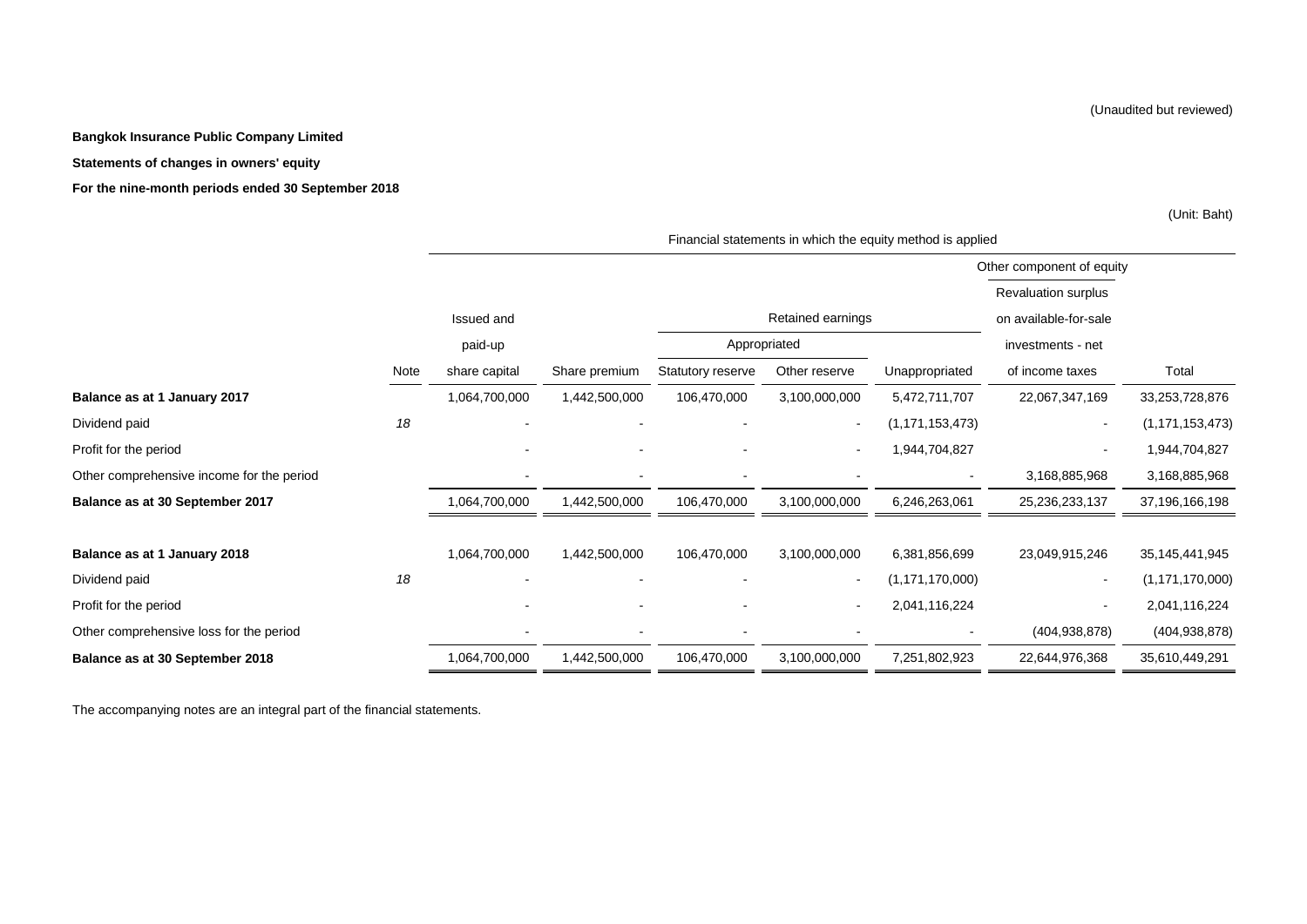**Bangkok Insurance Public Company Limited**

#### **Statements of changes in owners' equity (continued)**

#### **For the nine-month periods ended 30 September 2018**

(Unit: Baht)

|                                           |      | Separate financial statements |               |                   |                          |                    |                           |                    |  |
|-------------------------------------------|------|-------------------------------|---------------|-------------------|--------------------------|--------------------|---------------------------|--------------------|--|
|                                           |      |                               |               |                   |                          |                    | Other component of equity |                    |  |
|                                           |      |                               |               |                   |                          |                    | Revaluation surplus       |                    |  |
|                                           |      | Issued and                    |               |                   | Retained earnings        |                    | on available-for-sale     |                    |  |
|                                           |      | paid-up                       |               | Appropriated      |                          |                    | investments - net         |                    |  |
|                                           | Note | share capital                 | Share premium | Statutory reserve | Other reserve            | Unappropriated     | of income taxes           | Total              |  |
| Balance as at 1 January 2017              |      | 1,064,700,000                 | 1,442,500,000 | 106,470,000       | 3,100,000,000            | 5,414,328,991      | 22,067,347,169            | 33,195,346,160     |  |
| Dividend paid                             | 18   |                               |               |                   | $\blacksquare$           | (1, 171, 153, 473) | $\blacksquare$            | (1, 171, 153, 473) |  |
| Profit for the period                     |      |                               |               |                   | $\overline{\phantom{a}}$ | 1,939,025,566      |                           | 1,939,025,566      |  |
| Other comprehensive income for the period |      |                               |               |                   |                          |                    | 3,168,885,968             | 3,168,885,968      |  |
| Balance as at 30 September 2017           |      | 1,064,700,000                 | 1,442,500,000 | 106,470,000       | 3,100,000,000            | 6,182,201,084      | 25,236,233,137            | 37, 132, 104, 221  |  |
| Balance as at 1 January 2018              |      | 1,064,700,000                 | 1,442,500,000 | 106,470,000       | 3,100,000,000            | 6,317,424,225      | 23,049,915,246            | 35,081,009,471     |  |
| Dividend paid                             | 18   |                               |               |                   | $\overline{\phantom{a}}$ | (1, 171, 170, 000) |                           | (1, 171, 170, 000) |  |
| Profit for the period                     |      |                               |               |                   | $\overline{\phantom{a}}$ | 2,031,604,710      |                           | 2,031,604,710      |  |
| Other comprehensive loss for the period   |      |                               |               |                   |                          |                    | (404, 938, 878)           | (404, 938, 878)    |  |
| Balance as at 30 September 2018           |      | 1,064,700,000                 | 1,442,500,000 | 106,470,000       | 3,100,000,000            | 7,177,858,935      | 22,644,976,368            | 35,536,505,303     |  |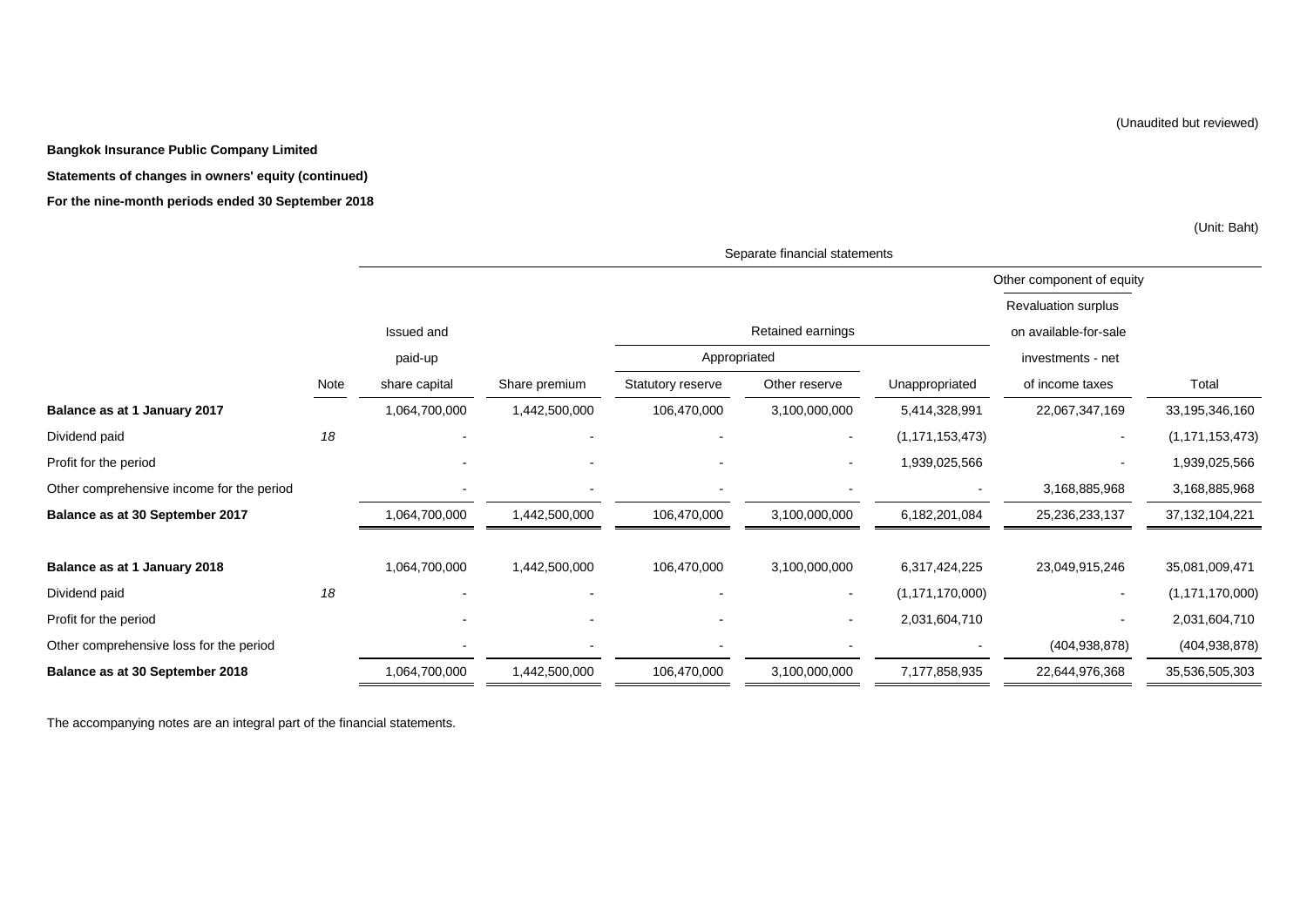# **Bangkok Insurance Public Company Limited Notes to interim financial statements For the three-month and nine-month periods ended 30 September 2018**

### **1. Corporate information**

Bangkok Insurance Public Company Limited ("the Company") is a public company incorporated and domiciled in Thailand, and listed on the Stock Exchange of Thailand. The Company's major shareholder is Bangkok Bank Pubic Company Limited whereby as at 30 September 2018 and 31 December 2017, such major shareholder held 9.97% of the issued and paid-up ordinary shares of the Company. The Company is principally engaged in the provision of non-life insurance. The Company's registered office is located at No. 25, Bangkok Insurance Building, South Sathon Road, Tung Ma Ha Mek, Sathon, Bangkok.

# **2. Basis for preparation of interim financial statements**

These interim financial statements are prepared in accordance with Thai Accounting Standard No. 34: Interim Financial Reporting, and in accordance with the format of financial statements specified in the Notification of the Office of Insurance Commission ("OIC") regarding criteria, procedures, terms and conditions for preparation and submission of financial statements and operating performance reports of non-life insurance companies dated 4 March 2016 whereby the Company choose to present condensed interim financial statements. However, the Company presented each line item in the statements of financial position, comprehensive income, changes in owners' equity and cash flows in the same full format as that used in its annual financial statements.

These interim financial statements are intended to provide information additional to that included in the latest annual financial statements. Accordingly, they focus on new activities, events and circumstances so as not to duplicate information previously reported. These interim financial statements should therefore be read in conjunction with the latest annual financial statements.

The interim financial statements in Thai language are the official statutory financial statements of the Company. The interim financial statements in English language have been translated from such financial statements in Thai language.

# **2.1 The financial statements in which the equity method is applied**

The Company has prepared the financial statements, in which equity method is applied, which have presented investments in associates under the equity method.

### **2.2 Separate financial statements**

The Company has prepared its separate financial statements, which have presented investments in associates under the cost method.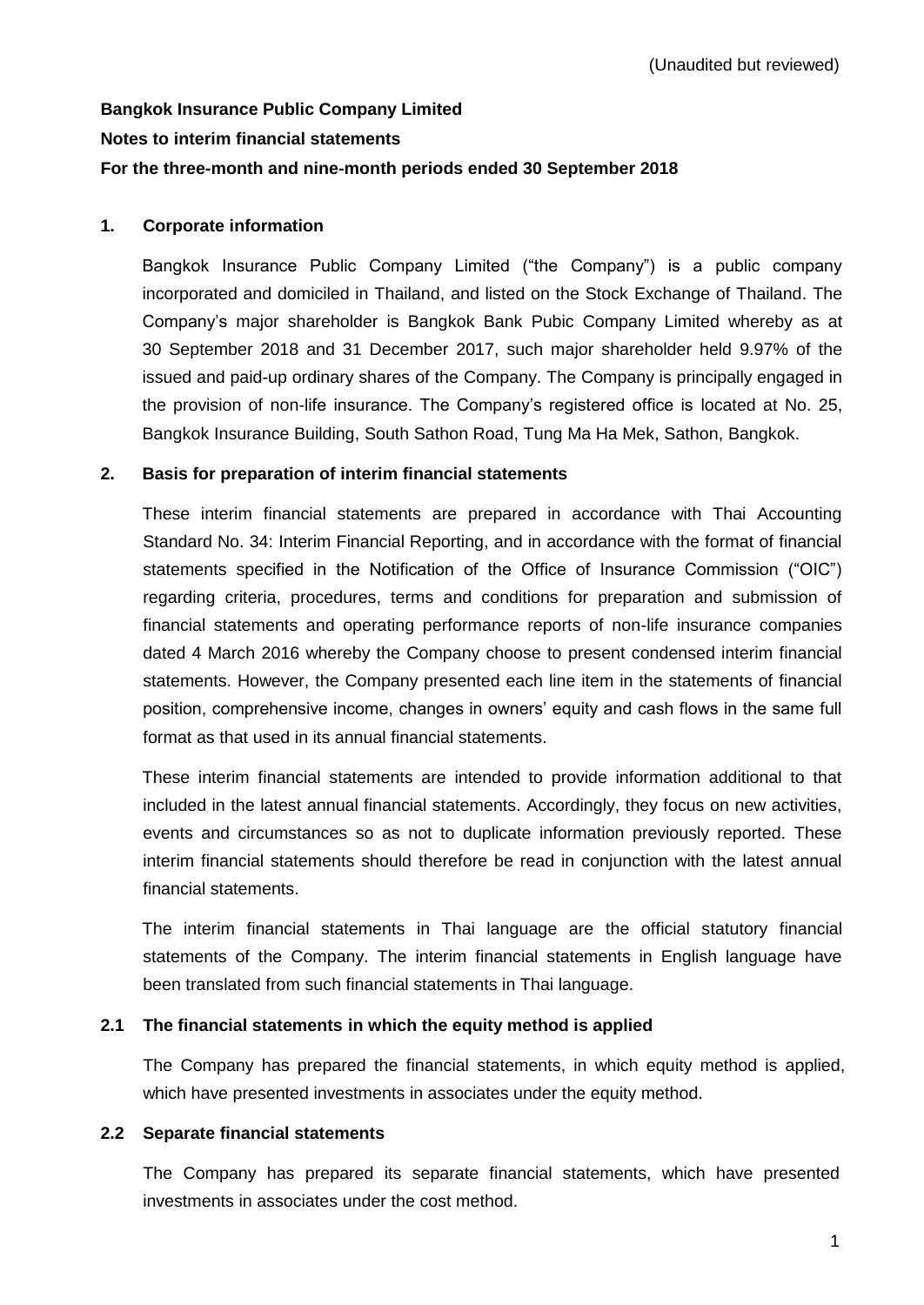### **2.3 New financial reporting standards**

### **(a) Financial reporting standards that became effective in the current year**

During the period, the Company has adopted the revised financial reporting standards and interpretations (revised 2017) which are effective for fiscal years beginning on or after 1 January 2018. These financial reporting standards were aimed at alignment with the corresponding International Financial Reporting Standards with most of the changes and clarifications directed towards disclosures in the notes to financial statements. The adoption of these financial reporting standards does not have any significant impact on the Company's financial statements.

### **(b) Financial reporting standards that will become effective in the future**

During the period, the Federation of Accounting Professions issued the financial reporting standard TFRS 15 Revenue from Contracts with Customers, which is effective for fiscal years beginning on or after 1 January 2019 and a set of 5 standards related to financial instruments, which are effective for fiscal years beginning on or after 1 January 2020. Key principles of these standards are summarized below.

#### **TFRS 15 Revenue from Contracts with Customers**

TFRS 15 supersedes TAS 11 Construction Contracts and TAS 18 Revenue, together with related Interpretations. Entities are to apply this standard to all contracts with customers unless those contracts fall within the scope of other standards. The standard establishes a five-step model to account for revenue arising from contracts with customers, with revenue being recognized at an amount that reflects the consideration to which an entity expects to be entitled in exchange for transferring goods or services to a customer. The standard requires entities to exercise judgement, taking into consideration all of the relevant facts and circumstances when applying each step of the model.

The management of the Company is currently evaluating the impact of this standard to the financial statements in the year when it is adopted.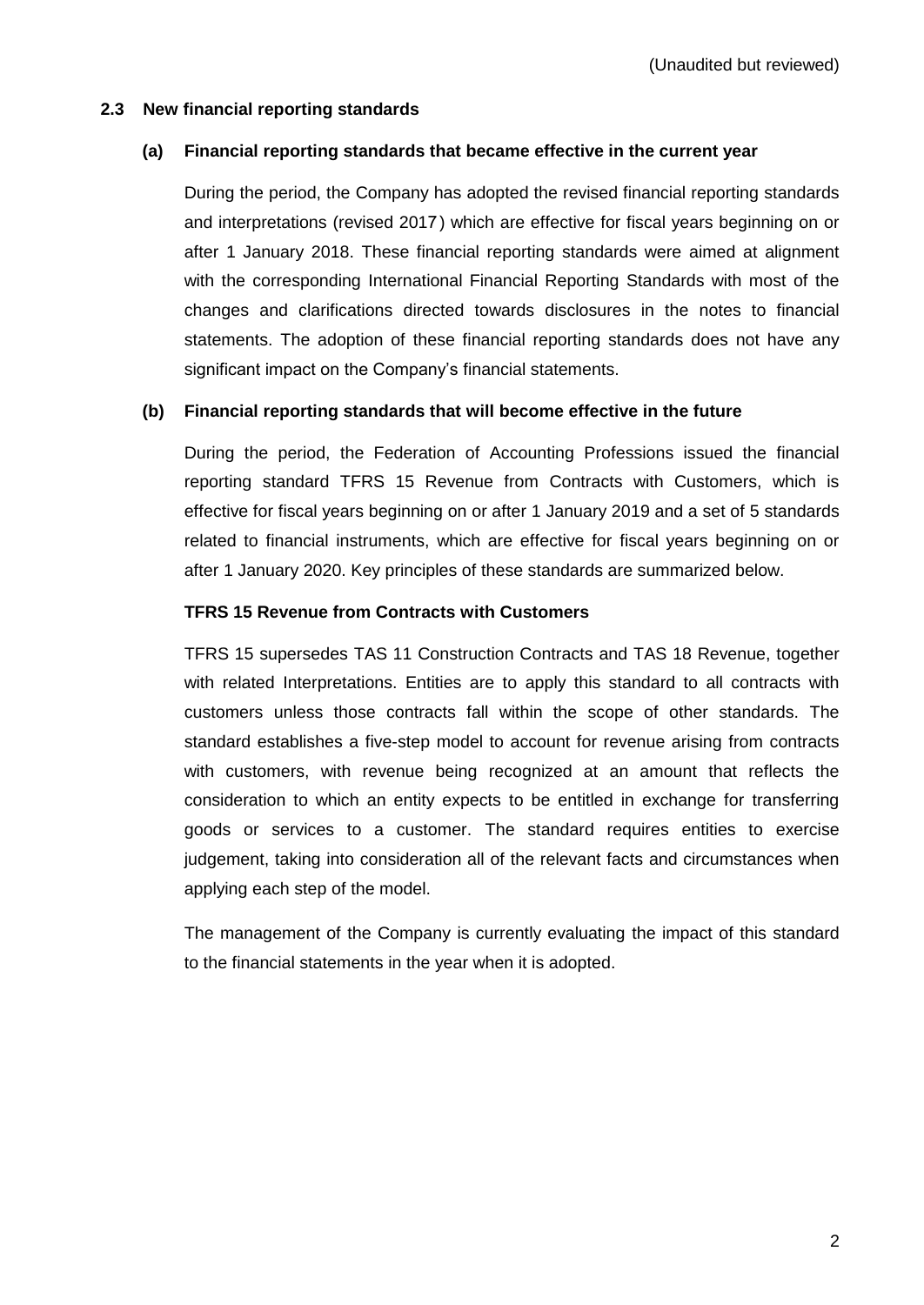# **Thai Financial Reporting Standards related to financial instruments**

The set of TFRSs related to financial instruments consists of five accounting standards and interpretations, as follows:

Financial reporting standards:

| TFRS 9                                               | <b>Financial Instruments</b>                                       |
|------------------------------------------------------|--------------------------------------------------------------------|
| TFRS <sub>7</sub>                                    | <b>Financial Instruments: Disclosures</b>                          |
| Accounting standard:                                 |                                                                    |
| <b>TAS 32</b>                                        | <b>Financial Instruments: Presentation</b>                         |
| <b>Financial Reporting Standard Interpretations:</b> |                                                                    |
| <b>TFRIC 16</b>                                      | Hedges of a Net Investment in a Foreign Operation                  |
| <b>TFRIC 19</b>                                      | <b>Extinguishing Financial Liabilities with Equity Instruments</b> |

These TFRSs related to financial instruments make stipulations relating to the classification of financial instruments and their measurement at fair value or amortised cost (taking into account the type of instrument, the characteristics of the contractual cash flows and the Company's business model), calculation of impairment using the expected credit loss method, and hedge accounting. These include stipulations regarding the presentation and disclosure of financial instruments. When the TFRSs related to financial instruments are effective, some accounting standards, interpretations and guidance which are currently effective will be cancelled.

The management of the Company is currently evaluating the impact of these standards to the financial statements in the year when they are adopted.

# **2.4 Significant accounting policies**

The interim financial statements are prepared using the same accounting policies and methods of computation as those were used for the financial statements for the year ended 31 December 2017.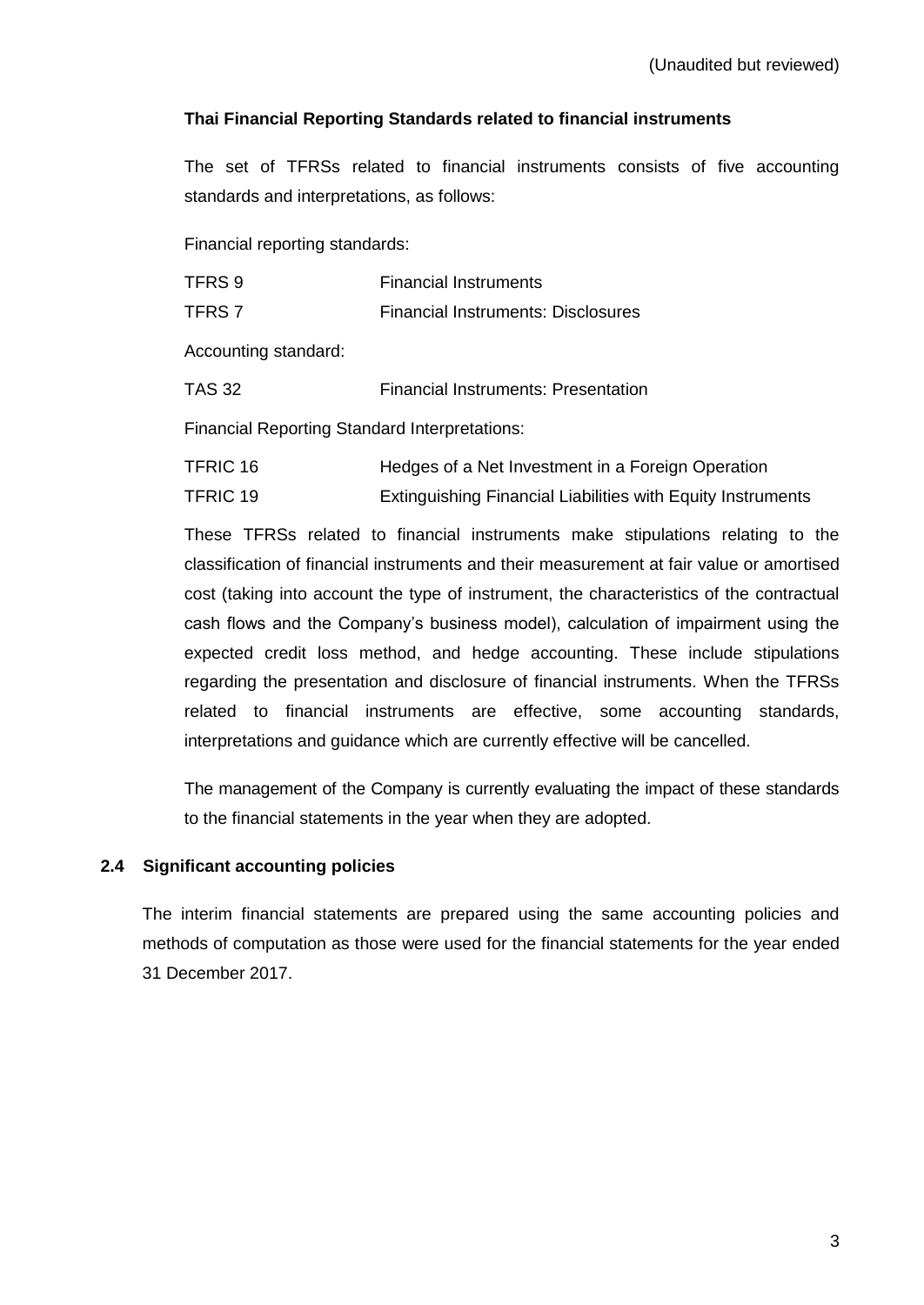### **3. Cash and cash equivalents**

(Unit: Baht)

|                                               | Financial statements in which     |                  |  |  |
|-----------------------------------------------|-----------------------------------|------------------|--|--|
|                                               | the equity method is applied      |                  |  |  |
|                                               | and Separate financial statements |                  |  |  |
|                                               | 30 September 2018                 | 31 December 2017 |  |  |
| Cash on hand                                  | 2,605,957                         | 2,579,000        |  |  |
| Deposits at banks with no fixed maturity date | 213,514,395                       | 127,004,620      |  |  |
| Deposits at banks with fixed maturity date    |                                   | 270,000,000      |  |  |
| Total cash and cash equivalents               | 216,120,352                       | 399,583,620      |  |  |

As at 30 September 2018 and 31 December 2017, saving deposits and fixed deposits carried interests at the rates between 0.38 and 1.00 percent per annum and 0.38 and 1.35 percent per annum, respectively.

### **4. Premium receivables**

As at 30 September 2018 and 31 December 2017, the balances of premium receivables from direct insurance were classified by aging from the maturity date under the stipulated law of the premium collection as follows:

|                                       | (Unit: Baht)                      |                               |  |  |  |
|---------------------------------------|-----------------------------------|-------------------------------|--|--|--|
|                                       |                                   | Financial statements in which |  |  |  |
|                                       | the equity method is applied      |                               |  |  |  |
|                                       | and Separate financial statements |                               |  |  |  |
|                                       | 30 September 2018                 | 31 December 2017              |  |  |  |
| Not yet due                           | 1,276,415,787                     | 1,837,930,662                 |  |  |  |
| Overdue not longer than 30 days       | 254,540,510                       | 201,204,808                   |  |  |  |
| Overdue 31 days to 60 days            | 264,684,645                       | 95,178,596                    |  |  |  |
| Overdue 61 days to 90 days            | 68,317,918                        | 59,087,727                    |  |  |  |
| Overdue 91 days to 1 year             | 146,717,645                       | 207,644,298                   |  |  |  |
| Overdue longer than 1 year            | 36,906,808                        | 22,411,427                    |  |  |  |
| Total                                 | 2,047,583,313                     | 2,423,457,518                 |  |  |  |
| Less: Allowance for doubtful accounts | (36,906,808)                      | (22, 411, 427)                |  |  |  |
| Premium receivables - net             | 2,010,676,505                     | 2,401,046,091                 |  |  |  |

For premium receivables due from agents and brokers, the Company has stipulated the collection guidelines in accordance with the Premium Collection Law whereby the Company has taken legal proceedings with agents and brokers on a case by case basis for overdue premiums.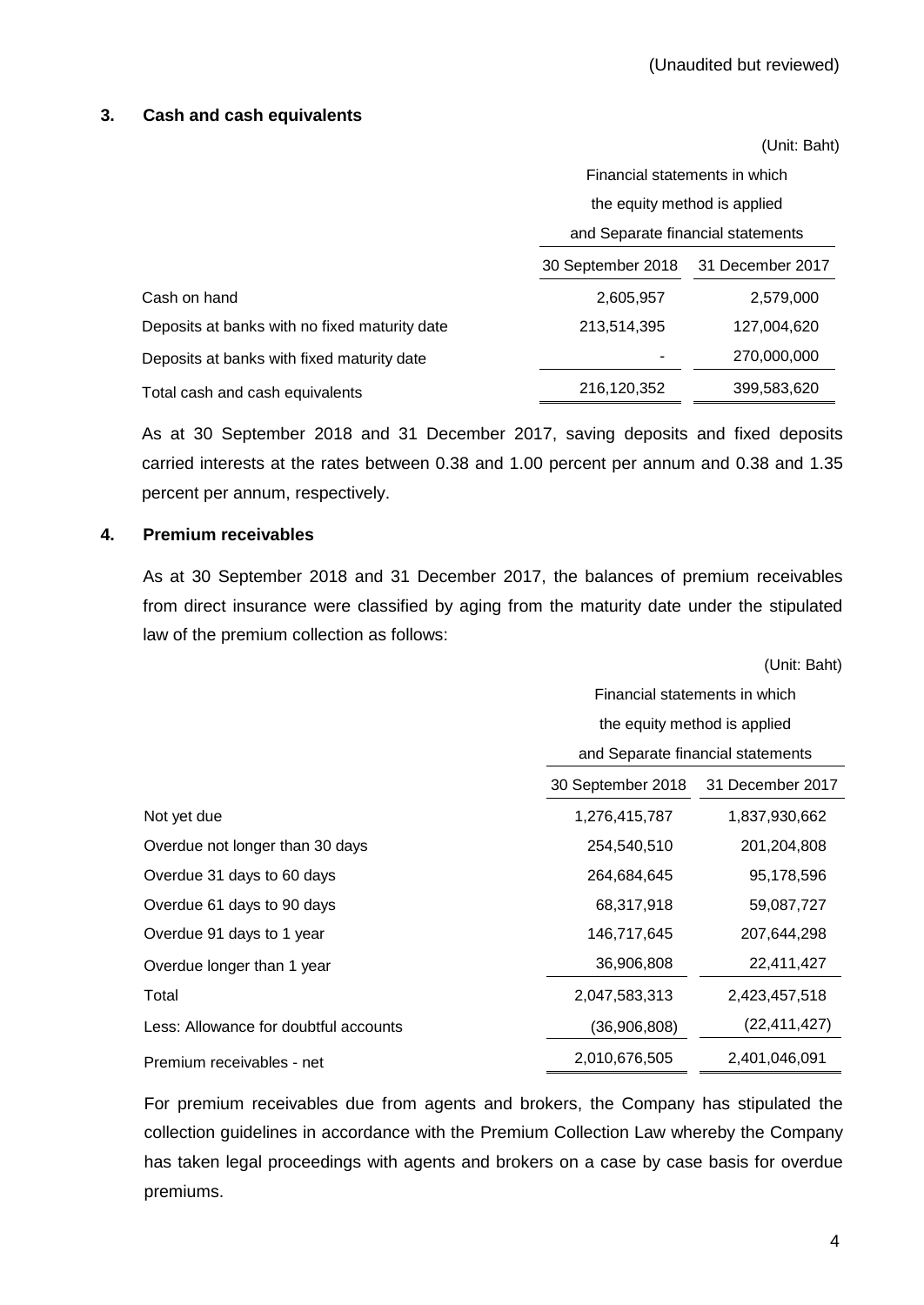#### **5. Reinsurance assets**

|                                               | (Unit: Baht)                       |                                   |  |  |  |
|-----------------------------------------------|------------------------------------|-----------------------------------|--|--|--|
|                                               |                                    | Financial statements in which     |  |  |  |
|                                               | the equity method is applied       |                                   |  |  |  |
|                                               |                                    | and Separate financial statements |  |  |  |
|                                               | 30 September 2018 31 December 2017 |                                   |  |  |  |
| Insurance reserves refundable from reinsurers |                                    |                                   |  |  |  |
| Loss reserves                                 | 3, 154, 256, 205                   | 3.345.545.432                     |  |  |  |
| Unearned premium reserves                     | 2,159,401,259                      | 2,148,429,161                     |  |  |  |
| Total                                         | 5,313,657,464                      | 5,493,974,593                     |  |  |  |
| Less: Allowance for impairment                | (6,045,508)                        | (6,578,668)                       |  |  |  |
| Reinsurance assets - net                      | 5,307,611,956                      | 5,487,395,925                     |  |  |  |

As at 30 September 2018 and 31 December 2017, Insurance reserves refundable from reinsurers included insurance reserves refundable from reinsurers due to flood situation in 2011 amounting to Baht 20.9 million and Baht 31.5 million, respectively.

#### **6. Reinsurance receivables**

(Unit: Baht)

|                                            | Financial statements in which         |                |  |  |
|--------------------------------------------|---------------------------------------|----------------|--|--|
|                                            | the equity method is applied          |                |  |  |
|                                            | and Separate financial statements     |                |  |  |
|                                            | 30 September 2018<br>31 December 2017 |                |  |  |
| Amounts deposited on reinsurance           | 36.043.776                            | 37,091,956     |  |  |
| Amounts due from reinsurers                | 169,798,581                           | 239,405,655    |  |  |
| Total                                      | 205,842,357                           | 276,497,611    |  |  |
| Less: Allowance for doubtful accounts      | (24, 157, 299)                        | (37, 295, 573) |  |  |
| Receivables on reinsurance contracts - net | 181,685,058                           | 239,202,038    |  |  |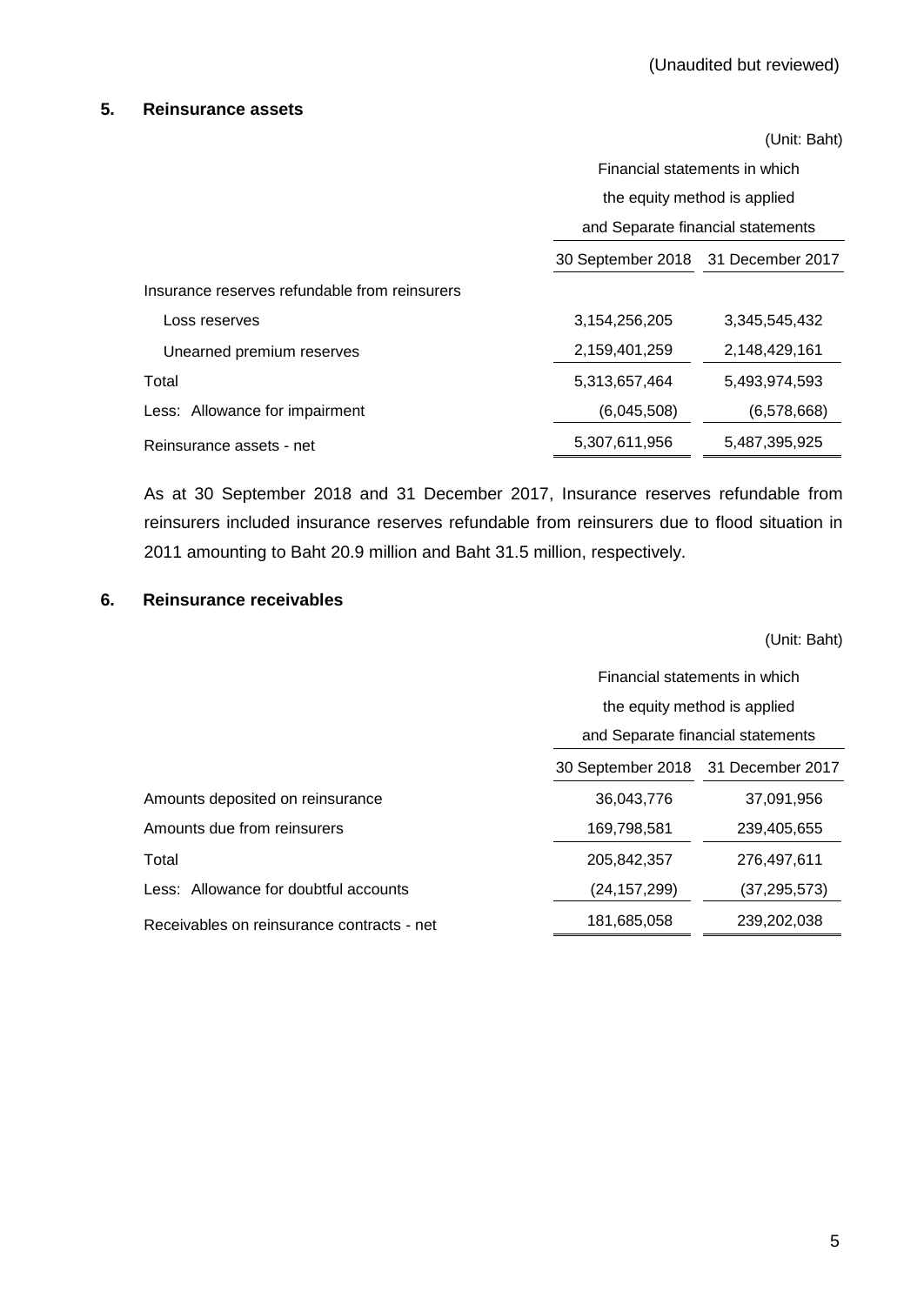# **7. Investments in securities**

# **7.1 Classified by type of investment**

(Unit: Baht)

Financial statements in which the equity method is applied

|                                      | and Separate financial statements |                   |                  |                |  |  |
|--------------------------------------|-----------------------------------|-------------------|------------------|----------------|--|--|
|                                      |                                   | 30 September 2018 | 31 December 2017 |                |  |  |
|                                      | Cost/                             |                   | Cost/            |                |  |  |
|                                      | Amortised cost                    | Fair value        | Amortised cost   | Fair value     |  |  |
| Available-for-sale investments       |                                   |                   |                  |                |  |  |
| Government and state enterprise      |                                   |                   |                  |                |  |  |
| securities                           | 4,876,335,998                     | 4,870,896,328     | 1,954,375,379    | 1,964,880,052  |  |  |
| Private sector debt securities       | 1,194,517,675                     | 1,202,859,092     | 1,313,390,745    | 1,337,918,329  |  |  |
| <b>Equity securities</b>             | 7,171,310,991                     | 35,474,629,703    | 6,977,967,772    | 35,755,329,572 |  |  |
| Total                                | 13,242,164,664                    | 41,548,385,123    | 10,245,733,896   | 39,058,127,953 |  |  |
| Add: Unrealised gains                | 28,306,220,459                    |                   | 28,812,394,057   |                |  |  |
| Total available-for-sale investments | 41,548,385,123                    | 41,548,385,123    | 39,058,127,953   | 39,058,127,953 |  |  |
| <b>Held-to-maturity investments</b>  |                                   |                   |                  |                |  |  |
| Deposits at financial institutions   |                                   |                   |                  |                |  |  |
| which matured over 3 months          | 6,608,576,179                     |                   | 8,051,575,864    |                |  |  |
| Total held-to-maturity investments   | 6,608,576,179                     |                   | 8,051,575,864    |                |  |  |
| <b>General investments</b>           |                                   |                   |                  |                |  |  |
| Domestic equity securities           | 603,435,058                       |                   | 603,435,058      |                |  |  |
| Foreign equity securities            | 217,131,571                       |                   | 201,689,384      |                |  |  |
| Total                                | 820,566,629                       |                   | 805,124,442      |                |  |  |
| Less: Allowance for impairment       | (117,803,160)                     |                   | (95, 203, 760)   |                |  |  |
| General investments - net            | 702,763,469                       |                   | 709,920,682      |                |  |  |
| Investment in securities - net       | 48,859,724,771                    |                   | 47,819,624,499   |                |  |  |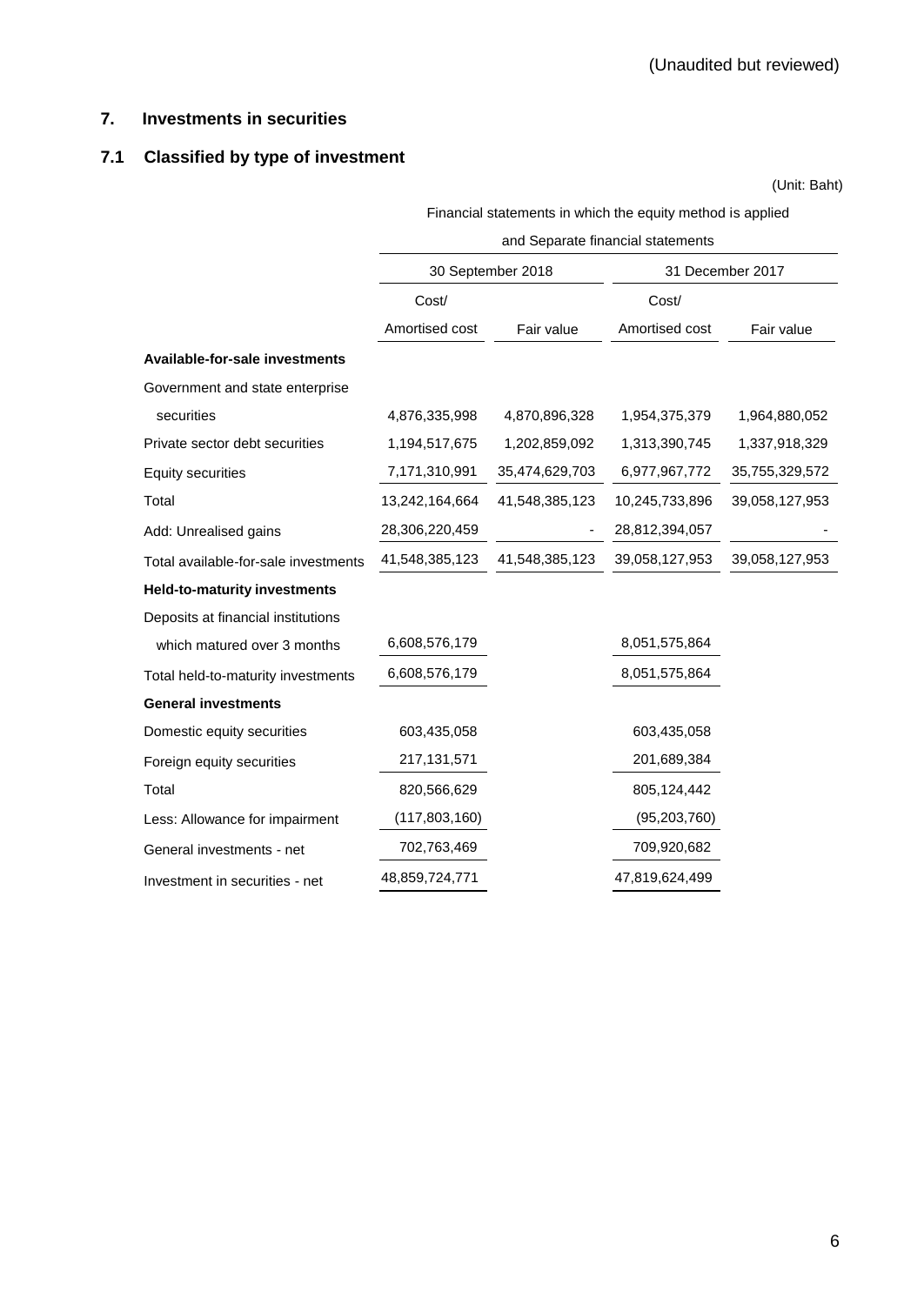#### **7.2 Revaluation surplus on available-for-sale investments**

|                                                             |                               | (Unit: Baht)                      |  |  |
|-------------------------------------------------------------|-------------------------------|-----------------------------------|--|--|
|                                                             | Financial statements in which |                                   |  |  |
|                                                             |                               | the equity method is applied      |  |  |
|                                                             |                               | and Separate financial statements |  |  |
|                                                             | For the nine-month            |                                   |  |  |
|                                                             | period ended                  | For the year ended                |  |  |
|                                                             | 30 September 2018             | 31 December 2017                  |  |  |
| Revaluation surplus on available-for-sale                   |                               |                                   |  |  |
| investments - beginning of the periods                      | 28,812,394,057                | 27,584,183,961                    |  |  |
| Gains (losses) on revaluation during the periods            | (437, 384, 866)               | 1,317,176,684                     |  |  |
| Gains on sales of available-for-sale investments during the |                               |                                   |  |  |
| periods transferred to be recognised in profit or loss      | (68, 788, 732)                | (88,966,588)                      |  |  |
| Revaluation surplus on available-for-sale investments       |                               |                                   |  |  |
| - end of the periods                                        | 28,306,220,459                | 28,812,394,057                    |  |  |
| Less: Income taxes                                          | (5,661,244,091)               | (5,762,478,811)                   |  |  |
| Revaluation surplus on available-for-sale investments       |                               |                                   |  |  |
| - net of income taxes                                       | 22,644,976,368                | 23,049,915,246                    |  |  |

#### **7.3 Investments subject to restriction**

As at 30 September 2018 and 31 December 2017, the Company placed certain investments as a security with the Registrar and placed with the bank to secure bank overdraft facilities and others as required in the normal course of business of the Company as described in Note 20 to the interim financial statements.

# **8. Loans and interest receivables**

As at 30 September 2018 and 31 December 2017, the balances of loans and interest receivables, classified by overdue years, were as follows: (Unit: Baht)

|                              |                                                                                                                   |                     |           |                     |               |                                    | (UIIII. Dalit) |  |  |  |
|------------------------------|-------------------------------------------------------------------------------------------------------------------|---------------------|-----------|---------------------|---------------|------------------------------------|----------------|--|--|--|
|                              | Financial statements in which the equity method is applied and Separate financial statements<br>30 September 2018 |                     |           |                     |               |                                    |                |  |  |  |
|                              | Mortgaged loans                                                                                                   |                     |           | Other loans         |               | Total                              |                |  |  |  |
| Overdue years                | Principal                                                                                                         | Accrued<br>interest | Principal | Accrued<br>interest | Principal     | Accrued<br>interest <sup>(1)</sup> | Total          |  |  |  |
| Not yet due                  | 1,198,942,539                                                                                                     | 212,681             | 8,426,662 |                     | 1,207,369,201 | 212,681                            | 1,207,581,882  |  |  |  |
| Overdue                      |                                                                                                                   |                     |           |                     |               |                                    |                |  |  |  |
| Less than 3 months           | 22,406,529                                                                                                        | 209,132             |           |                     | 22,406,529    | 209,132                            | 22,615,661     |  |  |  |
| $6 - 12$ months              | 22,684,946                                                                                                        |                     |           |                     | 22,684,946    |                                    | 22,684,946     |  |  |  |
| Longer than 12 months        | 119,246,754                                                                                                       |                     |           |                     | 119,246,754   |                                    | 119,246,754    |  |  |  |
| Total                        | 1,363,280,768                                                                                                     | 421,813             | 8,426,662 |                     | 1,371,707,430 | 421,813                            | 1,372,129,243  |  |  |  |
| Less: Allowance for doubtful |                                                                                                                   |                     |           |                     |               |                                    |                |  |  |  |
| account                      | (587, 509)                                                                                                        |                     |           |                     | (587, 509)    |                                    | (587, 509)     |  |  |  |
| Loans and interest           |                                                                                                                   |                     |           |                     |               |                                    |                |  |  |  |
| receivables - net            | 362,693,259                                                                                                       | 421,813             | 8,426,662 |                     | 1,371,119,921 | 421,813                            | 1,371,541,734  |  |  |  |
|                              |                                                                                                                   |                     |           |                     |               |                                    |                |  |  |  |

(1) Shown as a part of "accrued investment income" in the statements of financial position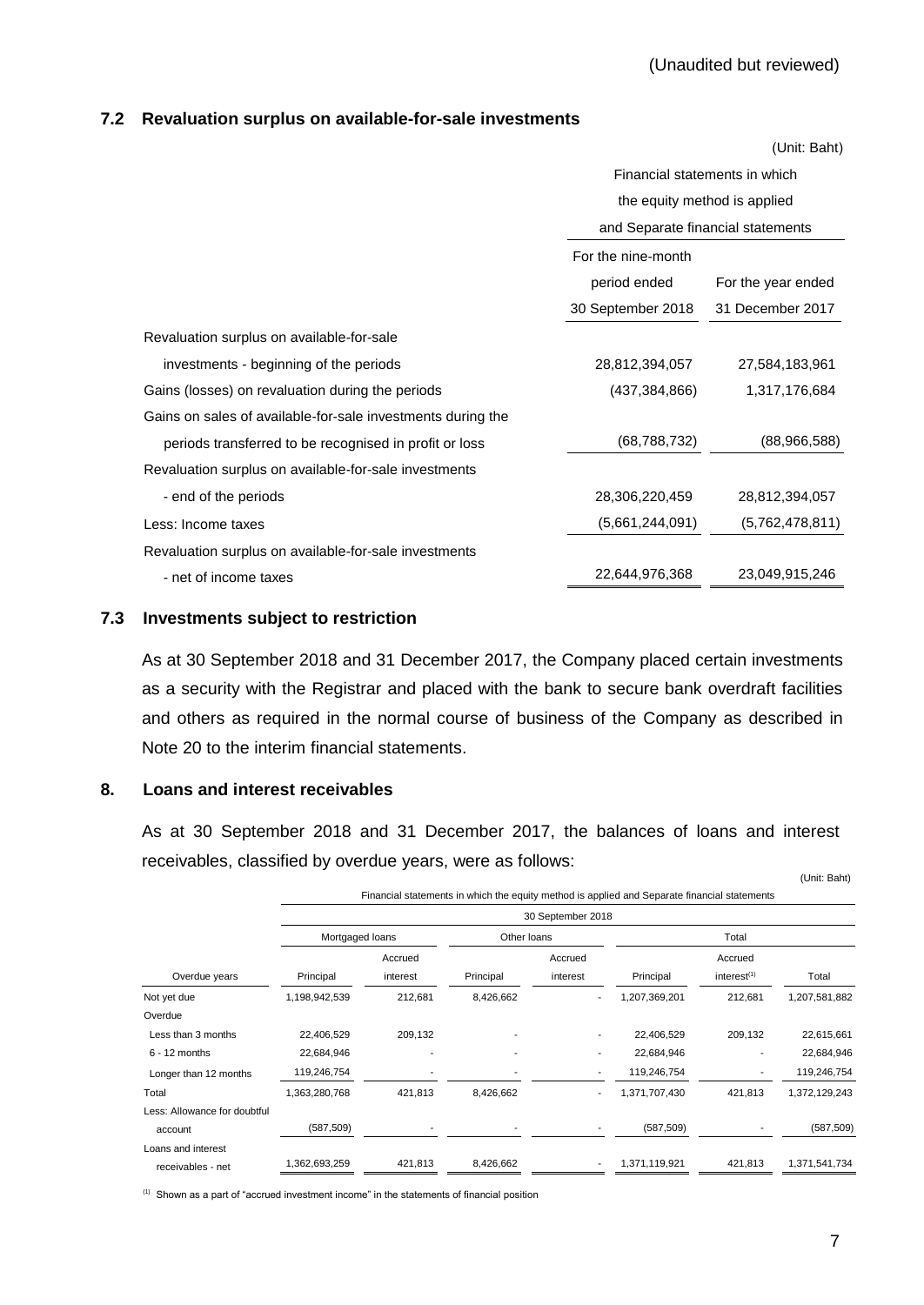(Unit: Baht)

|                       | Financial statements in which the equity method is applied and Separate imancial statements |                                |           |          |               |                         |               |  |  |  |
|-----------------------|---------------------------------------------------------------------------------------------|--------------------------------|-----------|----------|---------------|-------------------------|---------------|--|--|--|
|                       | 31 December 2017                                                                            |                                |           |          |               |                         |               |  |  |  |
|                       |                                                                                             | Mortgaged Ioans<br>Other Ioans |           |          | Total         |                         |               |  |  |  |
|                       |                                                                                             | Accrued                        |           | Accrued  |               | Accrued                 |               |  |  |  |
| Overdue years         | Principal                                                                                   | interest                       | Principal | interest | Principal     | interest <sup>(1)</sup> | Total         |  |  |  |
| Not yet due           | 1,169,395,263                                                                               | 925,744                        | 6,233,720 |          | 1,175,628,983 | 925,744                 | 1,176,554,727 |  |  |  |
| Overdue               |                                                                                             |                                |           |          |               |                         |               |  |  |  |
| Less than 3 months    | 30,200,000                                                                                  | 147,484                        |           |          | 30,200,000    | 147,484                 | 30,347,484    |  |  |  |
| Longer than 12 months | 153,479,189                                                                                 |                                |           | ۰.       | 153,479,189   |                         | 153,479,189   |  |  |  |
| Loans and interest    |                                                                                             |                                |           |          |               |                         |               |  |  |  |
| receivables           | 1,353,074,452                                                                               | 1,073,228                      | 6,233,720 |          | 1,359,308,172 | 1,073,228               | 1,360,381,400 |  |  |  |

Financial statements in which the equity method is applied and Separate financial statements

(1) Shown as a part of "accrued investment income" in the statements of financial position

Credit limits granted to each employee under the Company's employee welfare plan are not exceeding 30 times of employee's salary and Baht 1,000,000 for personal guarantee loans with interest being charged at the rate of 3.0% per annum, and not exceeding 60 times of employee's salary and Baht 5,000,000 for mortgaged loans with interest being charged at the rate of 2.5% per annum.

As at 30 September 2018 and 31 December 2017, the balances of employee loans were Baht 103.1 million and Baht 53.9 million, respectively.

### **9. Investments in associates**

### **9.1 Details of associates**

|                                                 |                    |                   | Paid-up share capital as at       |             |           |                               | Shareholding     |
|-------------------------------------------------|--------------------|-------------------|-----------------------------------|-------------|-----------|-------------------------------|------------------|
|                                                 |                    | Country of        | 30 September                      | 31 December |           | 30 September                  | 31 December      |
| Company's name                                  | Nature of business | incorporation     | 2018                              | 2017        |           | 2018                          | 2017             |
|                                                 |                    |                   | (USD)                             | (USD)       |           | (%)                           | (%)              |
| Asia Insurance (Cambodia) Plc.                  | Non-life insurance | Cambodia          | 7,000,000                         |             | 7,000,000 | 22.92                         | 22.92            |
| Asian Insurance International                   |                    |                   |                                   |             |           |                               |                  |
| Holding) Limited                                | Holding company    | Bermuda           | 5,740,000                         |             | 5,740,000 | 41.70                         | 41.70            |
| Bangkok Insurance (Lao)                         |                    |                   |                                   |             |           |                               |                  |
| Company Limited                                 | Non-life insurance | Lao               | 2,000,000                         |             | 2.000.000 | 38.00                         | 45.00            |
|                                                 |                    |                   |                                   |             |           |                               | (Unit: Baht)     |
|                                                 |                    |                   | Financial statements in which the |             |           |                               |                  |
| Company's name                                  |                    |                   | equity method is applied          |             |           | Separate financial statements |                  |
|                                                 |                    | 30 September 2018 | 31 December 2017                  |             |           | 30 September 2018             | 31 December 2017 |
| Asia Insurance (Cambodia) Plc.                  |                    | 79,796,736        | 73,608,791                        |             |           | 30,202,059                    | 30,202,059       |
| Asian Insurance International (Holding) Limited |                    | 119,913,419       | 113,598,568                       |             |           | 72,054,063                    | 72,054,063       |
| Bangkok Insurance (Lao) Company Limited         |                    | 22,115,552        | 27,728,355                        |             |           | 27,139,600                    | 32,139,000       |
| Total                                           |                    | 221,825,707       | 214,935,714                       |             |           | 129,395,722                   | 134,395,122      |

On 29 March 2018, the Company sold the shares of Bangkok Insurance (Lao) Company Limited which held by the Company, equivalent to 7 percent of the total shares of such company.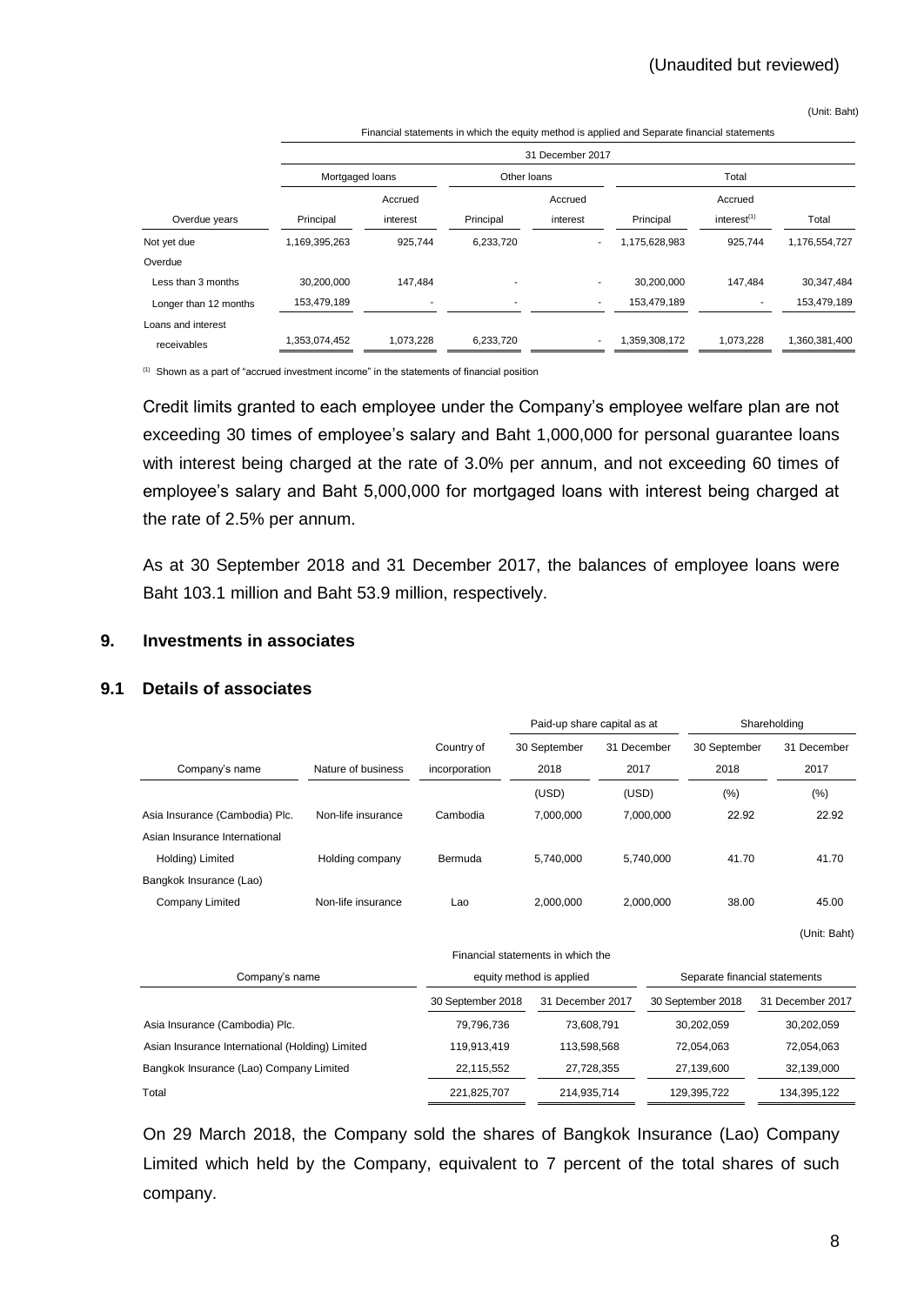# **9.2 Shares of profits (losses) and dividends income**

|                   | Financial statements in which the equity method is applied | Separate financial statements |                                   |                          |                            |      |  |
|-------------------|------------------------------------------------------------|-------------------------------|-----------------------------------|--------------------------|----------------------------|------|--|
|                   | Share of profits (losses) from                             |                               | Share of profits (losses) from    |                          |                            |      |  |
|                   | investments in associates for the                          |                               | investments in associates for the |                          | Dividend received          |      |  |
|                   |                                                            | three-month periods ended     |                                   | nine-month periods ended | for the nine-month periods |      |  |
|                   | 30 September                                               |                               | 30 September                      |                          | ended 30 September         |      |  |
| Company's name    | 2018                                                       | 2017                          | 2018                              | 2017                     | 2018                       | 2017 |  |
| Asia Insurance    |                                                            |                               |                                   |                          |                            |      |  |
| (Cambodia) Plc.   | 1,658,551                                                  | 1,395,403                     | 6,187,945                         | 3,647,563                |                            |      |  |
| Asian Insurance   |                                                            |                               |                                   |                          |                            |      |  |
| International     |                                                            |                               |                                   |                          |                            |      |  |
| (Holding) Limited | 100,809                                                    | 53,506                        | 6,314,851                         | 4,097,313                |                            |      |  |
| Bangkok Insurance |                                                            |                               |                                   |                          |                            |      |  |
| (Lao) Company     |                                                            |                               |                                   |                          |                            |      |  |
| Limited           | (157, 074)                                                 | (391,900)                     | (1,425,887)                       | (645, 800)               |                            |      |  |
| Total             | 1,602,286                                                  | 1,057,009                     | 11,076,909                        | 7,099,076                |                            |      |  |

# **9.3 Summarised financial information of associates**

|                                      |       |                    |                                                   |        |      |                            |       | (Unit: Million Baht)       |
|--------------------------------------|-------|--------------------|---------------------------------------------------|--------|------|----------------------------|-------|----------------------------|
|                                      |       |                    |                                                   |        |      | Total revenues             |       | Profits (losses)           |
|                                      |       | Total assets as at | Total liabilities as at                           |        |      | for the nine-month periods |       | for the nine-month periods |
|                                      |       |                    | 30 September 31 December 30 September 31 December |        |      | ended 30 September         |       | ended 30 September         |
| Company's name                       | 2018  | 2017               | 2018                                              | 2017   | 2018 | 2017                       | 2018  | 2017                       |
| Asia Insurance (Cambodia) Plc. 434.4 |       | 398.9              | 69.5                                              | 58.8   | 68.9 | 68.5                       | 27.0  | 20.9                       |
| Asian Insurance International        |       |                    |                                                   |        |      |                            |       |                            |
| (Holding) Limited                    | 212.5 | 211.9              |                                                   | $\sim$ | 2.9  | 0.4                        | 2.4   | (0.1)                      |
| Bangkok Insurance (Lao)              |       |                    |                                                   |        |      |                            |       |                            |
| Company Limited                      | 141.2 | 105.7              | 90.1                                              | 50.3   | 17.2 | 10.1                       | (3.2) | (2.4)                      |

As at 30 September 2018 and 31 December 2017, the Company recorded investments in associates under the equity method (in the financial statements in which the equity method is applied) based on the financial information, as prepared by the associates' management, which have yet been reviewed by their external auditors.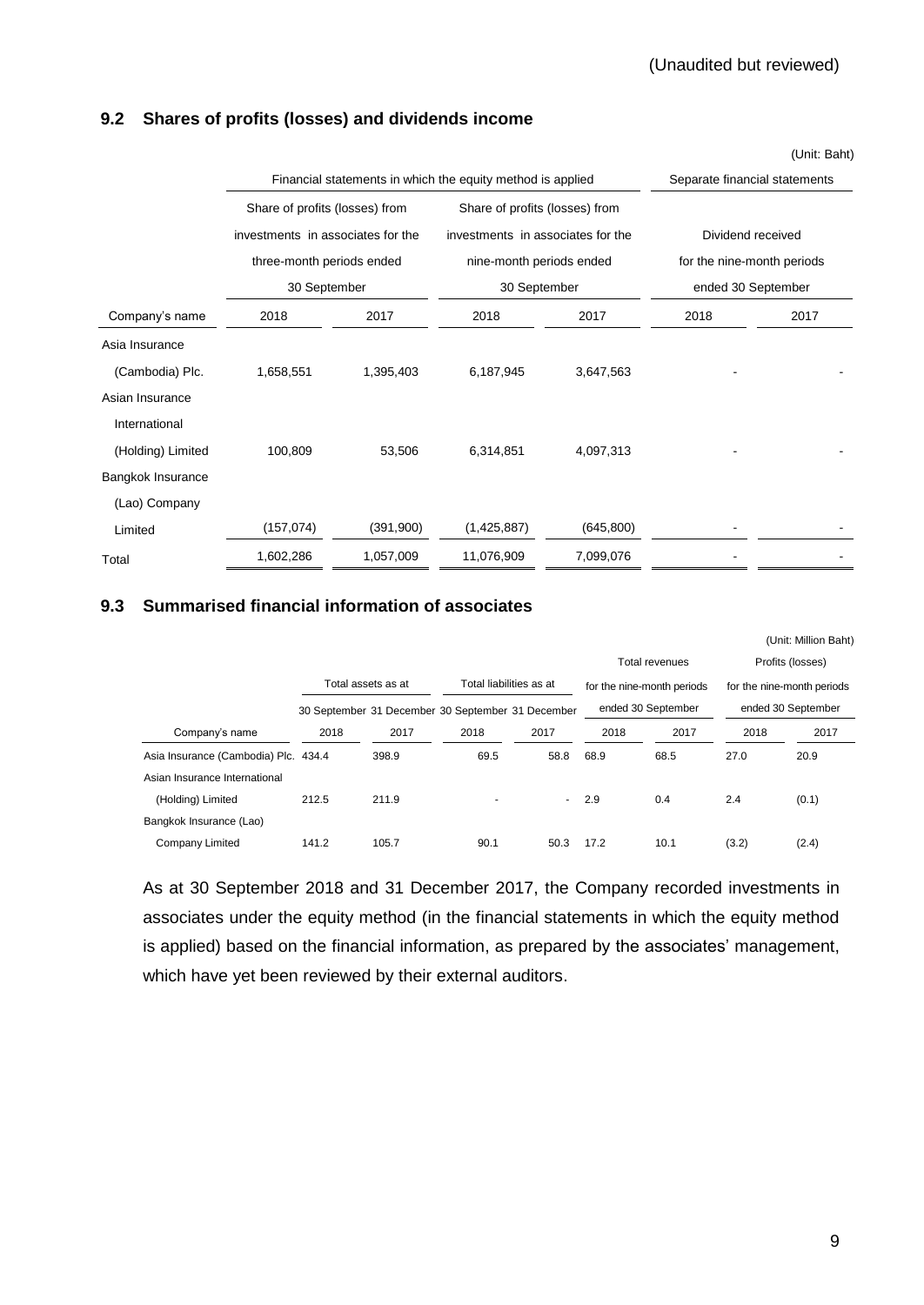#### **10. Investment properties**

|                                        | (Unit: Baht)               |
|----------------------------------------|----------------------------|
|                                        | Financial statements in    |
|                                        | which the equity method is |
|                                        | applied and Separate       |
|                                        | financial statements       |
| Net book value as at 1 January 2018    | 169,666,034                |
| Depreciation charge for the period     | (12,886,819)               |
| Net book value as at 30 September 2018 | 156,779,215                |

The investment properties of the Company, which are offices for rent, as at 30 September 2018 and 31 December 2017, the fair values of the investment properties amounting to Baht 179.3 million and Baht 206.0 million, respectively, which were appraised by an independent valuer using the income approach. The key assumptions used in such appraisal are yield rate, inflation rate, long-term vacancy rate and long-term growth rate in rental fee, etc.

# **11. Premises and equipment**

|                                      |             |                  |             |                   | Financial statements in which the equity method is applied and Separate financial statements |                          |                 |
|--------------------------------------|-------------|------------------|-------------|-------------------|----------------------------------------------------------------------------------------------|--------------------------|-----------------|
|                                      |             |                  |             | Office furniture. |                                                                                              |                          |                 |
|                                      |             |                  | Condominium | fixtures and      |                                                                                              | Construction in          |                 |
|                                      | Land        | <b>Buildings</b> | unit        | equipment         | Motor vehicles                                                                               | progress                 | Total           |
| Net book value as at                 |             |                  |             |                   |                                                                                              |                          |                 |
| 1 January 2018                       | 206,132,665 | 267,104,156      | 29,629      | 436,969,151       | 69,588,725                                                                                   | 27,389,848               | 1,007,214,174   |
| Addition during the period - at cost |             |                  |             | 21,810,876        | 12,945,177                                                                                   | 11,771,198               | 46,527,251      |
| Transfer in (out) during the period  |             |                  |             |                   |                                                                                              |                          |                 |
| - at cost                            |             |                  | ۰.          | 24,369,344        |                                                                                              | (24, 369, 344)           |                 |
| Disposals during the period          |             |                  |             |                   |                                                                                              |                          |                 |
| - at net book value                  |             |                  |             | (10)              | (69, 972)                                                                                    |                          | (69, 982)       |
| Depreciation charge for the period   |             | (19,756,582)     |             | (145,286,179)     | (19, 278, 904)                                                                               | $\overline{\phantom{a}}$ | (184, 321, 665) |
| Net book value as at                 |             |                  |             |                   |                                                                                              |                          |                 |
| 30 September 2018                    | 206,132,665 | 247,347,574      | 29,629      | 337,863,182       | 63,185,026                                                                                   | 14,791,702               | 869,349,778     |

### **12. Intangible assets**

(Unit: Baht)

(Unit: Baht)

Financial statements in which the equity method is applied

|                                               | and Separate financial statements |                   |                |  |  |  |
|-----------------------------------------------|-----------------------------------|-------------------|----------------|--|--|--|
|                                               | Computer                          | Computer software |                |  |  |  |
|                                               | software                          | under development | Total          |  |  |  |
| Net book value as at 1 January 2018           | 222,939,164                       | 3,640,011         | 226,579,175    |  |  |  |
| Addition during the period - at cost          | 5,848,287                         |                   | 5,848,287      |  |  |  |
| Transfer in (out) during the period - at cost | 3,640,011                         | (3,640,011)       |                |  |  |  |
| Amortisation for the period                   | (56,625,583)                      |                   | (56, 625, 583) |  |  |  |
| Net book value as at 30 September 2018        | 175,801,879                       |                   | 175,801,879    |  |  |  |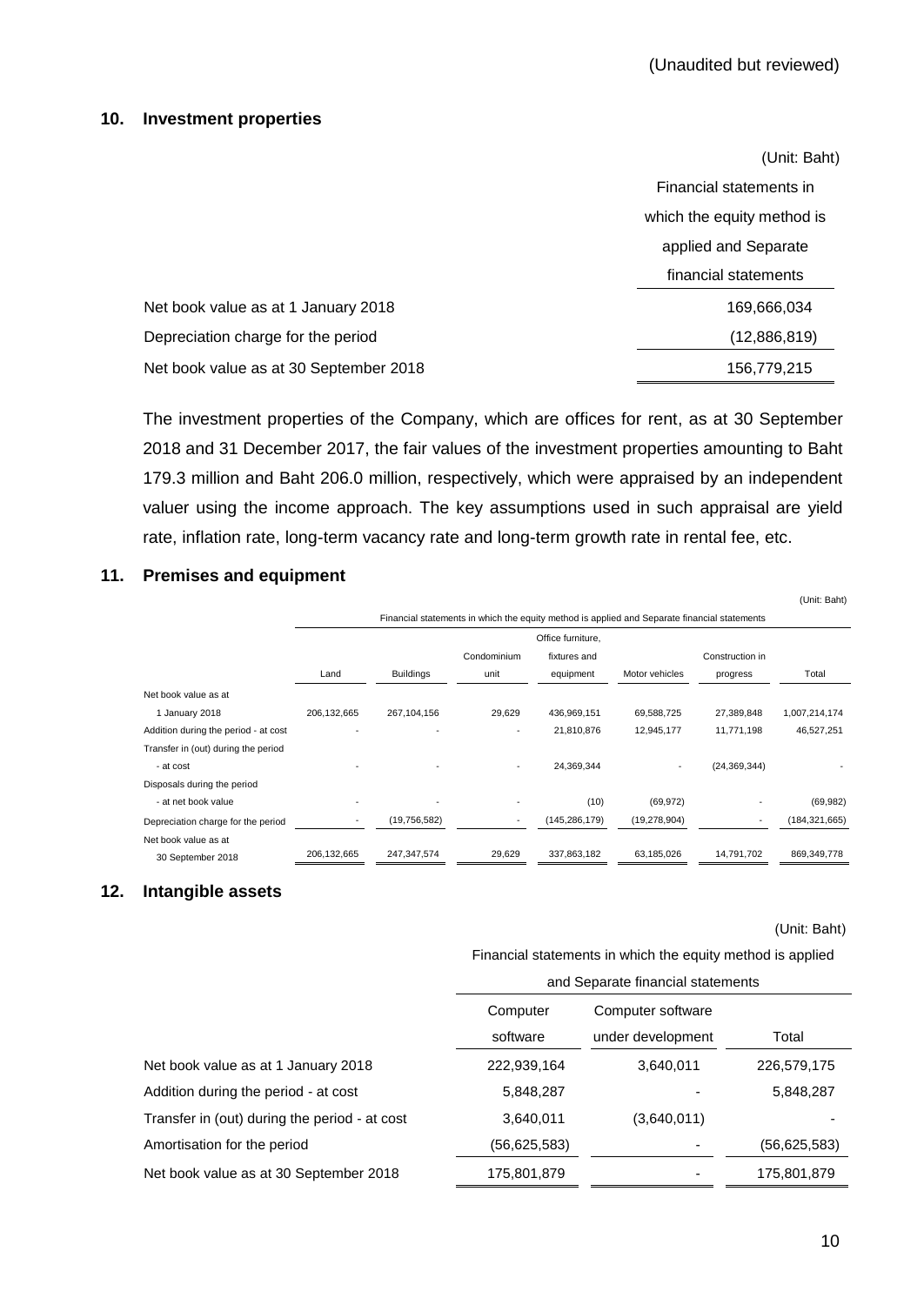### **13. Deferred tax asset/liabilities and income tax expenses**

# **13.1 Deferred tax assets/liabilities**

As at 30 September 2018 and 31 December 2017, the components of deferred tax assets and liabilities consisted of tax effects arising from the following transactions.

(Unit: Baht)

|                                               |                   |                                          | Changes in deferred tax assets or                            |                 |  |
|-----------------------------------------------|-------------------|------------------------------------------|--------------------------------------------------------------|-----------------|--|
|                                               |                   | Financial statements in which the equity | liabilities for the nine-month periods<br>ended 30 September |                 |  |
|                                               |                   | method is applied                        |                                                              |                 |  |
|                                               | 30 September 2018 | 31 December 2017                         | 2018                                                         | 2017            |  |
| Deferred tax assets arose from:               |                   |                                          |                                                              |                 |  |
| Allowance for impairment on investments       | 23,560,632        | 19,040,752                               | 4,519,880                                                    | 1,404,320       |  |
| Premium reserves                              | 182,093,882       | 161,663,994                              | 20,429,888                                                   | (34,597,059)    |  |
| Loss reserves of claims incurred and reported | 349,297,121       | 403,860,729                              | (54, 563, 608)                                               | (19, 189, 678)  |  |
| Loss reserves of claims incurred but not yet  |                   |                                          |                                                              |                 |  |
| reported                                      | 60,777,092        | 66,265,177                               | (5,488,085)                                                  | (3,224,373)     |  |
| Provision for long-term employee benefits     | 87,219,524        | 80,383,677                               | 6,835,847                                                    | 11,771,561      |  |
| Others                                        | 14,420,936        | 8,050,583                                | 6,370,353                                                    | (2, 292, 179)   |  |
| Total                                         | 717,369,187       | 739,264,912                              |                                                              |                 |  |
| Deferred tax liabilities arose from:          |                   |                                          |                                                              |                 |  |
| Gains on revaluation of available-for-sale    |                   |                                          |                                                              |                 |  |
| investments                                   | 5,661,244,091     | 5,762,478,811                            | 101,234,720                                                  | (792, 221, 492) |  |
| Actuarial gains                               | 143,144           | 143,144                                  |                                                              |                 |  |
| Shares of profits from investments in         |                   |                                          |                                                              |                 |  |
| associates                                    | 18,485,997        | 16,108,118                               | (2,377,879)                                                  | (1,419,815)     |  |
| Total                                         | 5,679,873,232     | 5,778,730,073                            |                                                              |                 |  |
| Deferred tax liabilities                      | 4,962,504,045     | 5,039,465,161                            |                                                              |                 |  |
| Total changes                                 |                   |                                          | 76,961,116                                                   | (839, 768, 715) |  |
| Changes are recognised:                       |                   |                                          |                                                              |                 |  |
| - in profit or loss                           |                   |                                          | (24, 273, 604)                                               | (47, 547, 223)  |  |
| - in other comprehensive income               |                   |                                          | 101,234,720                                                  | (792, 221, 492) |  |
|                                               |                   |                                          | 76,961,116                                                   | (839, 768, 715) |  |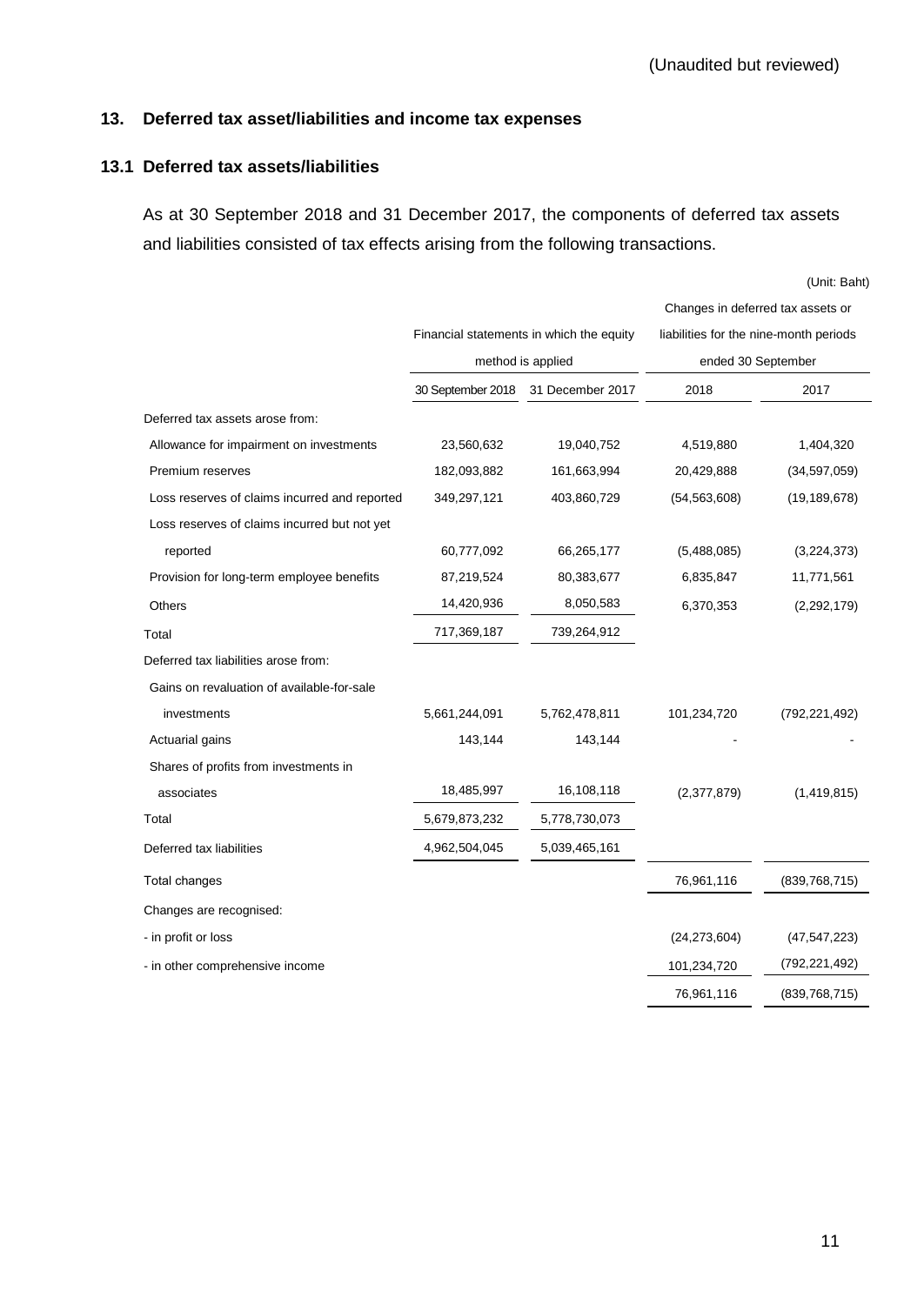Changes in deferred tax assets or liabilities for the nine-month periods

|                                               |                   | Separate financial statements | ended 30 September |                 |
|-----------------------------------------------|-------------------|-------------------------------|--------------------|-----------------|
|                                               | 30 September 2018 | 31 December 2017              | 2018               | 2017            |
| Deferred tax assets arose from:               |                   |                               |                    |                 |
| Allowance for impairment on investments       | 23,560,632        | 19,040,752                    | 4,519,880          | 1,404,320       |
| Premium reserves                              | 182,093,882       | 161,663,994                   | 20,429,888         | (34, 597, 059)  |
| Loss reserves of claims incurred and reported | 349,297,121       | 403,860,729                   | (54, 563, 608)     | (19, 189, 678)  |
| Loss reserves of claims incurred but not yet  |                   |                               |                    |                 |
| reported                                      | 60,777,092        | 66,265,177                    | (5,488,085)        | (3,224,373)     |
| Provision for long-term employee benefits     | 87,219,524        | 80,383,677                    | 6,835,847          | 11,771,561      |
| Others                                        | 14,420,936        | 8,050,583                     | 6,370,353          | (2, 292, 179)   |
| Total                                         | 717,369,187       | 739,264,912                   |                    |                 |
| Deferred tax liabilities arose from:          |                   |                               |                    |                 |
| Gains on revaluation of available-for-sale    |                   |                               |                    |                 |
| investments                                   | 5,661,244,091     | 5,762,478,811                 | 101,234,720        | (792,221,492)   |
| Actuarial gains                               | 143,144           | 143,144                       |                    |                 |
| Total                                         | 5,661,387,235     | 5,762,621,955                 |                    |                 |
| Deferred tax liabilities                      | 4,944,018,048     | 5,023,357,043                 |                    |                 |
| Total changes                                 |                   |                               | 79,338,995         | (838, 348, 900) |
| Changes are recognised:                       |                   |                               |                    |                 |
| - in profit or loss                           |                   |                               | (21, 895, 725)     | (46, 127, 408)  |
| - in other comprehensive income               |                   |                               | 101,234,720        | (792, 221, 492) |
|                                               |                   |                               | 79,338,995         | (838, 348, 900) |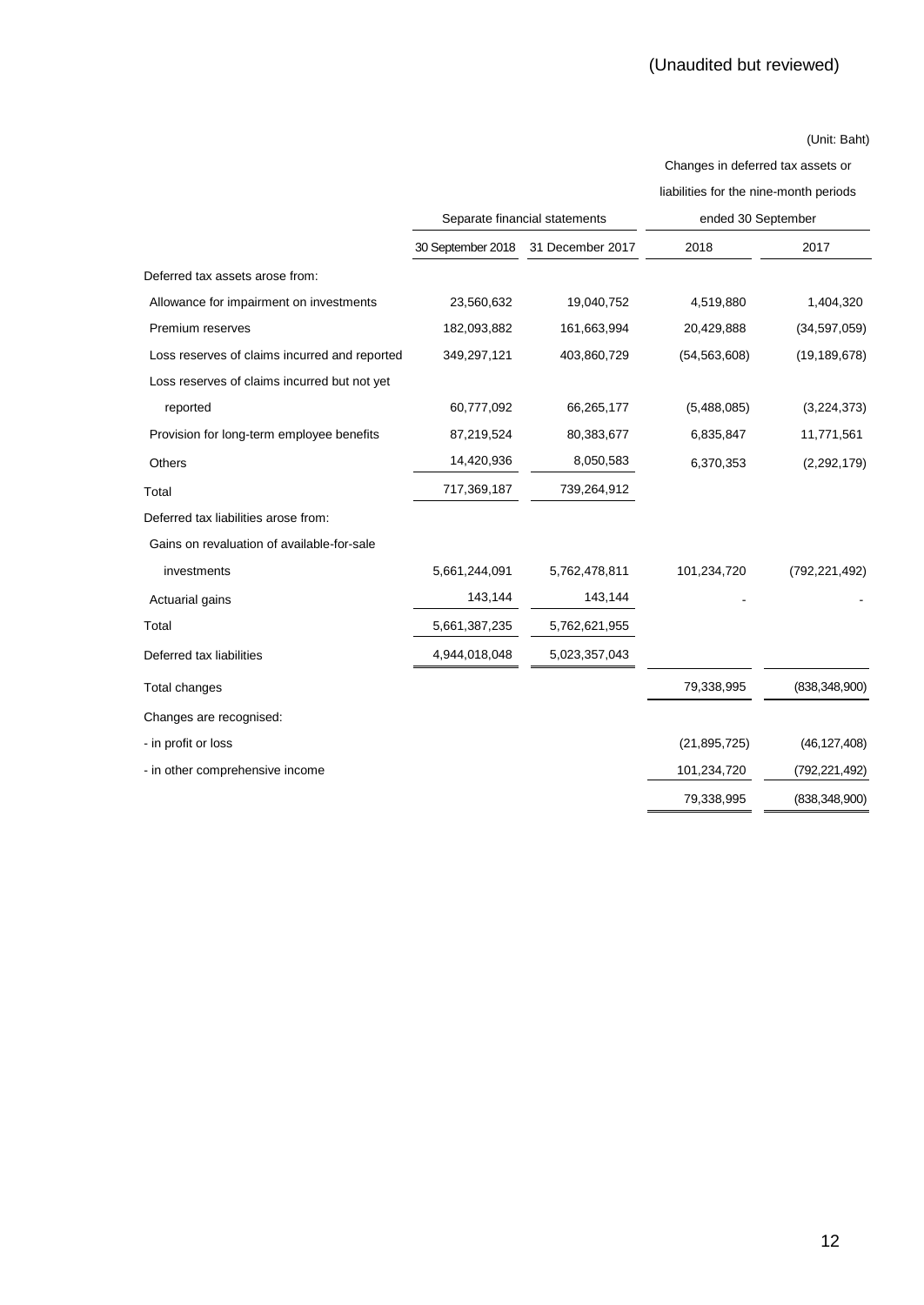# **13.2 Income tax expenses**

Income tax expenses for the three-month and nine-month periods ended 30 September 2018 and 2017 were made up as follows:

|                                        |                               |                 |                               | (Unit: Baht)    |  |
|----------------------------------------|-------------------------------|-----------------|-------------------------------|-----------------|--|
|                                        | Financial statements in which |                 |                               |                 |  |
|                                        | the equity method is applied  |                 | Separate financial statements |                 |  |
|                                        | For the three-month periods   |                 | For the three-month periods   |                 |  |
|                                        | ended 30 September            |                 | ended 30 September            |                 |  |
|                                        | 2018                          | 2017            | 2018                          | 2017            |  |
| <b>Current income taxes:</b>           |                               |                 |                               |                 |  |
| Corporate income tax charge            | (88, 144, 225)                | (22, 984, 269)  | (88, 144, 225)                | (22,984,269)    |  |
| Deferred income taxes:                 |                               |                 |                               |                 |  |
| Deferred income taxes relating to      |                               |                 |                               |                 |  |
| origination and reversal of temporary  |                               |                 |                               |                 |  |
| differences                            | (14, 162, 835)                | (62,760,289)    | (13, 842, 378)                | (62, 548, 887)  |  |
| Income tax expenses reported in profit |                               |                 |                               |                 |  |
| or loss                                | (102, 307, 060)               | (85, 744, 558)  | (101, 986, 603)               | (85, 533, 156)  |  |
|                                        |                               |                 |                               |                 |  |
|                                        |                               |                 |                               | (Unit: Baht)    |  |
|                                        | Financial statements in which |                 |                               |                 |  |
|                                        | the equity method is applied  |                 | Separate financial statements |                 |  |
|                                        | For the nine-month periods    |                 | For the nine-month periods    |                 |  |
|                                        | ended 30 September            |                 | ended 30 September            |                 |  |
|                                        | 2018                          | 2017            | 2018                          | 2017            |  |
| <b>Current income taxes:</b>           |                               |                 |                               |                 |  |
| Interim corporate income tax charge    | (272, 014, 456)               | (210, 644, 267) | (272, 014, 456)               | (210, 644, 267) |  |
| Deferred income taxes:                 |                               |                 |                               |                 |  |
| Deferred income taxes relating to      |                               |                 |                               |                 |  |
| origination and reversal of temporary  |                               |                 |                               |                 |  |
| differences                            | (24, 273, 604)                | (47, 547, 223)  | (21, 895, 725)                | (46, 127, 408)  |  |
| Income tax expenses reported in profit |                               |                 |                               |                 |  |
| or loss                                | (296, 288, 060)               | (258, 191, 490) | (293, 910, 181)               | (256, 771, 675) |  |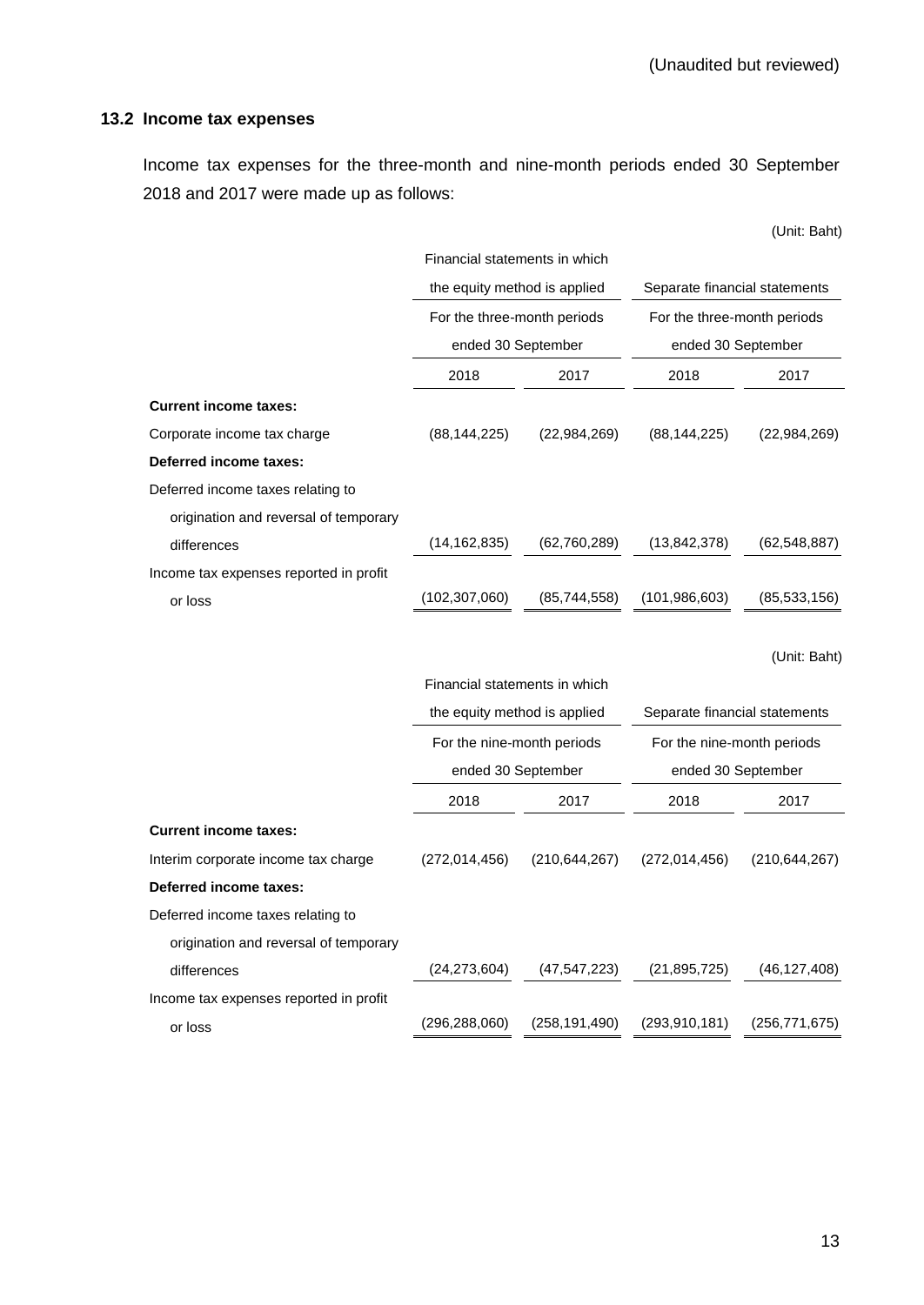Reconciliations between income tax expenses and the product of accounting profits for the three-month and nine-month periods ended 30 September 2018 and 2017 and the applicable tax rate are as follows:

(Unit: Baht)

|                                         | Financial statements in which |                 |                               |                 |
|-----------------------------------------|-------------------------------|-----------------|-------------------------------|-----------------|
|                                         | the equity method is applied  |                 | Separate financial Statements |                 |
|                                         | For the three-month periods   |                 | For the three-month periods   |                 |
|                                         | ended 30 September            |                 | ended 30 September            |                 |
|                                         | 2018                          | 2017            | 2018                          | 2017            |
| Accounting profits before income tax    |                               |                 |                               |                 |
| expenses                                | 841,293,809                   | 743,427,046     | 839,691,523                   | 742,370,037     |
| Applicable tax rate                     | 20%                           | 20%             | 20%                           | 20%             |
| Income taxes at the applicable tax rate | (168, 258, 762)               | (148, 685, 409) | (167, 938, 305)               | (148, 474, 007) |
| Adjustment in respect of current income |                               |                 |                               |                 |
| tax of prior period                     |                               | (1,298,397)     |                               | (1,298,397)     |
| Net tax effect on tax-exempt revenues   |                               |                 |                               |                 |
| and non-tax deductible expenses         | 65,951,702                    | 64,239,248      | 65,951,702                    | 64,239,248      |
| Income tax expenses reported in         |                               |                 |                               |                 |
| profit or loss                          | (102,307,060)                 | (85,744,558)    | (101,986,603)                 | (85, 533, 156)  |
|                                         |                               |                 |                               |                 |

(Unit: Baht)

|                                         | Financial statements in which                                          |                            |                               |                 |  |  |
|-----------------------------------------|------------------------------------------------------------------------|----------------------------|-------------------------------|-----------------|--|--|
|                                         | the equity method is applied                                           |                            | Separate financial Statements |                 |  |  |
|                                         |                                                                        | For the nine-month periods | For the nine-month periods    |                 |  |  |
|                                         |                                                                        | ended 30 September         | ended 30 September            |                 |  |  |
|                                         | 2018                                                                   | 2017                       | 2018                          | 2017            |  |  |
| Accounting profits before income tax    |                                                                        |                            |                               |                 |  |  |
| expenses                                | 2,337,404,284                                                          | 2,202,896,317              | 2,325,514,891                 | 2,195,797,241   |  |  |
| Applicable tax rate                     | 20%                                                                    | 20%                        | 20%                           | 20%             |  |  |
| Income taxes at the applicable tax rate | (467, 480, 857)                                                        | (440, 579, 263)            | (465, 102, 978)               | (439, 159, 448) |  |  |
| Adjustment in respect of current income |                                                                        |                            |                               |                 |  |  |
| tax of prior period                     | (291, 677)                                                             | (1,414,056)                | (291, 677)                    | (1,414,056)     |  |  |
| Net tax effect on tax-exempt revenues   |                                                                        |                            |                               |                 |  |  |
| and non-tax deductible expenses         | 171,484,474                                                            | 183,801,829                | 171,484,474                   | 183,801,829     |  |  |
| Income tax expenses reported in         |                                                                        |                            |                               |                 |  |  |
| profit or loss                          | (296,288,060)<br>(258, 191, 490)<br>(293, 910, 181)<br>(256, 771, 675) |                            |                               |                 |  |  |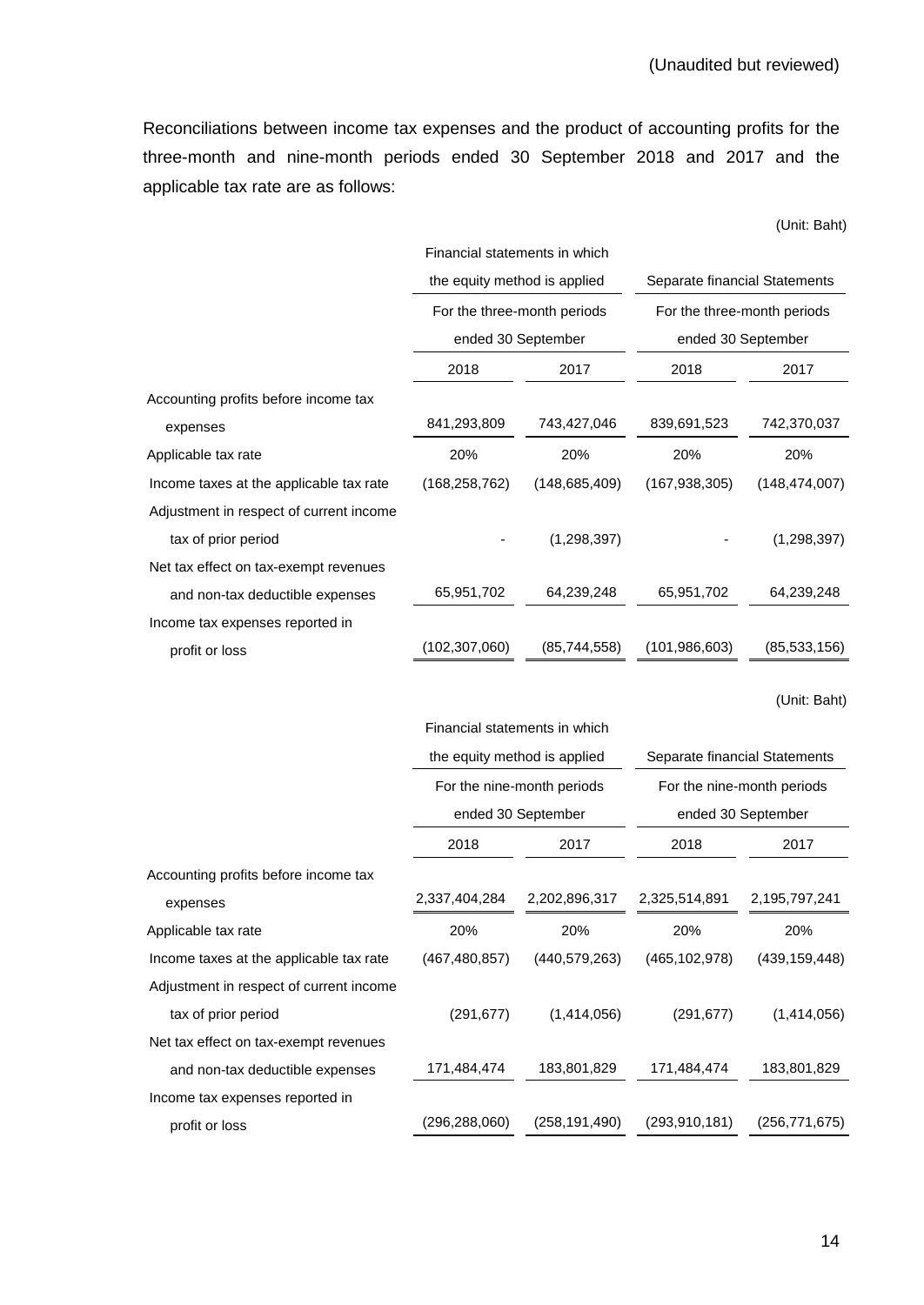#### **14. Insurance contract liabilities**

(Unit: Baht)

Financial statements in which the equity method is applied

| and Separate financial statements |  |
|-----------------------------------|--|
|                                   |  |

|                                  | 30 September 2018                                          |                    |               |  |  |
|----------------------------------|------------------------------------------------------------|--------------------|---------------|--|--|
|                                  | Reinsurance<br>Insurance<br>contract liabilities<br>assets |                    |               |  |  |
|                                  |                                                            |                    | <b>Net</b>    |  |  |
| Loss reserves                    |                                                            |                    |               |  |  |
| Claims incurred and reported     | 5,552,770,413                                              | (3, 102, 922, 077) | 2,449,848,336 |  |  |
| Claims incurred but not reported | 349,174,081                                                | (45,288,620)       | 303,885,461   |  |  |
| Premium reserves                 |                                                            |                    |               |  |  |
| Unearned premium reserves        | 7,677,667,300                                              | (2, 159, 401, 259) | 5,518,266,041 |  |  |
| Total                            | 13,579,611,794                                             | (5,307,611,956)    | 8,271,999,838 |  |  |

(Unit: Baht)

Financial statements in which the equity method is applied

and Separate financial statements

|                                  | 31 December 2017     |                    |               |  |  |
|----------------------------------|----------------------|--------------------|---------------|--|--|
|                                  | Insurance            | Reinsurance        |               |  |  |
|                                  | contract liabilities | assets             |               |  |  |
| Loss reserves                    |                      |                    |               |  |  |
| Claims incurred and reported     | 6,024,121,001        | (3,272,231,190)    | 2,751,889,811 |  |  |
| Claims incurred but not reported | 398,061,459          | (66, 735, 574)     | 331,325,885   |  |  |
| Premium reserves                 |                      |                    |               |  |  |
| Unearned premium reserves        | 7,340,161,143        | (2, 148, 429, 161) | 5,191,731,982 |  |  |
| Total                            | 13,762,343,603       | (5,487,395,925)    | 8,274,947,678 |  |  |
|                                  |                      |                    |               |  |  |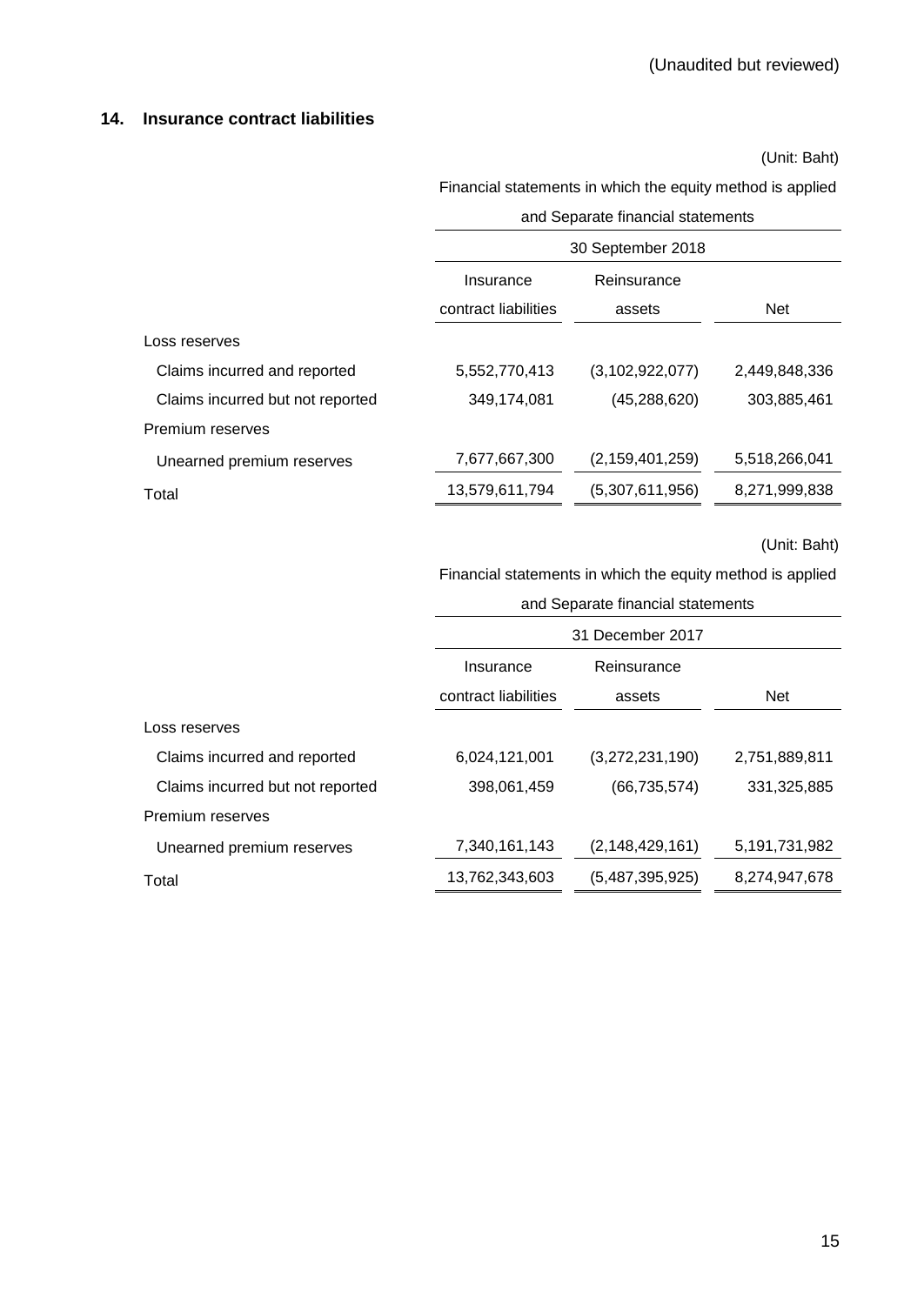#### **14.1 Loss reserves**

(Unit: Baht)

|                                                | Financial statements in which      |                  |  |  |  |
|------------------------------------------------|------------------------------------|------------------|--|--|--|
|                                                | the equity method is applied       |                  |  |  |  |
|                                                | and Separate financial statements  |                  |  |  |  |
|                                                | For the nine-month                 |                  |  |  |  |
|                                                | period ended<br>For the year ended |                  |  |  |  |
|                                                | 30 September 2018                  | 31 December 2017 |  |  |  |
| Beginning balances                             | 6,422,182,460                      | 6,081,530,837    |  |  |  |
| Claim incurred during the periods              | 5,698,270,626                      | 8,453,995,159    |  |  |  |
| Change in loss reserves of claimed incurred in |                                    |                  |  |  |  |
| prior periods                                  | (140, 591, 841)<br>(45, 437, 766)  |                  |  |  |  |
| Changes in assumptions in calculating loss     |                                    |                  |  |  |  |
| reserves                                       |                                    | 619,713          |  |  |  |
| Claims paid during the periods                 | (6, 173, 070, 826)                 | (7,973,371,408)  |  |  |  |
| Ending balances                                | 5,901,944,494<br>6,422,182,460     |                  |  |  |  |

As at 30 September 2018 and 31 December 2017, the Company, which is a reinsurer under the reinsurance contracts, had loss reserves under such contracts totaling Baht 227.5 million and Baht 246.7 million, respectively.

As at 30 September 2018 and 31 December 2017, loss reserves included loss reserves incurred as a result of the flood situation in 2011 amounting to Baht 25.4 million and Baht 46.3 million, respectively.

### **14.2 Unearned premium reserves**

(Unit: Baht)

|                                    | Financial statements in which                                               |                  |  |  |
|------------------------------------|-----------------------------------------------------------------------------|------------------|--|--|
|                                    | the equity method is applied                                                |                  |  |  |
|                                    | and Separate financial statements                                           |                  |  |  |
|                                    | For the nine-month                                                          |                  |  |  |
|                                    | period ended<br>For the year ended<br>30 September 2018<br>31 December 2017 |                  |  |  |
|                                    |                                                                             |                  |  |  |
| Beginning balances                 | 7,340,161,143                                                               | 7,399,140,681    |  |  |
| Premium written during the periods | 12,449,159,356                                                              | 15,940,906,580   |  |  |
| Premium earned during the periods  | (12,111,653,199)                                                            | (15,999,886,118) |  |  |
| Ending balances                    | 7,677,667,300<br>7,340,161,143                                              |                  |  |  |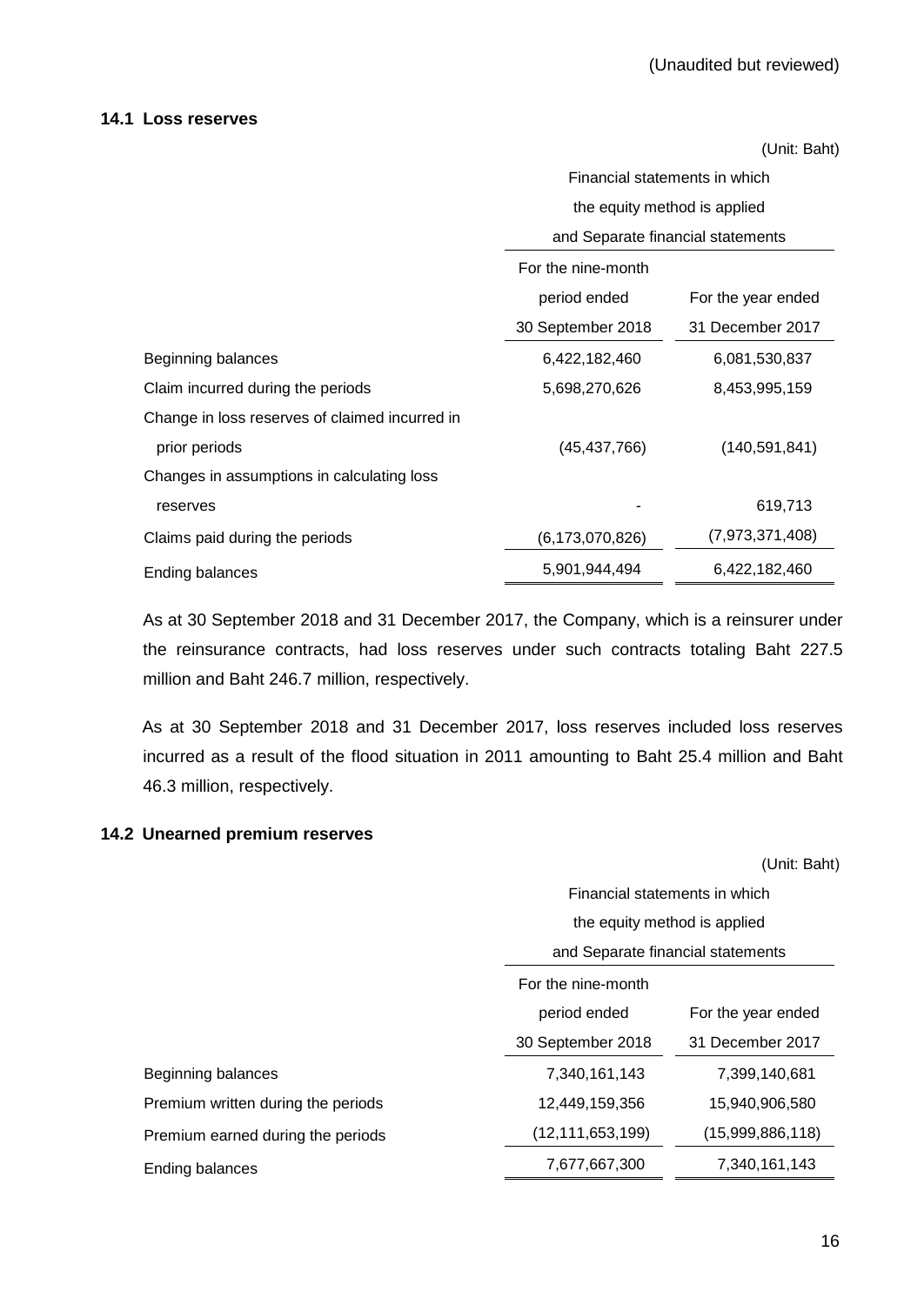#### **14.3 Unexpired risk reserves**

(Unit: Baht)

|                                  |                                   | Financial statements in which |  |  |
|----------------------------------|-----------------------------------|-------------------------------|--|--|
|                                  | the equity method is applied      |                               |  |  |
|                                  | and Separate financial statements |                               |  |  |
|                                  | For the nine-month                |                               |  |  |
|                                  | period ended                      | For the year ended            |  |  |
|                                  | 30 September 2018                 | 31 December 2017              |  |  |
| Beginning balances               | 4,340,868,488                     | 4,279,482,220                 |  |  |
| Estimated claims for the periods | 2,293,140,652                     | 3,287,671,653                 |  |  |
| Risk expired during the periods  | (2,050,565,116)                   | (3,226,285,385)               |  |  |
| <b>Ending balances</b>           | 4,583,444,024                     | 4,340,868,488                 |  |  |

### **15. Due to reinsurers**

|                                 |                                                                            | (Unit: Baht)  |  |  |
|---------------------------------|----------------------------------------------------------------------------|---------------|--|--|
|                                 | Financial statements in which                                              |               |  |  |
|                                 | the equity method is applied                                               |               |  |  |
|                                 | and Separate financial statements<br>30 September 2018<br>31 December 2017 |               |  |  |
|                                 |                                                                            |               |  |  |
| Amounts withheld on reinsurance | 982,110,735                                                                | 1,045,802,502 |  |  |
| Amounts due to reinsurers       | 768,421,447                                                                | 1,005,714,067 |  |  |
| Total due to reinsurers         | 1,750,532,182                                                              | 2,051,516,569 |  |  |

### **16. Segment information**

The Company is organised into business units based on its insurance products. During the current periods, there was no change in the organisational structure of its reportable segments.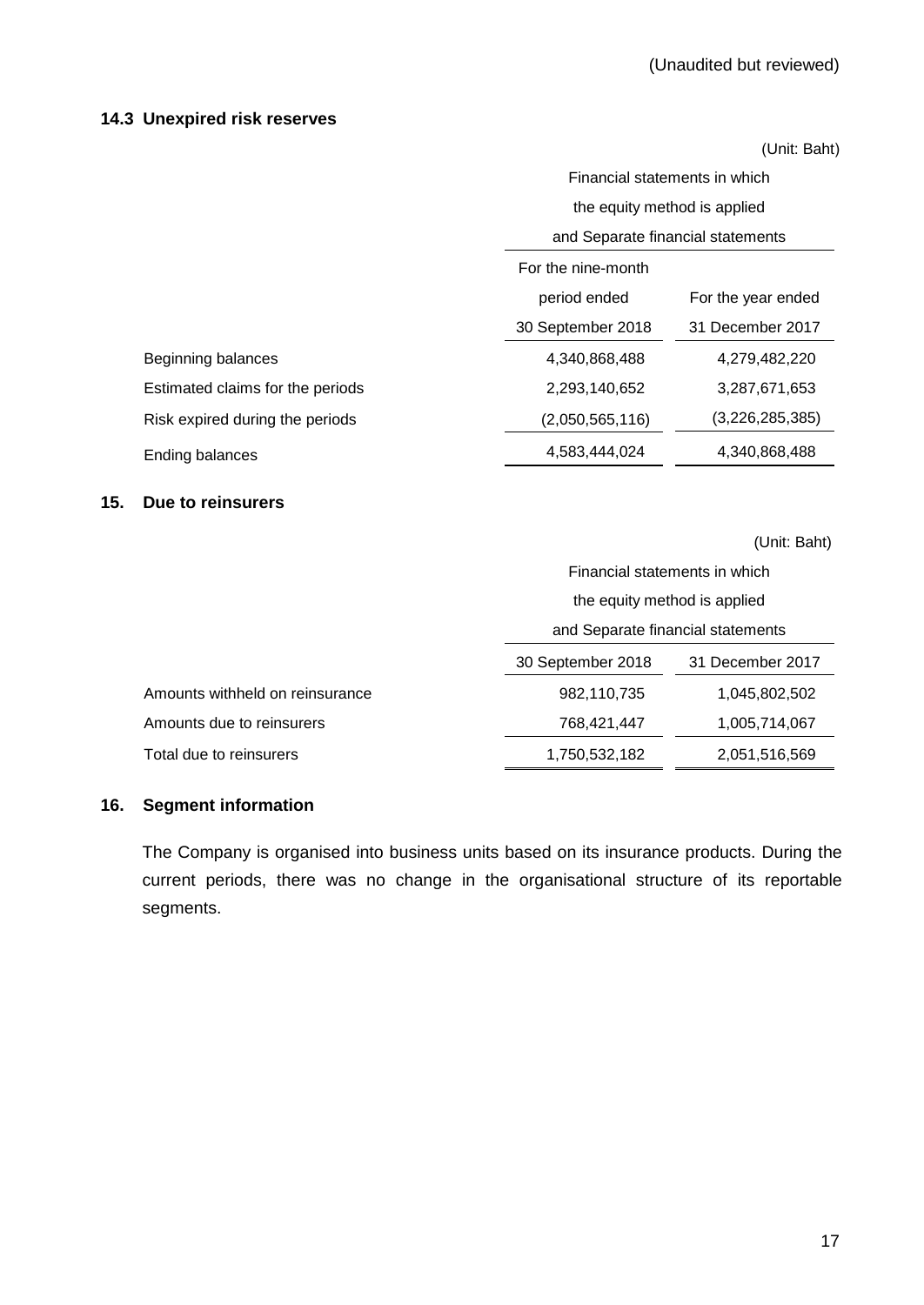# **16.1 Segment information reporting**

Operating segment information for the three-month and nine-month periods ended 30 September 2018 and 2017 can be classified by types of insurance products as follows:

|                                                 | Financial statements in which the equity method is applied |                |               |                    |                 |
|-------------------------------------------------|------------------------------------------------------------|----------------|---------------|--------------------|-----------------|
|                                                 | For the three-month period ended 30 September 2018         |                |               |                    |                 |
|                                                 | Marine and                                                 |                |               |                    |                 |
|                                                 | Fire                                                       | transportation | Motor         | Miscellaneous      | Total           |
| <b>Underwriting revenue</b>                     |                                                            |                |               |                    |                 |
| Premium written                                 | 381,222,957                                                | 109,335,774    | 1,684,767,798 | 2,123,047,818      | 4,298,374,347   |
| Less: Premium ceded to reinsurers               | (127, 162, 175)                                            | (51, 962, 302) | (38,621,377)  | (1, 154, 714, 827) | (1,372,460,681) |
| Net premium written                             | 254,060,782                                                | 57,373,472     | 1,646,146,421 | 968,332,991        | 2,925,913,666   |
| Add (less): Unearned premium reserves           |                                                            |                |               |                    |                 |
| (increased) decreased from prior period         | 21,008,243                                                 | (5,770,218)    | (93,969,486)  | 14,882,738         | (63, 848, 723)  |
| Net earned premium                              | 275,069,025                                                | 51,603,254     | 1,552,176,935 | 983,215,729        | 2,862,064,943   |
| Fee and commission income                       | 41,678,510                                                 | 17,158,994     | 10,822,304    | 197,324,586        | 266,984,394     |
| <b>Total underwriting revenue</b>               | 316,747,535                                                | 68,762,248     | 1,562,999,239 | 1,180,540,315      | 3,129,049,337   |
| <b>Underwriting expenses</b>                    |                                                            |                |               |                    |                 |
| Net claims                                      | 31,702,872                                                 | 15,477,484     | 1,017,046,343 | 283,922,565        | 1,348,149,264   |
| Commission and brokerage expenses               | 80,210,963                                                 | 12,519,655     | 251, 197, 263 | 220,257,861        | 564, 185, 742   |
| Other underwriting expenses                     | 68,051,265                                                 | 15,743,408     | 197,567,622   | 228,212,809        | 509,575,104     |
| <b>Total underwriting expenses</b>              | 179,965,100                                                | 43,740,547     | 1,465,811,228 | 732,393,235        | 2,421,910,110   |
| Profit from underwriting                        | 136,782,435                                                | 25,021,701     | 97,188,011    | 448,147,080        | 707,139,227     |
| Shares of profits from investments in associate |                                                            |                |               |                    | 1,602,286       |
| Net investment revenue                          |                                                            |                |               |                    | 373,878,943     |
| Losses on investments                           |                                                            |                |               |                    | (627, 519)      |
| Other income                                    |                                                            |                |               |                    | 38,402,777      |
| Operating expenses                              |                                                            |                |               |                    | (257, 078, 445) |
| Investment expenses                             |                                                            |                |               |                    | (21, 227, 428)  |
| Finance cost                                    |                                                            |                |               |                    | (796, 032)      |
| Profit before income tax expenses               |                                                            |                |               |                    | 841,293,809     |
| Less: Income tax expenses                       |                                                            |                |               |                    | (102, 307, 060) |
| Profit for the period                           |                                                            |                |               |                    | 738,986,749     |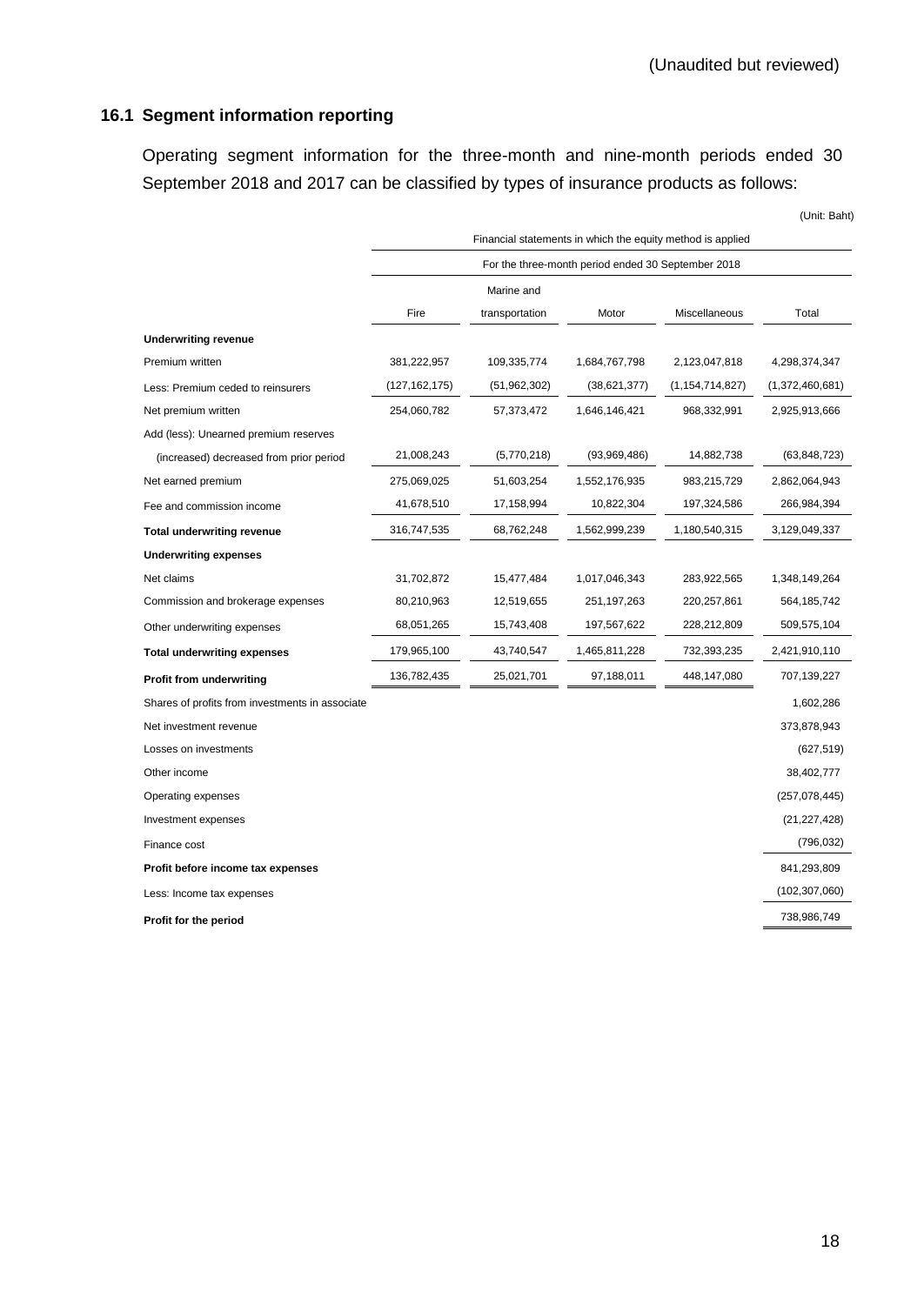|                                                  | Financial statements in which the equity method    |                |               |               |                 |
|--------------------------------------------------|----------------------------------------------------|----------------|---------------|---------------|-----------------|
|                                                  | For the three-month period ended 30 September 2017 |                |               |               |                 |
|                                                  |                                                    | Marine and     |               |               |                 |
|                                                  | Fire                                               | transportation | Motor         | Miscellaneous | Total           |
| <b>Underwriting revenue</b>                      |                                                    |                |               |               |                 |
| Premium written                                  | 379,503,999                                        | 98,585,512     | 1,421,655,942 | 1,705,549,033 | 3,605,294,486   |
| Less: Premium ceded to reinsurers                | (111, 721, 120)                                    | (45,914,301)   | (34,804,029)  | (810,040,526) | (1,002,479,976) |
| Net premium written                              | 267,782,879                                        | 52,671,211     | 1,386,851,913 | 895,508,507   | 2,602,814,510   |
| Add (less): Unearned premium reserves            |                                                    |                |               |               |                 |
| (increased) decreased from prior period          | 6,000,558                                          | (2,590,482)    | 143,719,940   | 8,179,490     | 155,309,506     |
| Net earned premium                               | 273,783,437                                        | 50,080,729     | 1,530,571,853 | 903,687,997   | 2,758,124,016   |
| Fee and commission income                        | 44,310,983                                         | 15,454,359     | 9,071,156     | 175,778,970   | 244,615,468     |
| <b>Total underwriting revenue</b>                | 318,094,420                                        | 65,535,088     | 1,539,643,009 | 1,079,466,967 | 3,002,739,484   |
| <b>Underwriting expenses</b>                     |                                                    |                |               |               |                 |
| Net claims                                       | 31,090,776                                         | 12,775,543     | 1,041,816,010 | 335,436,433   | 1,421,118,762   |
| Commission and brokerage expenses                | 90,593,326                                         | 11,484,912     | 206,317,756   | 198,254,664   | 506,650,658     |
| Other underwriting expenses                      | 62,126,065                                         | 13,974,053     | 183,719,381   | 195,428,726   | 455,248,225     |
| <b>Total underwriting expenses</b>               | 183,810,167                                        | 38,234,508     | 1,431,853,147 | 729,119,823   | 2,383,017,645   |
| <b>Profit from underwriting</b>                  | 134,284,253                                        | 27,300,580     | 107,789,862   | 350, 347, 144 | 619,721,839     |
| Shares of profits from investments in associates |                                                    |                |               |               | 1,057,009       |
| Net investment revenue                           |                                                    |                |               |               | 344,063,739     |
| Gains on investments                             |                                                    |                |               |               | 56,170,324      |
| Other income                                     |                                                    |                |               |               | 39,727,182      |
| Operating expenses                               |                                                    |                |               |               | (293, 626, 487) |
| Investment expenses                              |                                                    |                |               |               | (22,788,500)    |
| Finance costs                                    |                                                    |                |               |               | (898,060)       |
| Profit before income tax expenses                |                                                    |                |               |               | 743,427,046     |
| Less: Income tax expenses                        |                                                    |                |               |               | (85, 744, 558)  |
| Profit for the period                            |                                                    |                |               |               | 657,682,488     |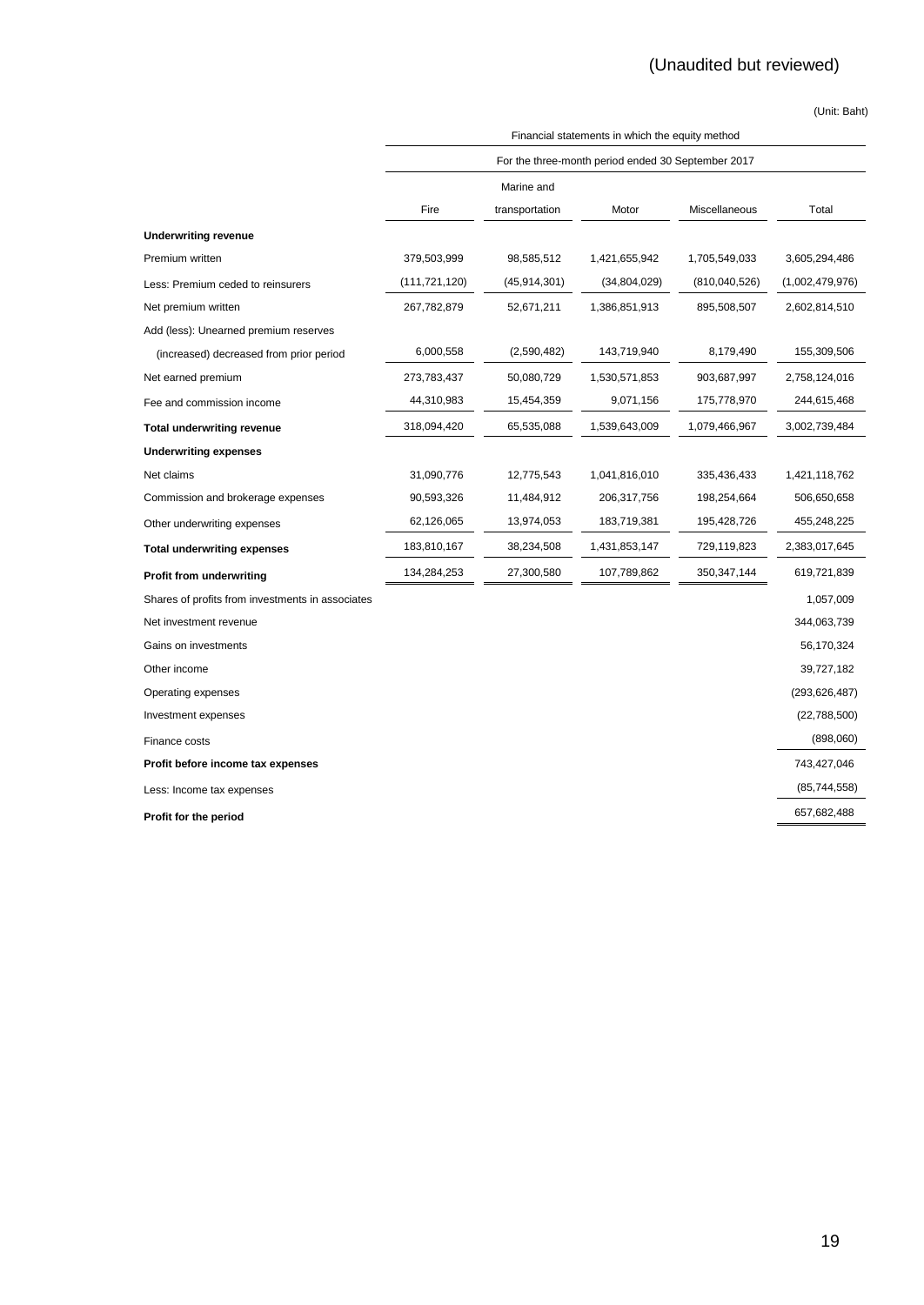|                                                  | Financial statements in which the equity method is applied |                |                 |                 |                 |
|--------------------------------------------------|------------------------------------------------------------|----------------|-----------------|-----------------|-----------------|
|                                                  | For the nine-month period ended 30 September 2018          |                |                 |                 |                 |
|                                                  |                                                            | Marine and     |                 |                 |                 |
|                                                  | Fire                                                       | transportation | Motor           | Miscellaneous   | Total           |
| <b>Underwriting revenue</b>                      |                                                            |                |                 |                 |                 |
| Premium written                                  | 1,218,592,534                                              | 317,301,896    | 4,861,783,560   | 6,051,481,366   | 12,449,159,356  |
| Less: Premium ceded to reinsurers                | (391,062,864)                                              | (158,335,108)  | (131, 109, 660) | (3,085,987,657) | (3,766,495,289) |
| Net premium written                              | 827,529,670                                                | 158,966,788    | 4,730,673,900   | 2,965,493,709   | 8,682,664,067   |
| Less: Unearned premium reserves increased        |                                                            |                |                 |                 |                 |
| from prior period                                | (10, 438, 700)                                             | (6,067,127)    | (183, 446, 027) | (126, 582, 205) | (326, 534, 059) |
| Net earned premium                               | 817,090,970                                                | 152,899,661    | 4,547,227,873   | 2,838,911,504   | 8,356,130,008   |
| Fee and commission income                        | 133,529,706                                                | 48,601,497     | 36,114,440      | 532,790,657     | 751,036,300     |
| <b>Total underwriting revenue</b>                | 950,620,676                                                | 201,501,158    | 4,583,342,313   | 3,371,702,161   | 9,107,166,308   |
| <b>Underwriting expenses</b>                     |                                                            |                |                 |                 |                 |
| Net claims                                       | 117,208,055                                                | 30,758,727     | 2,890,385,929   | 1,031,383,043   | 4,069,735,754   |
| Commission and brokerage expenses                | 269,748,376                                                | 33,430,200     | 720,832,460     | 669,499,971     | 1,693,511,007   |
| Other underwriting expenses                      | 165,567,227                                                | 48,703,096     | 586,960,606     | 614,517,293     | 1,415,748,222   |
| <b>Total underwriting expenses</b>               | 552,523,658                                                | 112,892,023    | 4,198,178,995   | 2,315,400,307   | 7,178,994,983   |
| <b>Profit from underwriting</b>                  | 398,097,018                                                | 88,609,135     | 385, 163, 318   | 1,056,301,854   | 1,928,171,325   |
| Shares of profits from investments in associates |                                                            |                |                 |                 | 11,076,909      |
| Net investment revenue                           |                                                            |                |                 |                 | 1,039,977,187   |
| Gains on investments                             |                                                            |                |                 |                 | 67,445,607      |
| Other income                                     |                                                            |                |                 |                 | 118,114,078     |
| Operating expenses                               |                                                            |                |                 |                 | (762,003,155)   |
| Investment expenses                              |                                                            |                |                 |                 | (62, 881, 604)  |
| Finance cost                                     |                                                            |                |                 |                 | (2,496,063)     |
| Profit before income tax expenses                |                                                            |                |                 |                 | 2,337,404,284   |
| Less: Income tax expenses                        |                                                            |                |                 |                 | (296, 288, 060) |
| Profit for the period                            |                                                            |                |                 |                 | 2,041,116,224   |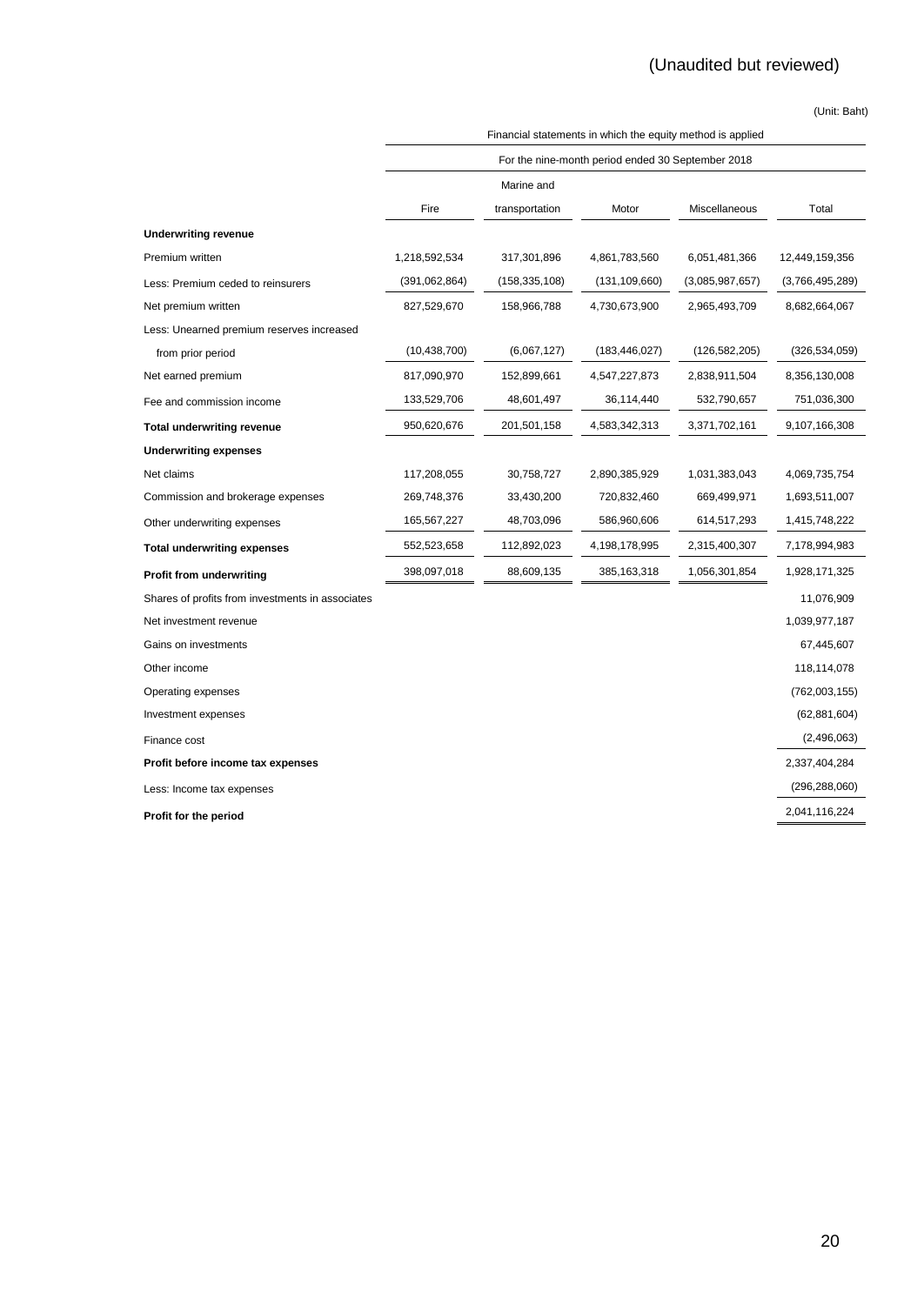|                                                  | Financial statements in which the equity method is applied and Separate financial statements |                |                 |                 |                 |  |
|--------------------------------------------------|----------------------------------------------------------------------------------------------|----------------|-----------------|-----------------|-----------------|--|
|                                                  | For the nine-month period ended 30 September 2017                                            |                |                 |                 |                 |  |
|                                                  |                                                                                              | Marine and     |                 |                 |                 |  |
|                                                  | Fire                                                                                         | transportation | Motor           | Miscellaneous   | Total           |  |
| <b>Underwriting revenue</b>                      |                                                                                              |                |                 |                 |                 |  |
| Premium written                                  | 1,174,972,014                                                                                | 322,014,795    | 4,457,196,016   | 5,629,167,697   | 11,583,350,522  |  |
| Less: Premium ceded to reinsurers                | (350, 402, 997)                                                                              | (170,401,531)  | (128, 401, 151) | (2,812,442,331) | (3,461,648,010) |  |
| Net premium written                              | 824,569,017                                                                                  | 151,613,264    | 4,328,794,865   | 2,816,725,366   | 8,121,702,512   |  |
| Add (less): Unearned premium reserves            |                                                                                              |                |                 |                 |                 |  |
| (increased) decreased from prior period          | (6,767,427)                                                                                  | (2,305,420)    | 349,017,066     | (159, 822, 914) | 180, 121, 305   |  |
| Net earned premium                               | 817,801,590                                                                                  | 149,307,844    | 4,677,811,931   | 2,656,902,452   | 8,301,823,817   |  |
| Fee and commission income                        | 137,951,746                                                                                  | 51,178,911     | 34,160,837      | 577,121,784     | 800,413,278     |  |
| <b>Total underwriting revenue</b>                | 955,753,336                                                                                  | 200,486,755    | 4,711,972,768   | 3,234,024,236   | 9,102,237,095   |  |
| <b>Underwriting expenses</b>                     |                                                                                              |                |                 |                 |                 |  |
| Net claims                                       | 70,183,198                                                                                   | 17,476,104     | 3,083,855,127   | 1,181,809,737   | 4,353,324,166   |  |
| Commission and brokerage expenses                | 276,018,032                                                                                  | 34,624,827     | 654,627,117     | 614,001,845     | 1,579,271,821   |  |
| Other underwriting expenses                      | 176,237,768                                                                                  | 45,117,938     | 558,832,457     | 579,529,449     | 1,359,717,612   |  |
| <b>Total underwriting expenses</b>               | 522,438,998                                                                                  | 97,218,869     | 4,297,314,701   | 2,375,341,031   | 7,292,313,599   |  |
| <b>Profit from underwriting</b>                  | 433,314,338                                                                                  | 103,267,886    | 414,658,067     | 858,683,205     | 1,809,923,496   |  |
| Shares of profits from investments in associates |                                                                                              |                |                 |                 | 7,099,076       |  |
| Net investment revenue                           |                                                                                              |                |                 |                 | 1,015,238,898   |  |
| Gains on investments                             |                                                                                              |                |                 |                 | 70,249,634      |  |
| Other income                                     |                                                                                              |                |                 |                 | 135, 125, 662   |  |
| Operating expenses                               |                                                                                              |                |                 |                 | (765, 457, 508) |  |
| Investment expenses                              |                                                                                              |                |                 |                 | (66, 576, 862)  |  |
| Finance costs                                    |                                                                                              |                |                 |                 | (2,706,079)     |  |
| Profit before income tax expenses                |                                                                                              |                |                 |                 | 2,202,896,317   |  |
| Less: Income tax expenses                        |                                                                                              |                |                 |                 | (258, 191, 490) |  |
| Profit for the period                            |                                                                                              |                |                 |                 | 1,944,704,827   |  |

The following table presented the Company's operating segment assets and liabilities as at 30 September 2018 and 31 December 2017.

|                         |               |                |               |               |                                                            |                | (Unit: Baht)   |
|-------------------------|---------------|----------------|---------------|---------------|------------------------------------------------------------|----------------|----------------|
|                         |               |                |               |               | Financial statements in which the equity method is applied |                |                |
|                         |               | Marine and     |               |               |                                                            |                |                |
|                         | Fire          | transportation | Motor         | Miscellaneous | Total segments                                             | Unallocated    | Total          |
| <b>Assets</b>           |               |                |               |               |                                                            |                |                |
| As at 30 September 2018 | 635.436.444   | 159.023.107    | 639.648.284   | 5.989.216.107 | 7.423.323.942                                              | 52.539.843.707 | 59.963.167.649 |
| As at 31 December 2017  | 644.824.302   | 245.621.730    | 759.939.181   | 6.330.752.962 | 7.981.138.175                                              | 52.121.642.186 | 60.102.780.361 |
| <b>Liabilities</b>      |               |                |               |               |                                                            |                |                |
| As at 30 September 2018 | 3,293,804,947 | 251.856.870    | 5.113.713.351 | 8.403.673.451 | 17.063.048.619                                             | 7.289.669.739  | 24.352.718.358 |
| As at 31 December 2017  | 3,349,900,257 | 354,963,279    | 5,024,733,940 | 8,819,112,529 | 17,548,710,005                                             | 7,408,628,411  | 24,957,338,416 |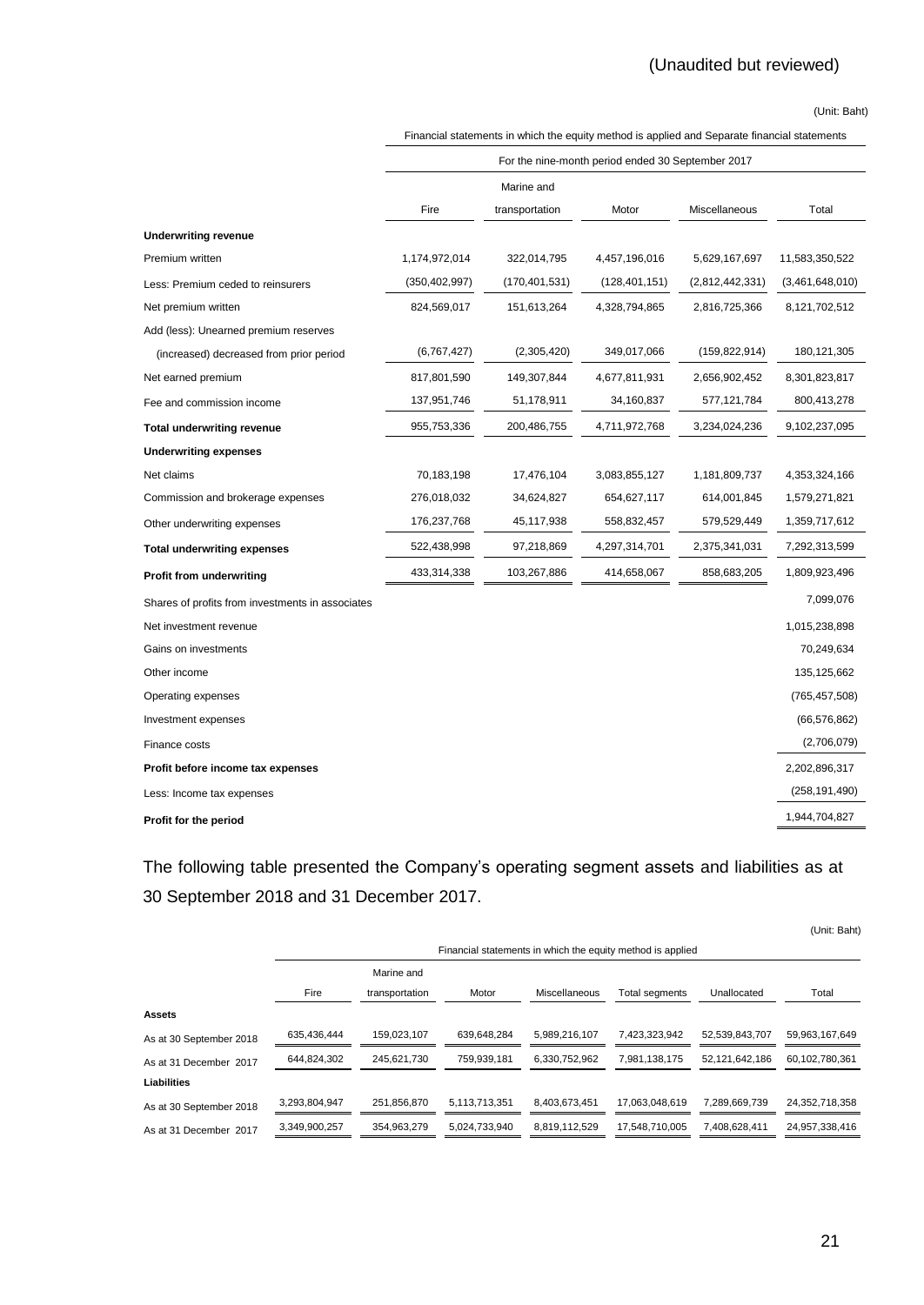### **16.2 Geographic information**

The Company operates in Thailand only. As a result, all of the revenues and assets as reflected in these financial statements pertain exclusively to this geographical reportable segment.

### **16.3 Major customers**

For the three-month and nine-month periods ended 30 September 2018 and 2017, the Company had no major customer with revenue of 10 percent or more of the total revenues.

# **17. Earnings per share**

Basic earnings per share is calculated by dividing profits for the periods (excluding other comprehensive income or loss) by the weighted average number of ordinary shares in issue during the periods.

# **18. Dividends paid**

Dividend declared during the nine-month periods ended 30 September 2018 and 2017 are as follow:

|                                     | Approved by                   | <b>Total dividend</b> | Dividend per share |
|-------------------------------------|-------------------------------|-----------------------|--------------------|
|                                     |                               | (Million Baht)        | (Baht)             |
| The second interim dividend for     | Meeting No. 4/18 of Board of  |                       |                    |
| 2018                                | Directors on 10 August 2018   | 319.4                 | 3.00               |
| The first interim dividend for 2018 | Meeting No. 2/18 of Board of  |                       |                    |
|                                     | Directors on 11 May 2018      | 319.4                 | 3.00               |
| Final dividend for 2017             | <b>Annual General Meeting</b> |                       |                    |
|                                     | No. 25 of the Shareholders    |                       |                    |
|                                     | on 27 April 2018              | 532.4                 | 5.00               |
| Total dividends for the period 2018 |                               | 1,171.2               |                    |
| The second interim dividend for     | Meeting No. 3/17 of Board of  |                       |                    |
| 2017                                | Directors on 11 August 2017   | 319.4                 | 3.00               |
| The first interim dividend for 2017 | Meeting No. 2/17 of Board of  |                       |                    |
|                                     | Directors on 12 May 2017      | 319.4                 | 3.00               |
| Final dividend for 2016             | <b>Annual General Meeting</b> |                       |                    |
|                                     | No. 24 of the Shareholders    |                       |                    |
|                                     | on 28 April 2017              | 532.3                 | 5.00               |
| Total dividends for the period 2017 |                               | 1,171.1               |                    |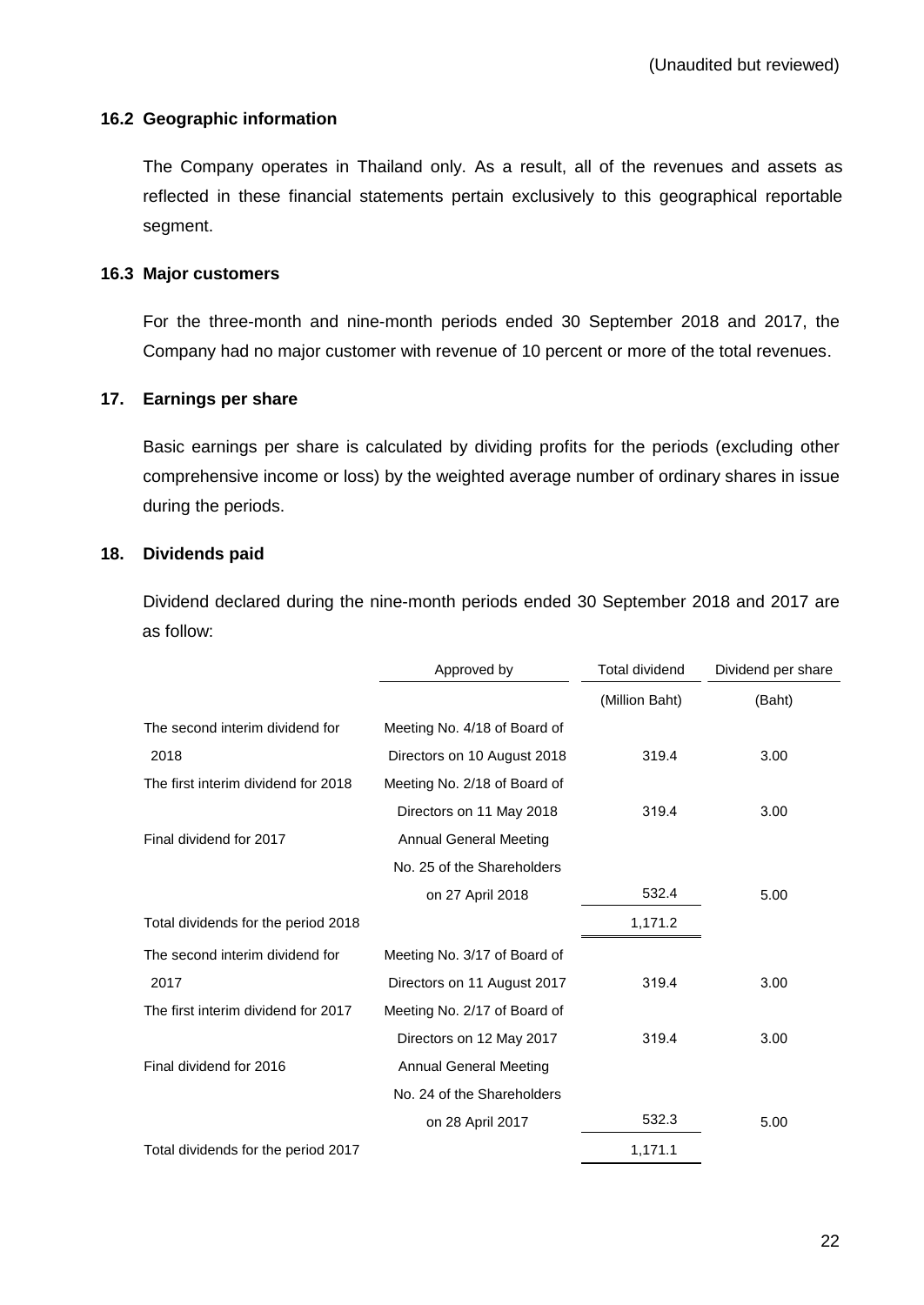#### **19. Related party transactions**

#### **19.1 Nature of relationship**

In considering each possible related party relationship, attention is directed to the substance of the relationship, and not merely the legal form.

#### The relationship between the Company and its related parties are summarised below:

| Name of related parties                          | Type of business                 | Relationship with the Company                              |
|--------------------------------------------------|----------------------------------|------------------------------------------------------------|
| Asia Insurance (Cambodia) Plc.                   | Non-life insurance               | Associate                                                  |
| Asian Insurance International (Holding) Limited  | Holding company                  | Associate                                                  |
| Bangkok Insurance (Lao) Company Limited          | Non-life insurance               | Associate                                                  |
| Bangkok Bank Pcl.                                | Banking                          | Related by way of having common directors and shareholding |
| Bangkok Aviation Fuel Services Pcl.              | <b>Energy and Utilities</b>      | Related by way of having common directors and shareholding |
| Asia Plus Group Holdings Pcl.                    | <b>Securities</b>                | Related by way of having common directors and shareholding |
| Fuel Pipeline Transportation Co., Ltd.           | <b>Energy and Utilities</b>      | Related by way of having common directors and shareholding |
| Thai Indo Kordsa Co., Ltd.                       | Manufacture of Textiles          | Related by way of having common directors and shareholding |
| Bangkok Life Assurance Pcl.                      | Life insurance                   | Related by way of having common directors and shareholding |
| Thai Orix Leasing Co., Ltd.                      | Finance                          | Related by way of having common directors and shareholding |
| Asia Insurance (Investments) Limited             | Holding company                  | Related by way of shareholding                             |
| Thai Reinsurance Pcl. (1)                        | Insurance                        | Related by way of shareholding                             |
| AIOI Bangkok Insurance Pcl.                      | Non-life insurance               | Related by way of shareholding                             |
| Charoong Thai Wire and Cable Pcl. <sup>(1)</sup> | <b>Electrical products</b>       | Related by way of shareholding                             |
| Furukawa Metal (Thailand) Pcl. (1)               | <b>Electrical products</b>       | Related by way of shareholding                             |
| Bumrungrad Hospital Pcl.                         | Health care services             | Related by way of shareholding                             |
| Bangkok Glass Co., Ltd. (1)                      | Packaging                        | Related by way of shareholding                             |
| Sorachai Vivatn Co., Ltd.                        | Property development             | Related by way of shareholding                             |
| EMCS Thai Co., Ltd. (2)                          | Professional services            | Related by way of shareholding                             |
| Bangpa-in golf Co., Ltd. (1)                     | <b>Entertainment and Leisure</b> | Related by way of shareholding                             |
| Thai Metal Processing Co., Ltd. (1)              | Electronic parts                 | Related by way of shareholding                             |
| Asia Sermkij Co., Ltd. (1)                       | Finance                          | Related by way of shareholding                             |
| <b>Bualuang Securities Pcl.</b>                  | Securities                       | Subsidiary of the major shareholder of the Company         |

(1) This entity had been considered a related party until 16 September 2017, which was the date when there was no more common director and percentage of cross-shareholding was also less than 10% of the issued and paid-up share capital.

<sup>(2)</sup> This company had been ceased to be the Company's related party since 7 August 2017, the date on which the Company sold all its entire investment in such company.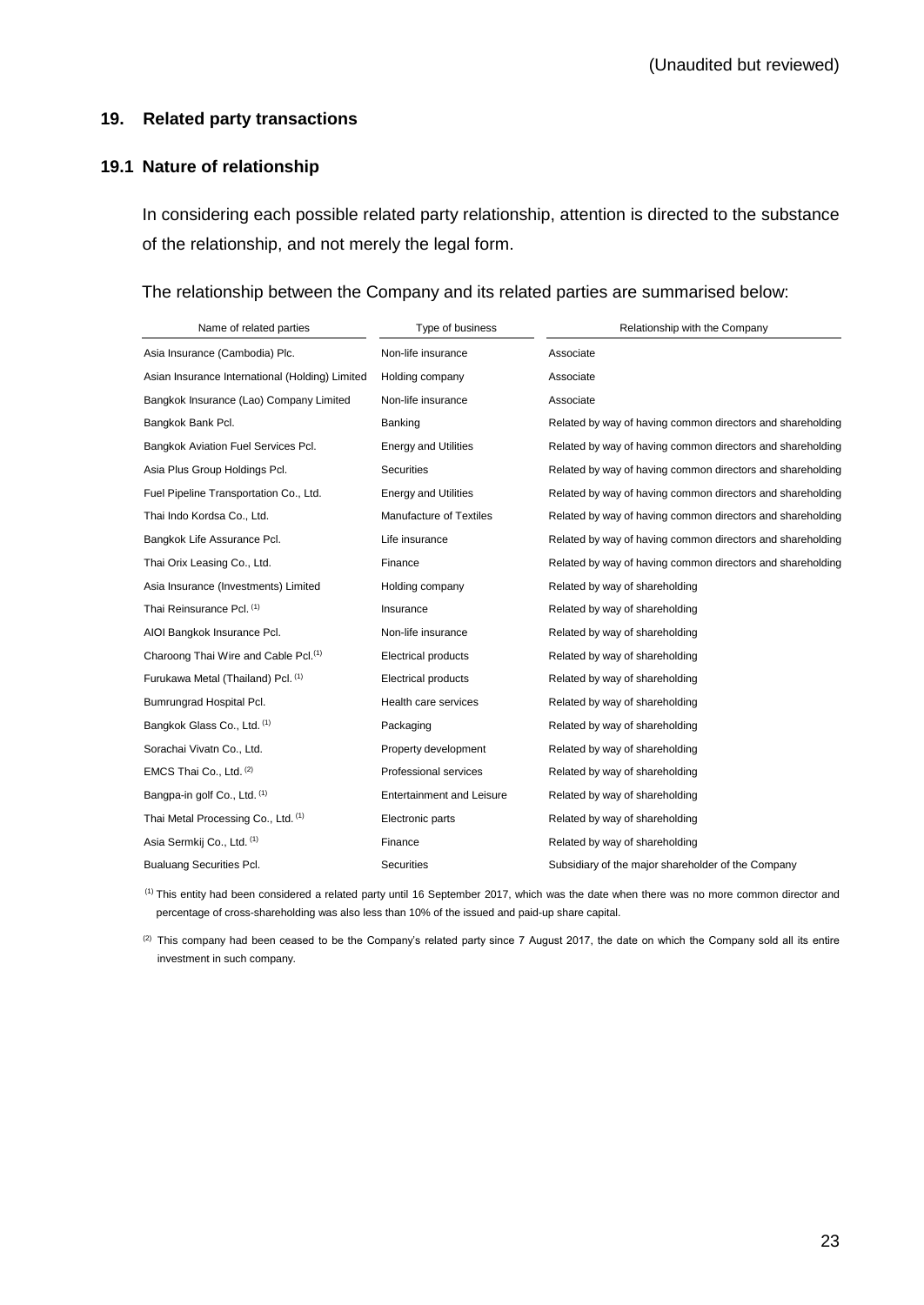# **19.2 Significant related party transactions**

During the three-month and nine-month periods ended 30 September 2018 and 2017, the Company had significant business transactions with its related parties. Such transactions, which have been concluded on commercial terms and bases agreed upon in the ordinary course business between the Company and those parties are as follows:

(Unit: Thousand Baht)

|                                                   | For the three-month |           | For the nine-month |            |                                                                                                          |  |
|---------------------------------------------------|---------------------|-----------|--------------------|------------|----------------------------------------------------------------------------------------------------------|--|
|                                                   | periods ended       |           | periods ended      |            |                                                                                                          |  |
|                                                   | 30 September        |           | 30 September       |            | Pricing policy                                                                                           |  |
|                                                   | 2018                | 2017      | 2018               | 2017       |                                                                                                          |  |
| <b>Revenues</b>                                   |                     |           |                    |            |                                                                                                          |  |
| Premium written                                   | 128,031             | 110,878   | 385,101            | 402,990    | Normal commercial terms for<br>underwriting                                                              |  |
| Fee and commission<br>income                      | 7,330               | 7,376     | 29,398             | 96,568     | Normal commercial terms for<br>reinsurance depending on type of                                          |  |
|                                                   |                     |           |                    |            | insurance and reinsurance contract                                                                       |  |
| Interest income <sup>(1)</sup>                    | 14,487              | 20,111    | 49,508             | 67,464     | Same rates as financial institutions<br>and related companies offer to<br>their general customers        |  |
| Dividend income <sup>(1)</sup>                    | 212,936             | 202,160   | 582,442            | 605,914    | The declared amount                                                                                      |  |
| Rental Income <sup>(2)</sup>                      | 871                 | 393       | 1,399              | 1,421      | Same rates offer to general<br>customers                                                                 |  |
| <b>Expenses</b>                                   |                     |           |                    |            |                                                                                                          |  |
| Premium ceded to<br>reinsurers                    | 28,524              | 28,017    | 112,481            | 320,547    | Normal commercial terms for<br>reinsurance depending on type of<br>insurance and reinsurance<br>contract |  |
| Net claims (reversal)                             | (16, 141)           | (18, 683) | (42, 332)          | (167, 536) | Actual incurred                                                                                          |  |
| Commissions and<br>brokerages                     | 7,416               | 4,568     | 20,494             | 28,993     | Normal commercial terms for<br>underwriting                                                              |  |
| Management fee for<br>private fund <sup>(3)</sup> | 70                  | 66        | 202                | 197        | Similar rates its related party offers<br>to its general customers                                       |  |
| Fee for trading securities <sup>(3)</sup>         | 71                  | 41        | 421                | 287        | Similar rates its related party offers<br>to its general customers                                       |  |

(1) Presented in "Net investment revenue" in statements of comprehensive income

(2) Presented in "Other income" in statements of comprehensive income

(3) Presented in "Operating expenses" in statements of comprehensive income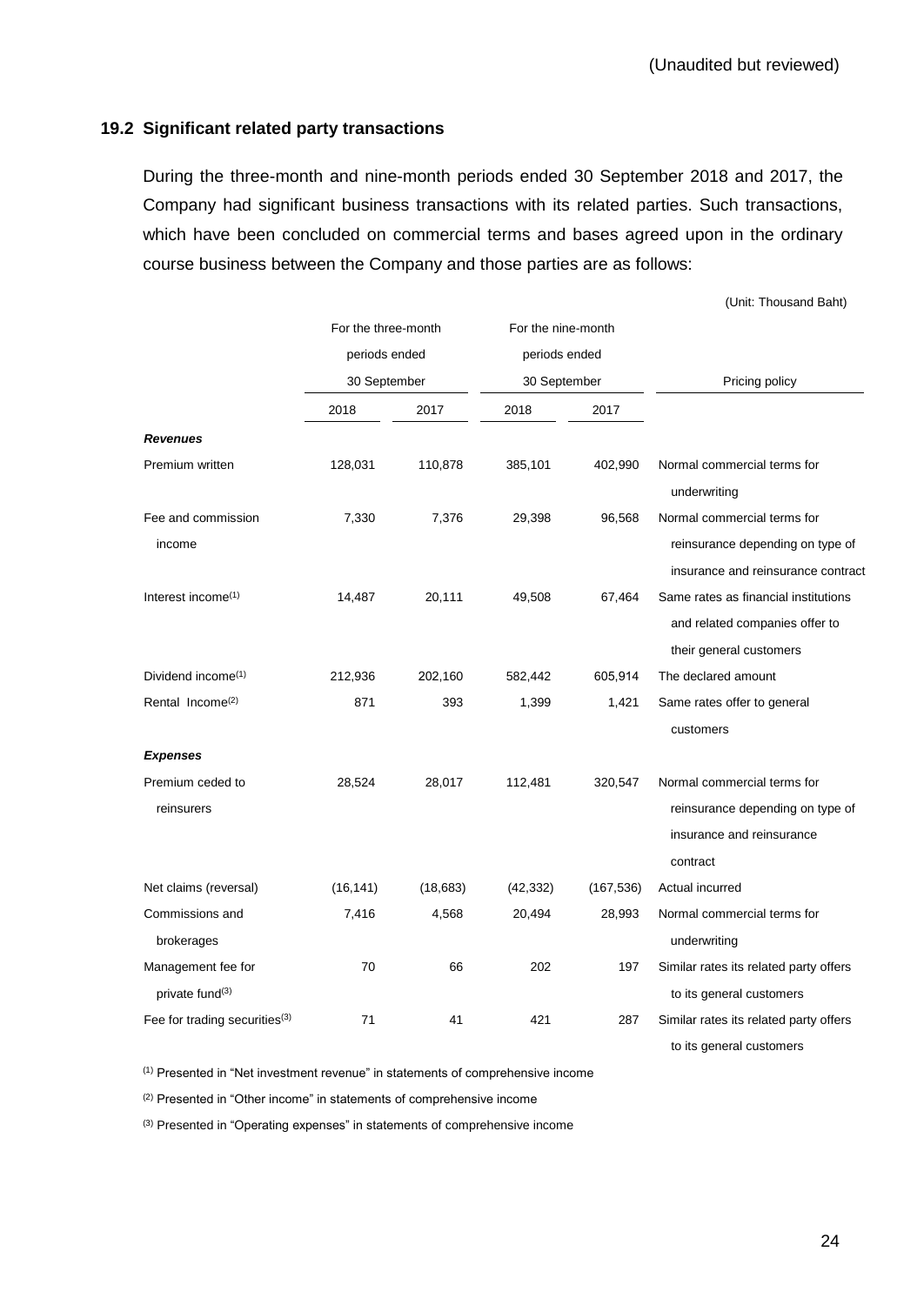# **19.3 Outstanding balances**

As at 30 September 2018 and 31 December 2017, the Company had the following significant balances with its related companies.

|                                             |                   | (Unit: Thousand Baht) |
|---------------------------------------------|-------------------|-----------------------|
|                                             | 30 September 2018 | 31 December 2017      |
| <b>Transactions with associates</b>         |                   |                       |
| General investments - equity securities     | 92,430            | 80,541                |
| <b>Transactions with related companies</b>  |                   |                       |
| Deposits at financial institutions          | 4,418,107         | 5,301,523             |
| Premium receivables                         | 64,881            | 21,129                |
| Accrued interest receivables - debentures   |                   |                       |
| (including in accrued investment income)    | 1,295             | 151                   |
| Reinsurance assets                          |                   |                       |
| Amounts deposited on reinsurance            | 6,655             | 5,622                 |
| Amounts due from reinsurers                 | 10,808            | 14,259                |
| Insurance contract liabilities              |                   |                       |
| Loss reserve                                | 18                |                       |
| Available-for-sale investments              |                   |                       |
| <b>Equity securities</b>                    | 29,772,970        | 30,166,833            |
| <b>Debentures</b>                           | 100,665           | 102,990               |
| General investments - equity securities     | 473,529           | 471,658               |
| Other assets                                |                   |                       |
| Deposits and golf club membership fees      | 37,301            | 37,565                |
| Receivable on sales of securities           | 1,429             |                       |
| Due to reinsurers                           |                   |                       |
| Amounts withheld on reinsurance             | 99,740            | 106,248               |
| Amounts due to reinsurers                   | 30,689            | 32,128                |
| <b>Other Liabilities</b>                    |                   |                       |
| Liabilities under finance lease agreements  | 211               | 486                   |
| Accounts payable on purchases of securities | 1,397             | 1,672                 |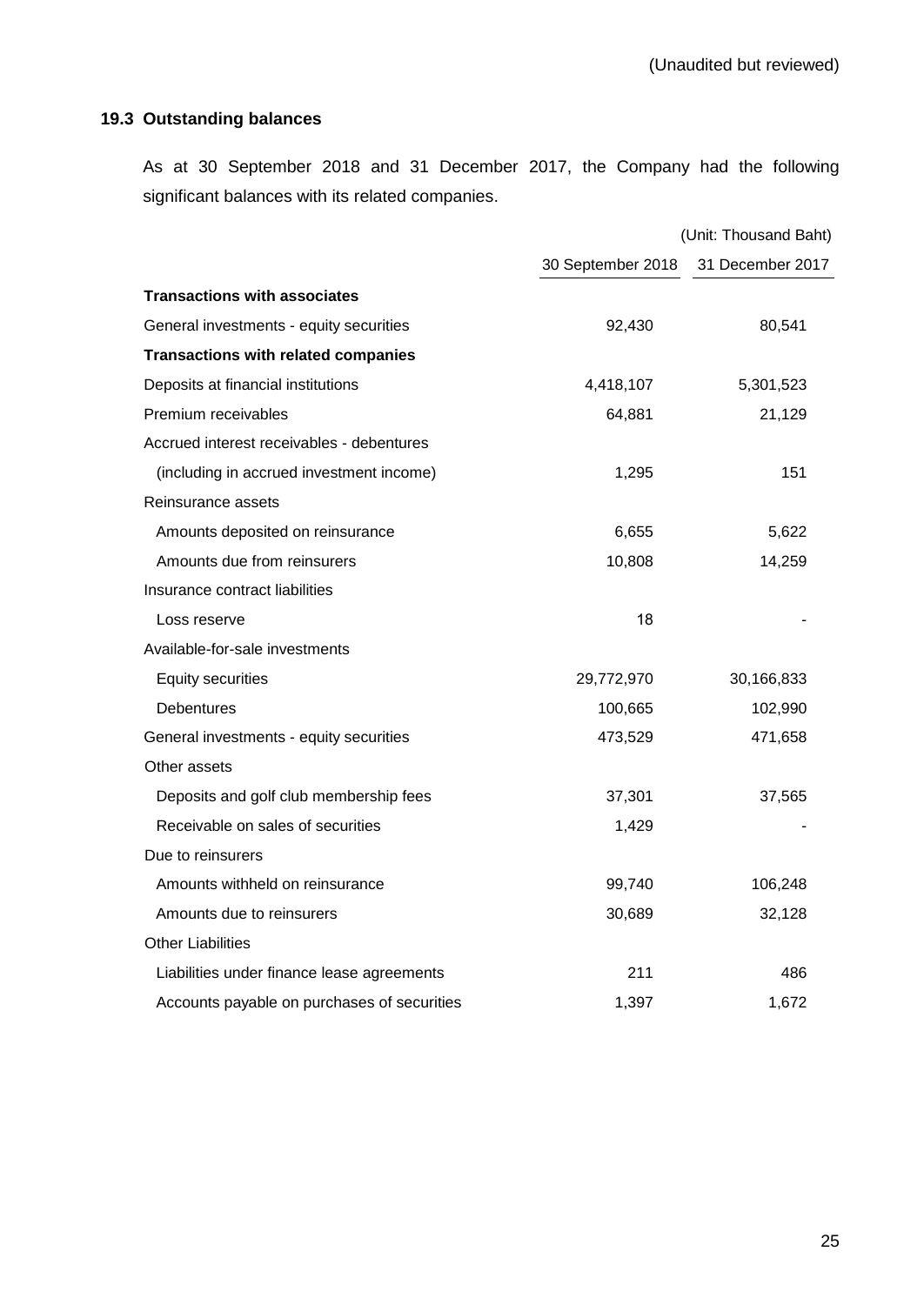# **19.4 Directors' and key management's benefits**

During the three-month and nine-month periods ended 30 September 2018 and 2017, the Company had employee benefit expenses incurred on their directors and key management as below.

(Unit: Million Baht) Financial statements in which the equity method is applied and Separate financial statements For the three-month periods ended 30 September For the nine-month periods ended 30 September 2018 2017 2018 2017 Short-term employee benefits 17.7 16.6 78.7 76.7 76.7 Long-term employee benefits  $2.3$  (0.1)  $7.0$  (0.3) Total 20.0 16.5 85.7 76.4

#### **20. Assets subject to restriction and commitment**

As at 30 September 2018 and 31 December 2017, the Company had the following assets placed with the Registrar as securities and insurance reserves in accordance with the Nonlife Insurance Act and as placed with the bank as collateral.

(Unit: Million Baht)

Financial statements in which the equity method is applied

| and Separate financial statements |
|-----------------------------------|
|-----------------------------------|

|                                       | and Ocparato infariolal statements |            |                  |            |  |
|---------------------------------------|------------------------------------|------------|------------------|------------|--|
|                                       | 30 September 2018                  |            | 31 December 2017 |            |  |
|                                       | Cost                               | Fair value | Cost             | Fair value |  |
| <b>Placed as securities</b>           |                                    |            |                  |            |  |
| Government bonds                      | 14.0                               | 14.0       | 14.0             | 14.1       |  |
| <b>Placed as insurance reserves</b>   |                                    |            |                  |            |  |
| Ordinary shares                       | 35.2                               | 175.6      | 35.2             | 169.8      |  |
| Government bonds                      | 816.0                              | 813.9      | 766.0            | 778.6      |  |
| Debentures                            | 200.0                              | 205.1      | 250.0            | 259.3      |  |
|                                       | 1,051.2                            | 1,194.6    | 1,051.2          | 1,207.7    |  |
| Placed to secure bank overdraft       |                                    |            |                  |            |  |
| facilities                            |                                    |            |                  |            |  |
| Deposited at financial institutions   | 30.0                               | 30.0       | 30.0             | 30.0       |  |
| Placed to secure performance bonds    |                                    |            |                  |            |  |
| Government and state enterprise bonds | 38.1                               | 38.3       | 49.3             | 50.6       |  |
| Placed to secure bank guarantees      |                                    |            |                  |            |  |
| Deposited at financial institutions   | 20.0                               | 20.0       | 20.0             | 20.0       |  |
|                                       |                                    |            |                  |            |  |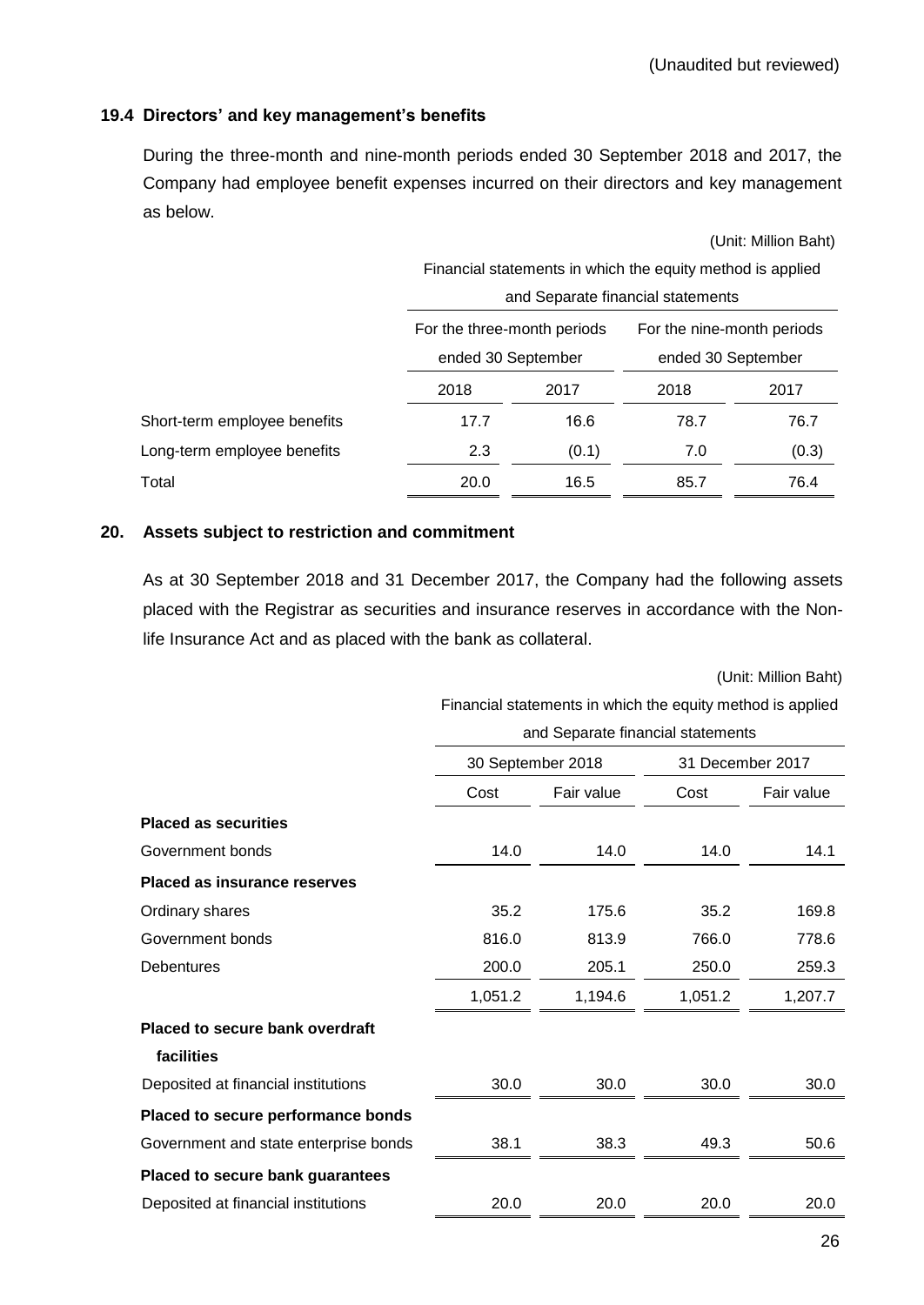# **21. Commitments and contingent liabilities**

### **21.1 Operating lease commitments**

The Company entered into several lease agreements in respect of the lease of land and office building space. The terms of the agreements are 33 years for land and more than 3 years for office building space.

As at 30 September 2018 and 31 December 2017, future minimum lease payments required under those non-cancellable operating lease contracts were as follows.

|                                  |                   | (Unit: Million Baht) |
|----------------------------------|-------------------|----------------------|
| Payable                          | 30 September 2018 | 31 December 2017     |
| Within 1 year                    | 29                | 24                   |
| Over 1 year and not over 5 years | 112               | 102                  |
| Over 5 years                     | 118               | 118                  |

# **21.2 Capital Commitments**

As at 30 September 2018 and 31 December 2017, there were outstanding capital commitments contracted for decoration, construction building, and computer software development amounting to Baht 6.5 million and Baht 12.7 million, respectively.

### **21.3 Litigation**

As at 30 September 2018 and 31 December 2017, the Company had litigation claims totaling approximately Baht 1,466.0 million and Baht 2,351.0 million, respectively, as an insurer. The outcomes of the cases have not yet been finalised whereby the maximum responsibility of such claims limits at the lower of the sum insured or the sum sued totaling Baht 1,006.8 million and Baht 1,317.9 million, respectively. However, the Company has considered and estimated for losses that may arise from those cases amounting to approximately Baht 151.9 million and Baht 428.2 million, respectively, which were already recognised in "Insurance contract liabilities" in the statements of financial position as at those dates.